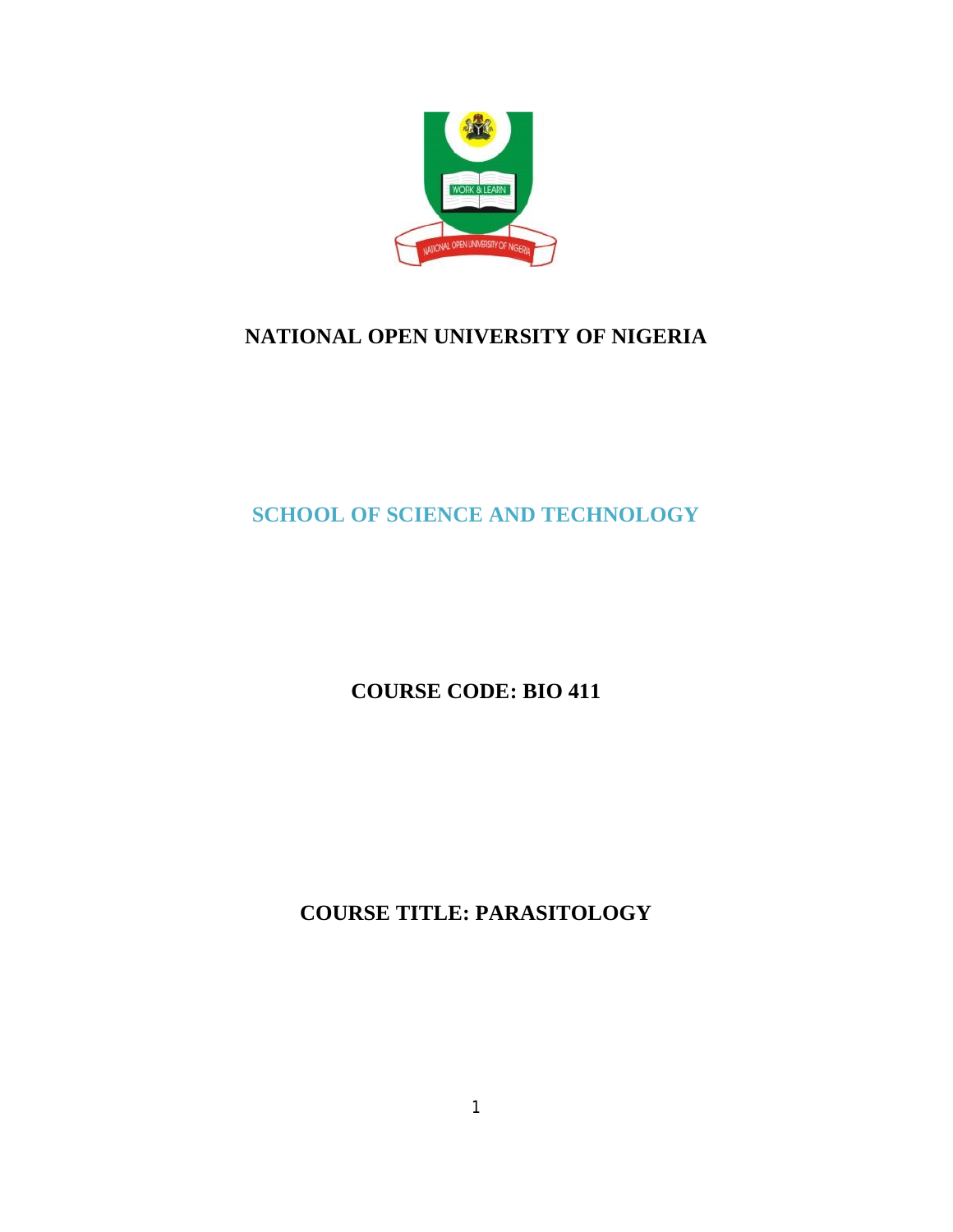#### **BIO 411 PARASITOLOGY 2 UNITS**

#### **MODULE 1:**

### **Unit 1: The concept and scope of Parasitology**

- 1.0. Introduction
- 2.0. Objective
- 3.0. Content
	- 3.1. Parasitology
	- 3.2 Branches of Parasitology
		- 2.3.1 Medical Parasitology
		- 2.3.2 Structural parsitology
		- 2.3.3 Quantitative parasitology
		- 2.3.4 Parasite Ecology
		- 2.3.5 Helminthology
		- 2.3.6 Parasite Immunology
		- 2.3.7 Veterinary parasitology
	- 3.3 The scope of Parasitology
- 4.0 Conclusion
- 5.0 Summary
- 6.0 Tutor-Marked Assessment
- 7.0 References/Further reading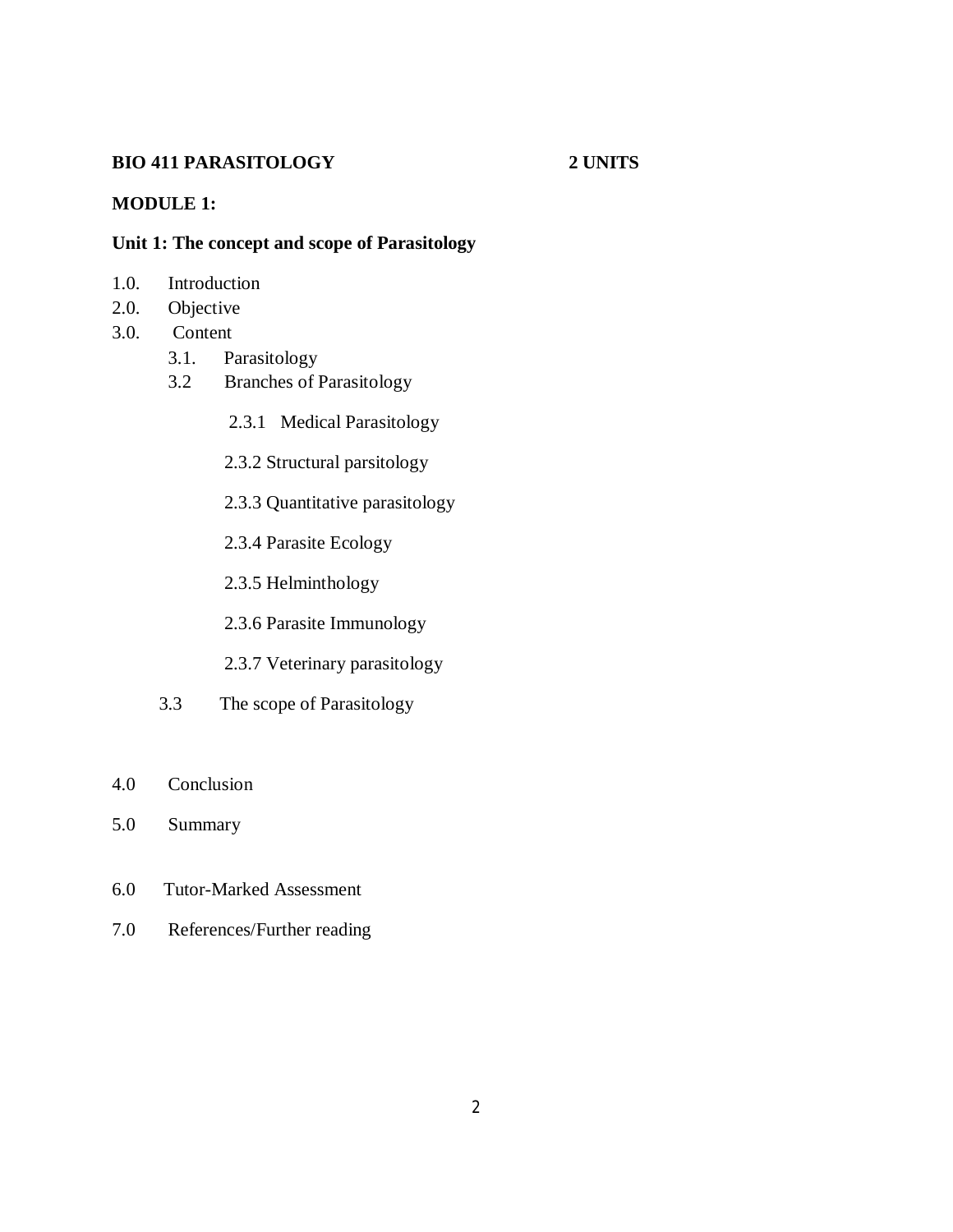### **Module 1:**

### **Unit 1: The concept and scope of Parasitology**

### **Content**

### **1.0 Introduction**

Parasites are living things which harm udders by becoming metabolically dependent on them. It is an old animal relationship based on the concept of dependence for nutrition and support. Parasitology is current studied in a wide variety of headings and it is a dynamic aspect of zoology with links to other fields of sciences and social sciences.

### **2.0 Objectives**

At the end of the lesson, the student should be able to clearly identify an animal that is a parasite, the branches of parasitology and its scope. Also the student must be able to focus slides under different objectives and estimate disease prevalence

### **3.0 Main Content**

### **3.1 Parasitology**

No biological association is of greater medical importance than parasitism. Parasites plague humanity and are at the root cause of many diseases especially in the tropics, the need for a dedicated branch of Zoology to study these exciting but disturbing polyphyletic animal groups.

Parasitology is the study of parasites, their hosts, and the relationship between them. It is an applied field of biology dedicated to the study of the biology, ecology and relationships which parasites are involved in with other organisms known as the host.

### **3.2 Branches of Parasitology**

Depending on the specific bias, there are different fields of parasitology and some of these include medical parsitology, veterinary parasitology, structural parasitology, quantitative parasitology, parasite ecology, conservation of parasites, malariology, helminthology parasite immunology etc.

### **3.2.1 Medical Parasitology**

This is the science that deals with organisms living in the human body (the host) and the medical significance of host-parasite relationship. It's also concerned with the various methods of their diagnosis, treatment and finally their prevention and control.

### **3.2.2 Veterinary parasitology**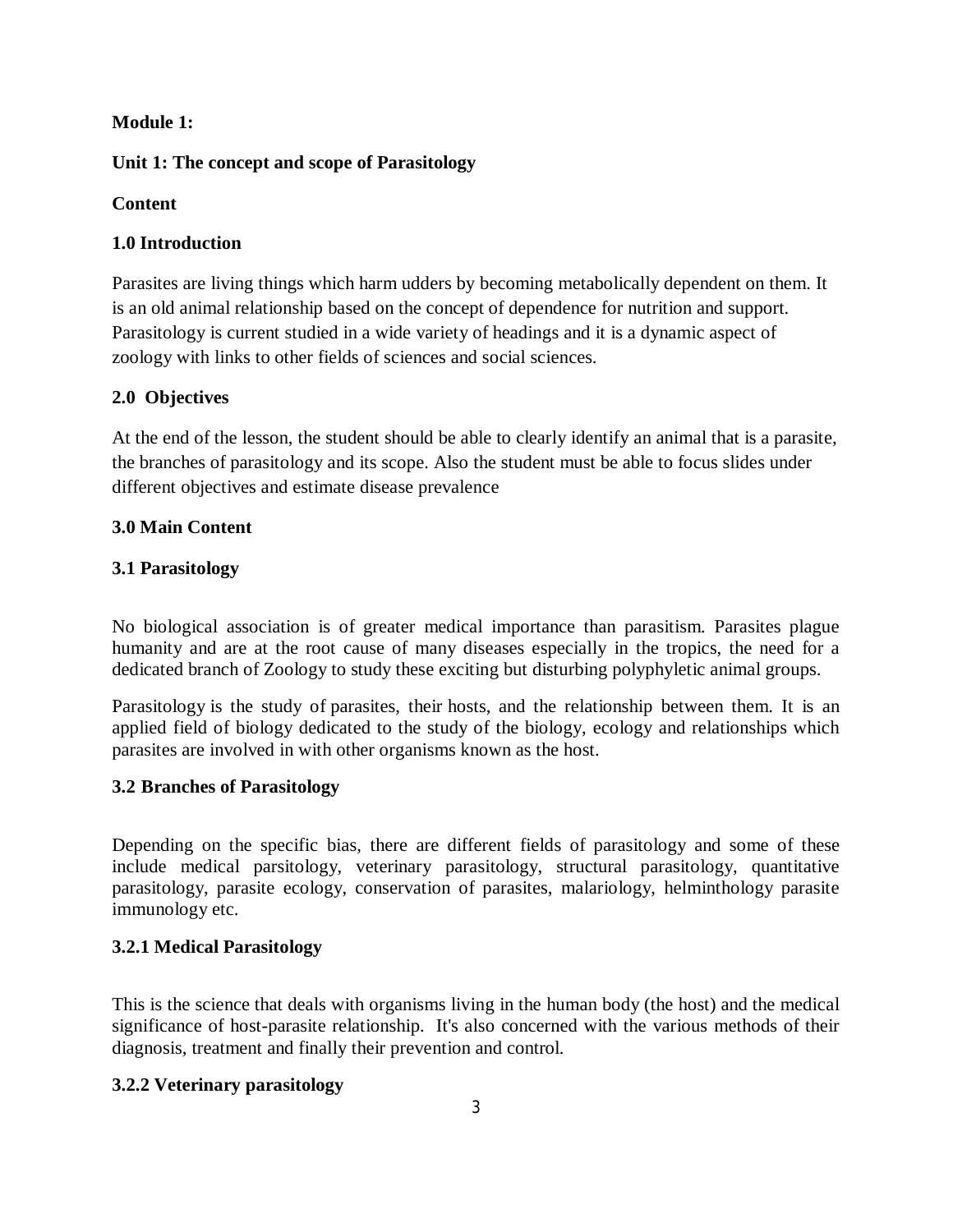The study of parasites that cause economic losses in agriculture or aquaculture operations, or which infect companion animals. This is becoming particularly important as emerging diseases threatens global food security. In Nigeria, a number of studies have been conducted in fish parasitology and other vertebrates such as Lizards and Cats with Zoonotic potential.

### **3.2.3 Structural parsitology**

This is the study of structures of proteins from parasites. Determination of parasitic protein structures may help to better understand how these proteins function differently from homologous proteins in humans. In addition, protein structures may inform the process of drug discovery.

### 3.2.4 **Quantitative parasitology**

Parasites exhibit an aggregated distribution among host individuals, thus the majority of parasites live in the minority of hosts. This feature forces parasitologists to use advanced biostatistical methodologies.

### **3.2.5 Parasite Ecology**

Parasites can provide information about host population ecology. In fisheries biology, for example, parasite communities can be used to distinguish distinct populations of the same fish species co-inhabiting a region. Additionally, parasites possess a variety of specialized traits and life-history strategies that enable them to colonize hosts. Understanding these aspects of parasite ecology, of interest in their own right, can illuminate parasite-avoidance strategies employed by host

### **3.2.6 Malariology**

This is an aspect of parasitology which focuses mainly on the study of Protozon parasite, *Plasmodium*, its species, their biology, pathogenicity, epidemiology and management of the parasitic infection.

### **3.2.7 Helminthology**

"Helminth" means worms. Hence as the name implies it is the study of vermiform parasites ranging from trematodes to Cestodans, Nematodans and leeches.

### **3.2.8 Parasite Immunology**

This is an aspect which deals with parasite survival in host as well as host susceptibility. This aspect is particularly important when formulating concentrations of chemotherapeutic agents and vaccines.

### **3.3 The scope of Parasitology**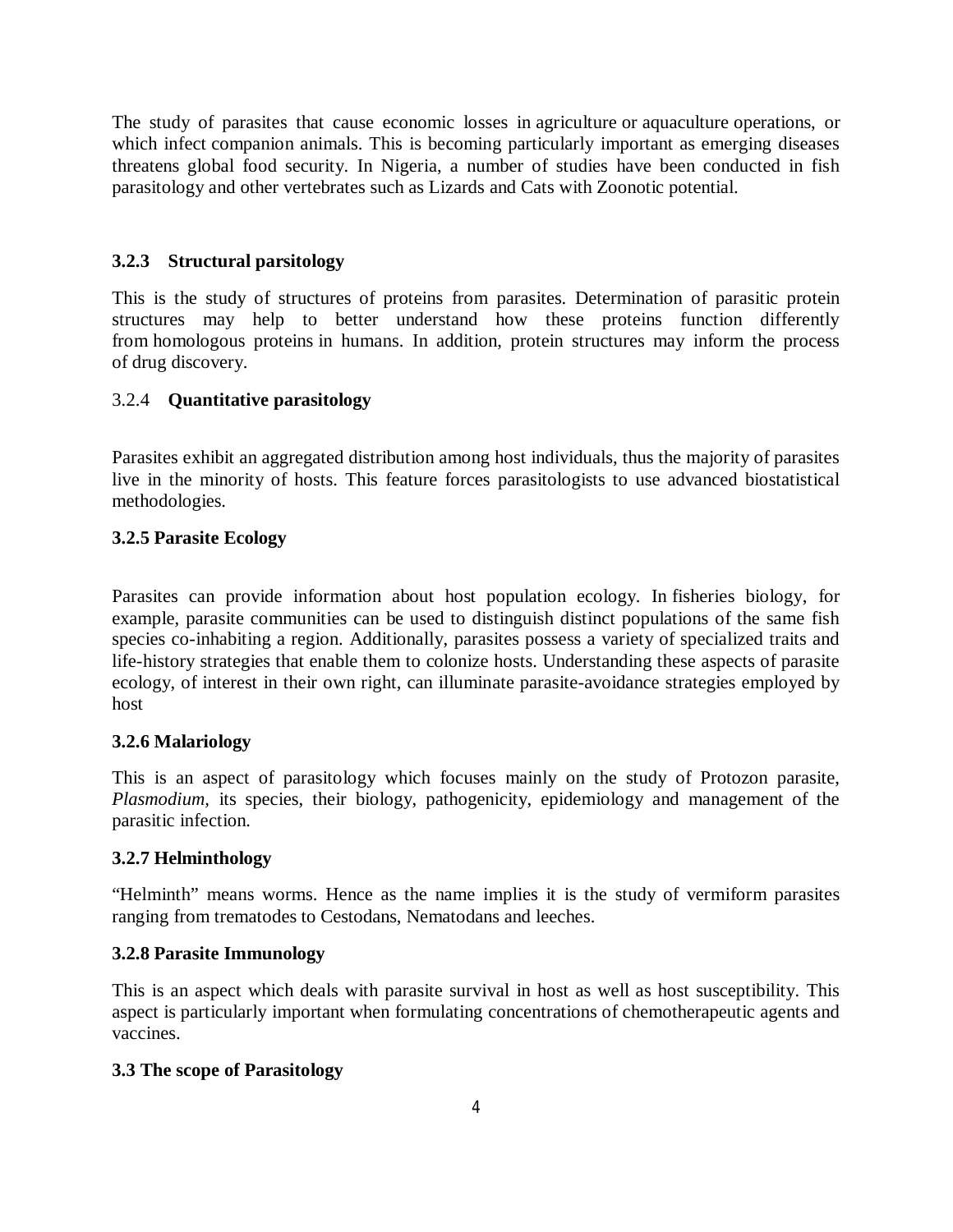As a biological discipline, the scope of parasitology is not determined by the organism or environment in question, but by their way of life. This means it forms a synthesis of other disciplines, and draws on techniques from fields such as cell biology, bioinformatics, biochemistry, molecular biology, immunology, genetics, evolution and ecology.

Thus parasitology covers a wide range of topics which centre around parasites, their taxonomic positions, their structural and physiological biology, life cycle patterns, ecology, pathenogenicity, diagnosis of infection as well as management with chemotherapy and other contemporary techniques.

#### 4.0 Conclusion

Parasitology has become an established branch of Applied Zoology which has been able to integrate with other branches of sciences as well as social sciences in managing parasitic diseases world over.

- 5.0 Summary
	- Parasites are a polyphyletic group of animals ranging from protozoans to chordates
	- They are responsible for a number of diseases and mortality in their hosts which includes humans.
	- In other to properly reflect the complex interactions of parasites and their host, they are studied under diverse branches.

### 7.0 Tutor Marked Exam

- a. State the different kinds of microscope and their uses
- b. Draw a microscope and state the uses of its parts
- c. Define parasitology and write short notes on any five branches of parasitology
- 7.0 References/Further reading

Otubanjo, O.A. (2008) Elements of Parasitology Second Edition. Panaf Publishing Inc. Abuja 196pp

Ukoli, F.M.A. (1990). Introduction to parasitology in Tropical Africa. Texflow Limited, Ibadan. 462pp.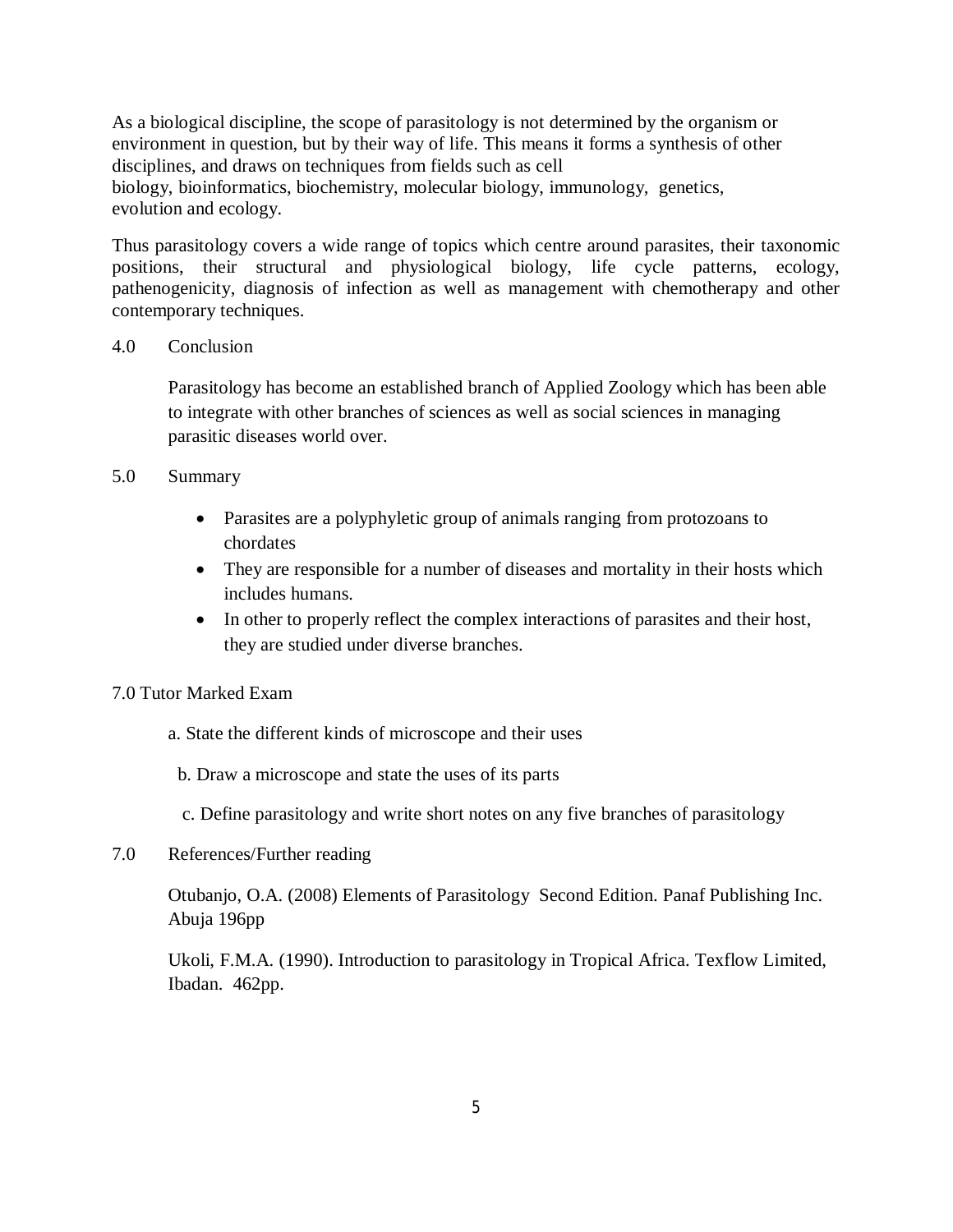### **Unit 2: The concept of epidemiology and Parasitic Disease transmission**

- 1.0 Introduction
- 2.0 Objective
- 3.0 Main content
	- 3.1. Parasitic Disease transmission
	- 3.2. The concept of epidemiology

### 4.0 Conclusion

- 5.0 Summary
- 6.0 Tutor Marked Assignment (TMA)
	- a. Draw the disease triad and use it in explaining parasitic disease transmission

b. Design an epidemiological methodology for assessing malaria disease prevalence.

7.0 References/Further reading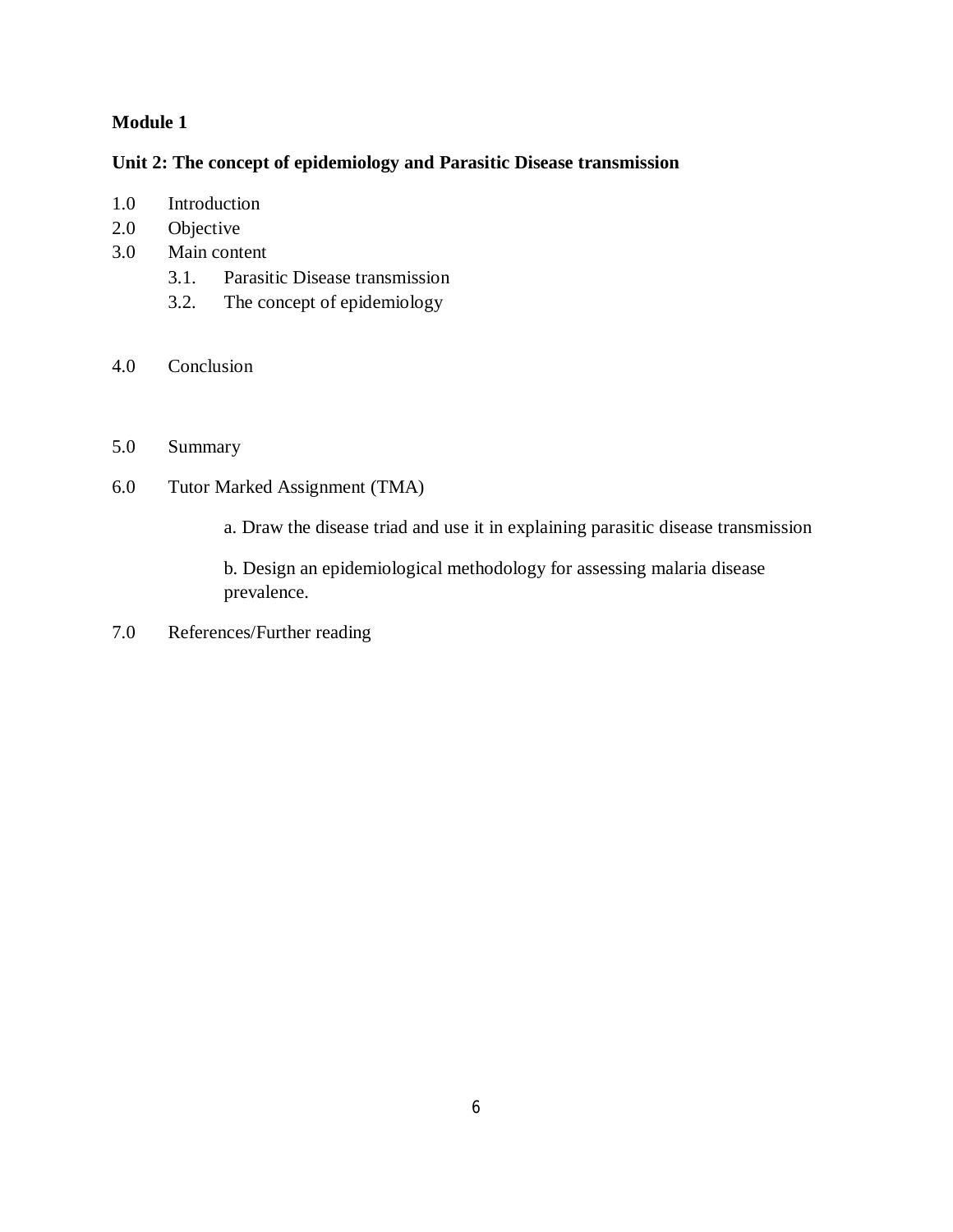### **Unit 2: The concept of epidemiology and Parasitic Disease transmission**

### **Content**

### **1.0 Introduction**

Parasites are dynamic in their distribution-some are endemic while many are ubiquitous. The environment plays a key role in their survival and transmission. Often times, they rely of vectors (mostly arthropods) for their transmission.

### **2.0 Objective**

At the end of the class, student must have fully understood, the distribution of parasites and their general effects on biological systems and disease transmission patterns. The student should also be calculate the prevalence of diseases.

### **3.0 Main content**

- 3.1. Parasitic Disease transmission
- 3.2. The concept of epidemiology

### **3.1 Parasitic Disease transmission**

By virtue of their nature, parasites reside in their hosts, depend on their hosts for physiological and nutritional ends and hence often result in adverse effects on their host.

The parasite-host interaction does not occur in isolation; rather it is affected by conditions known as risk factors. A risk factor which must occur for a disease situation to arise is known as the necessary risk while the organism/parasite which causes the disease is called an agent.

The causal web is a simple triangle which shows the inevitable link between the agent (parasite), the host and the environment. Often times especially with parasitic infections, there may be a vector which links all components as shown below.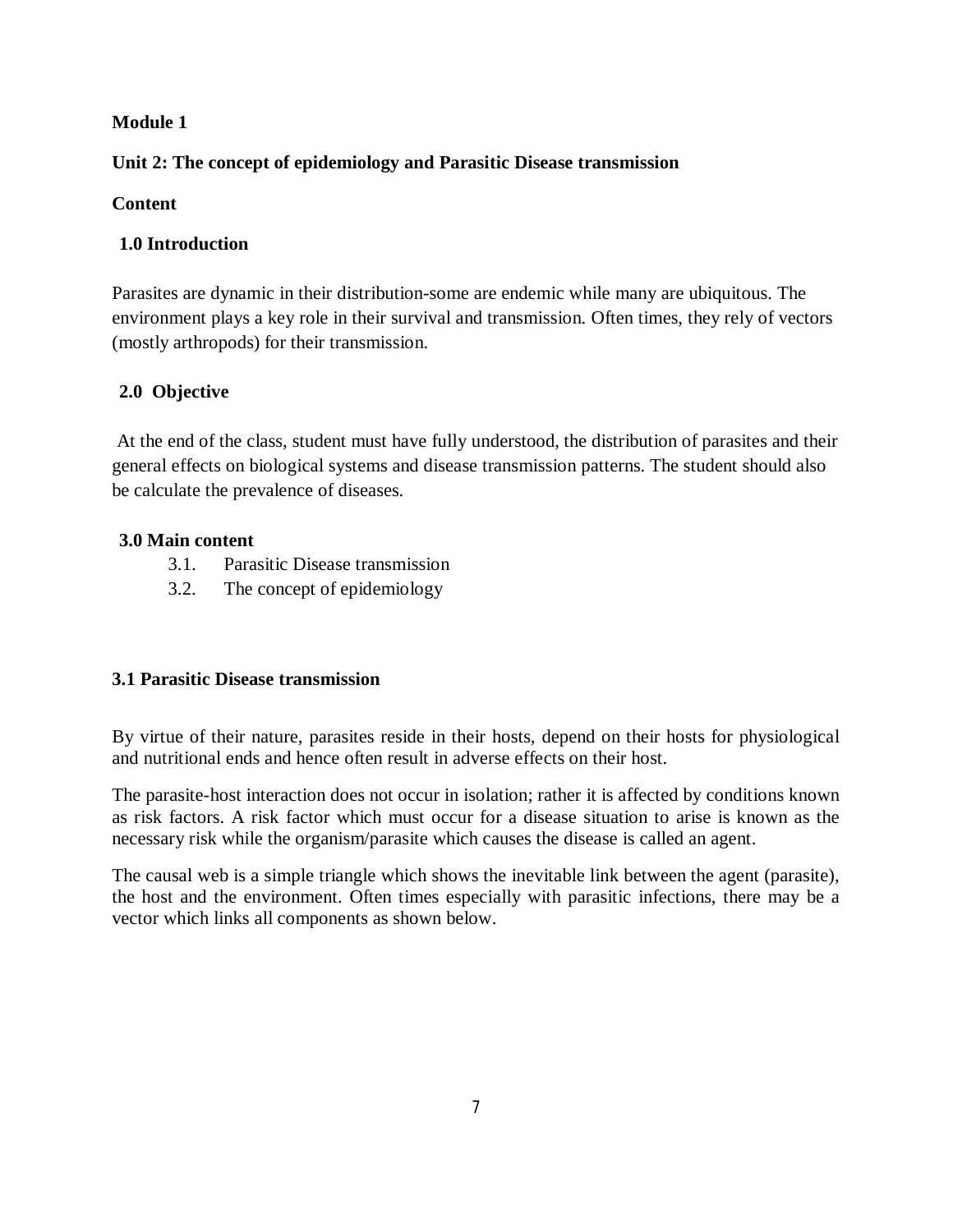

Thus a number of factors predisposes a host to attack by a vector, affects vector viability and life cycles and even how the host respond to parasitic infections/diseases. All these add up into the concept of Epidemiology.

#### **3.2 The concept of epidemiology**

Epidemiology is the study of the disease pattern and distribution, within a defined community or population.

It is derived from the combination of Greek words Epi which means upon, demos which means people and logy which means study.

It is an interdisciplinary subject, involving medicine, science, geography and statistics. Epidemiology is a quantitative science that evaluates the occurrence, distribution, determinants of control of disease pattern in a defined population. Thus in epidemiology, demographic and social characteristics of the host such as population density, poverty etc. are important attributes in epidemiological studies. Physical, biological, sociological and psychological variables are significant determinants of disease distribution and patterns. They are considered as extrinsic factors. Demographic and social attributes of the definitive host are significant factors in disease manifestation. The demographic factors include:

- Age
- $-$  Sex,
- Race,
- Population density etc.

Thus epidemiology is a scientific enquiry on disease occurrence. i.e the study of disease distribution and its determinants. The unit of the study of epidemiology is a defined or identifiable population. A population in this context is not always defined by geographical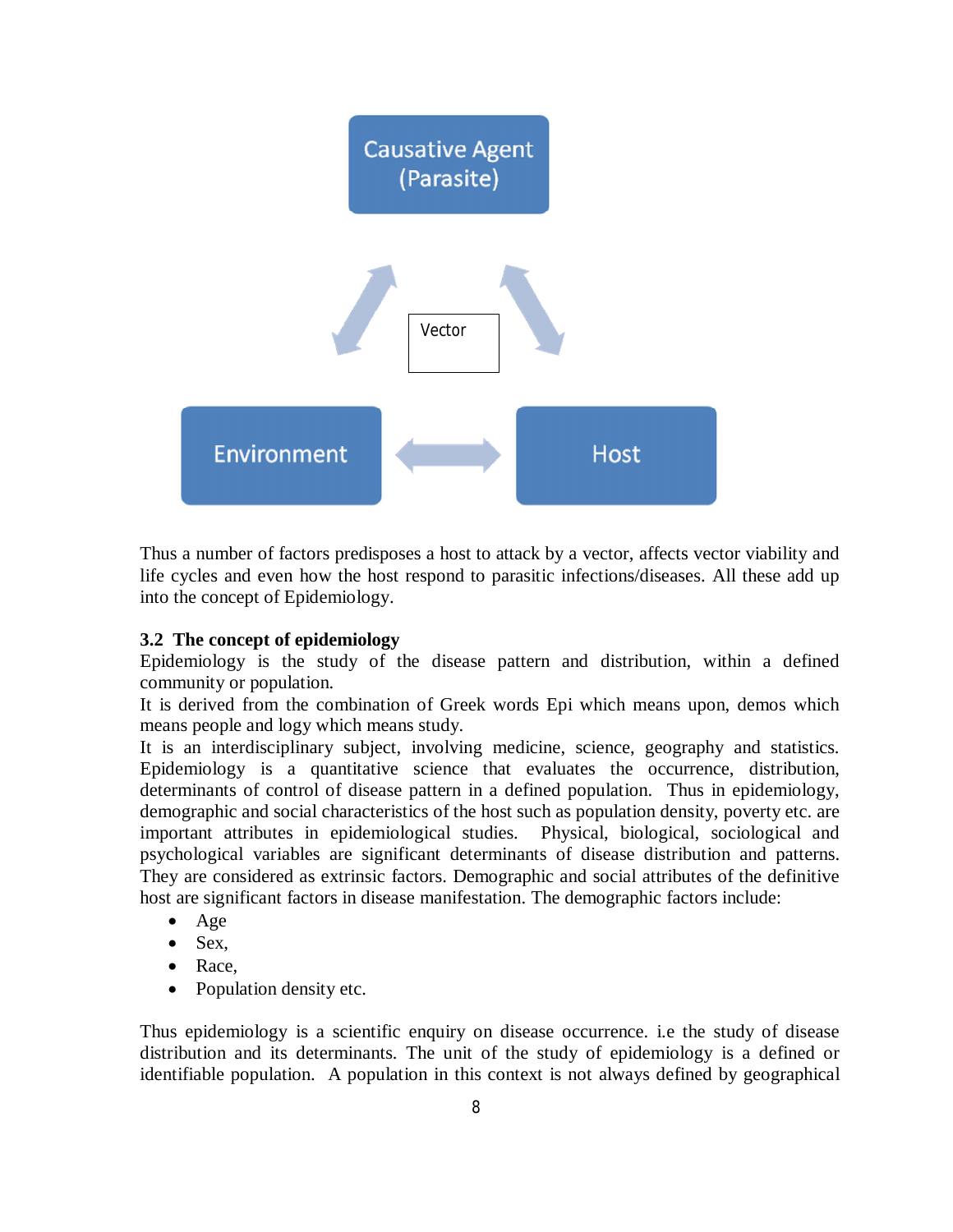boundries rather by a number of other factors such as age, sex, occupation, ethnicity, religion, institution, etc.

Epidemiology is therefore the study of disease occurrence in populations- humans, plants, animals.

It is indeed an analytical arm of community and preventive medicine, utilizing statistics as a working tool. It is integral to the management of public health and it aims to improve the health of the population.

The aims of epidemiology includes to :

- Determine the primary agent or ascertain causative factors
- Understand the causation of disease, disorders or conditions
- Determine the characteristics of the agent or causative factors
- Define the mode of transmission
- Define and determine contributing/confounding factors
- Identify and explain geographic disease patterns
- Determine, describe and report the natural cause of disease, disability, injury and/or death
- Determine suitable control measures
- Determine preventive measures
- Aid in planning and development of health services and
- Provide administrative and planning data in public health management.
- 4.0 Conclusion

The parasitic disease triad incorporates the agent (parasite), host and the environment as the key determinants of parasitic disease transmission.

### 5.0 Summary

6.0 Tutor Marked Assignment (TMA)

a. Draw the disease triad and use it in explaining parasitic disease transmission

b. Design an epidemiological methodology for assessing malaria disease prevalence.

7.0 References/Further reading

Otubanjo, O.A. (2008) Elements of Parasitology Second Edition. Panaf Publishing Inc. Abuja 196pp.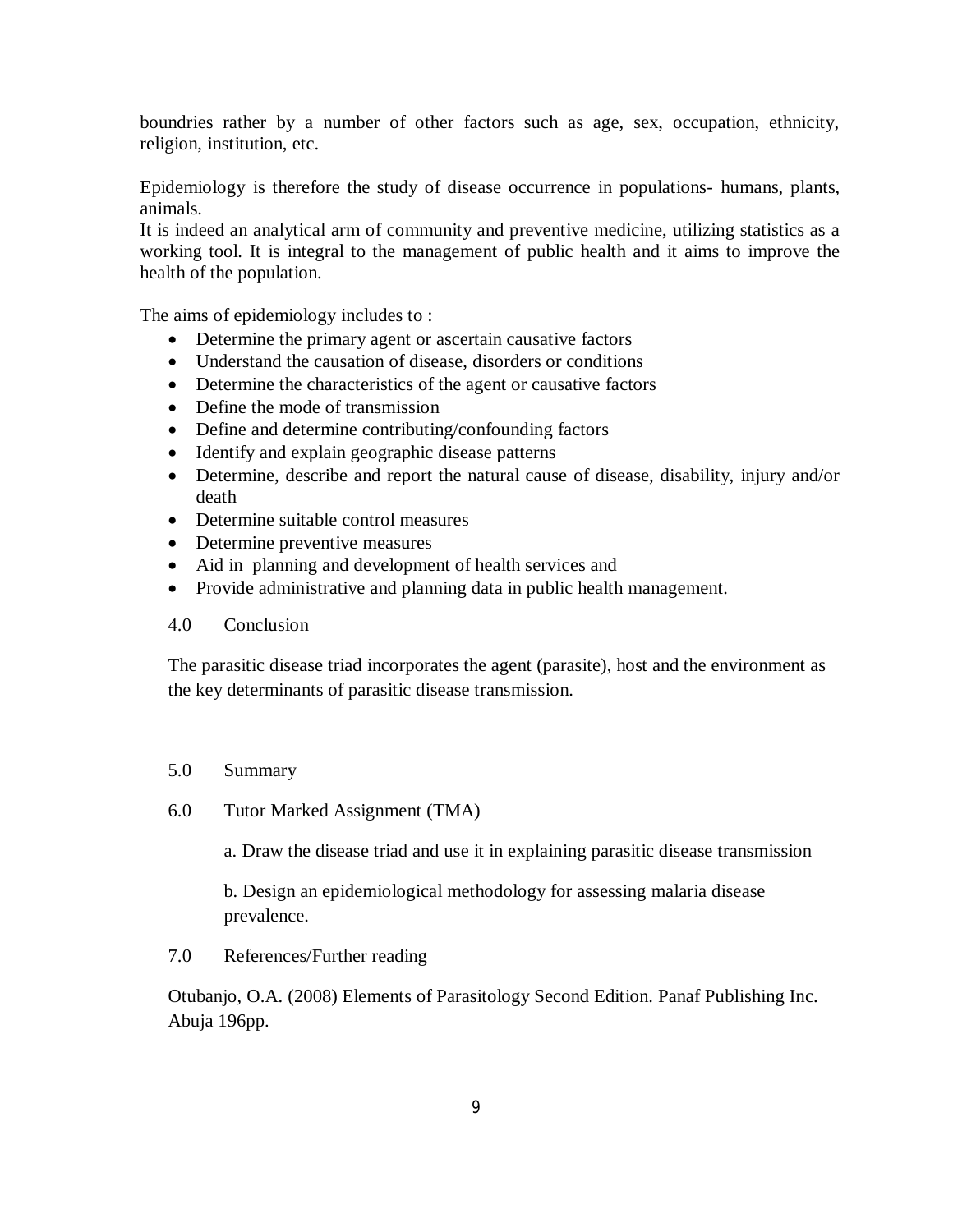### **Unit 3: Measure of Epidemiology and Disability Adjusted Life Years (DALY)**

| 1.0 | Introduction |
|-----|--------------|
|-----|--------------|

- 2.0 Objective
- 3.0 Main content
	- 3.1 Measure of epidemiology
	- 3.2 Disability Adjusted Life Years (DALYs)

3.2.1 DALYs estimate of Common Parasitic Diseases

- 4.0 Conclusion
- 5.0 Summary
- 6.0 Tutor Marked Assignment (TMA)
- 7.0 References/Further reading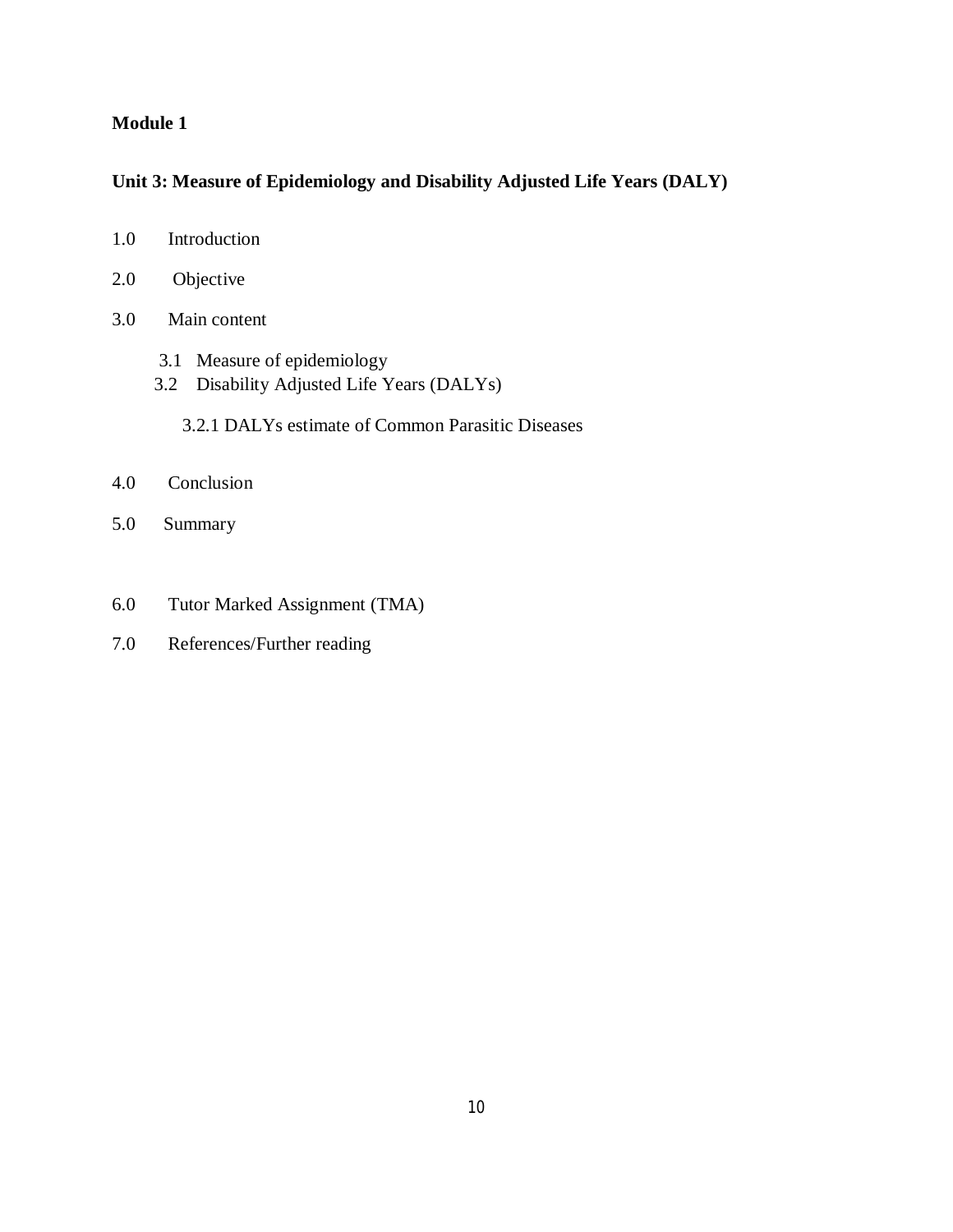### **Unit 3: Measure of Epidemiology and Disability Adjusted Life Years (DALY)**

### **Content**

#### **1.0 Introduction**

Epidemiological estimates have become important at local, national and international scales for the provision of health statistics for the purpose of budgeting and forecasting. Hence a set of statistical indices have been evolved to meet this end. This has been coupled with new innovative techniques which involves the use of Rapid assessments (e.g RAPLOA,REMO), Remote sensing (RS) and Geographic Information Systems (GIS).

#### **2.0 Objectives**

At the end of the class, student must be familiar with the terms Prevalence, incidence, intensity, disease burden and DALYs , DALY estimates for different parasitic diseases and how to estimate them.

### **3.0 Main Content**

#### **3.1 Measure of Epidemiology**

There are a number of tools for measurement or description in epidemiology. These include:

- Prevalence: frequency of a disease at a particular time. Based on prevalence a disease may be defined as endemic (maintain a relatively constant but moderate level of occurrence), Hyper- endemic (persistently high and continuous level of occurrence), epidemic (an outbreak or sudden occurrence of a disease with considerable intensity) or Holoendemic ( high prevalence amongst children in a population).
- Epidemiological rate- morbidity rate, mortality rate, incidence rate, admission rate etc.
- Disease Burden (overall weight of effect of a disease) using DALY.
- Estimation of disease intensity using direct parasite count, indirect counting of eggs and cysts in faeces, indirect measurement of levels of immunological responses to parasite antigens.
- Parasite dispersion estimation which may be under dispersion, random or over dispersion.
- Geographical distribution estimation using mapping techniques such as mnual cartographic maps, geographic information system and remote sensing.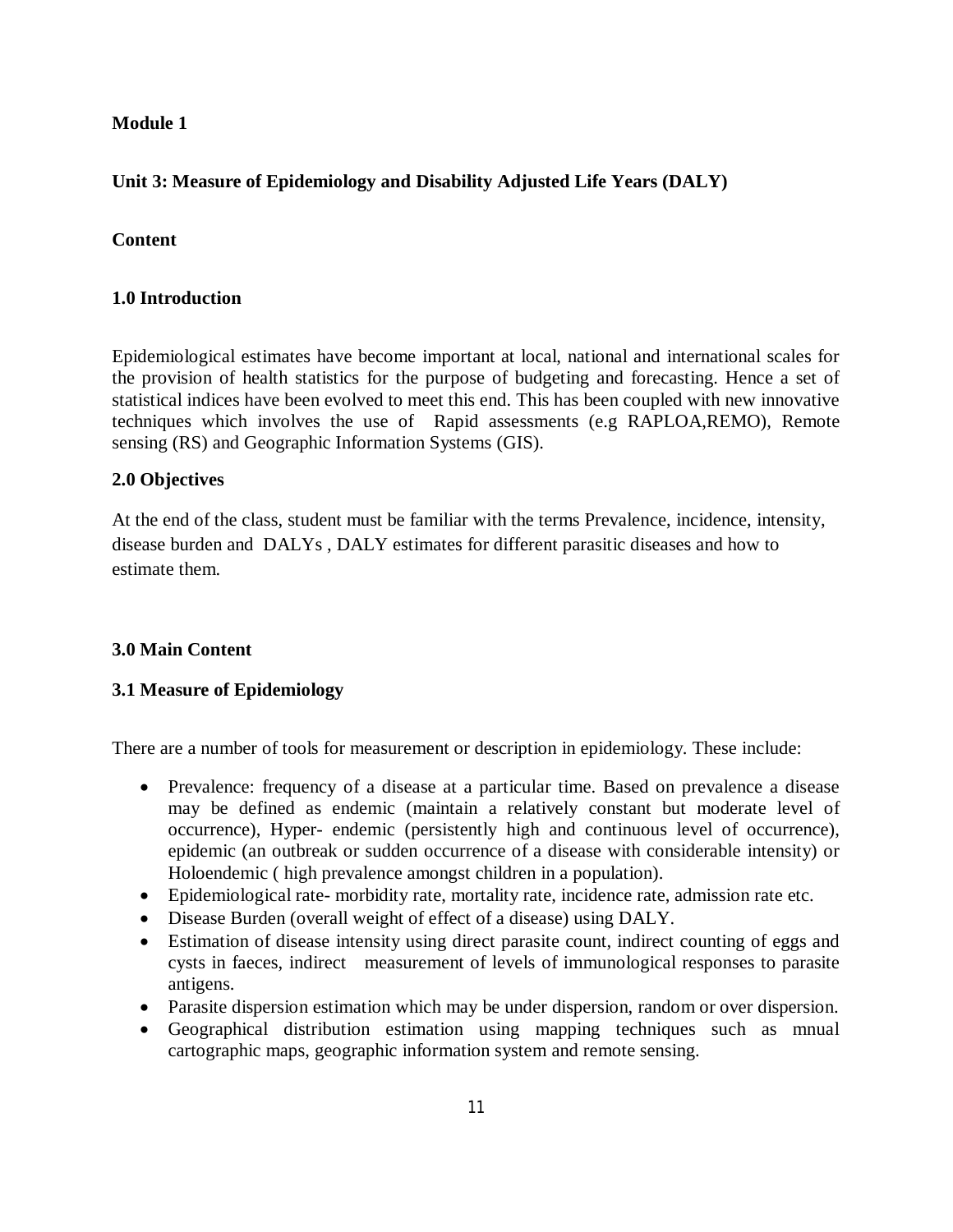Epidemiological studies may be descriptive, analytical (cohort, or case control), experimental or rapid epidemiological assessment.

### **3.2 Disability Adjusted Life Years (DALYs)**

In epidemiology, the disease burden on the economy is approached from the view that morbidity from parasitic infection impairs productivity as a result of loss of valuable man- hour. This is calculated using an index known as the Disability adjusted life years (DALYs).

DALYs is an health indicator which translates disabilities into years of healthy life lost, by giving each disease state a disability weight ranging from zero (healthy) to 1 (death). It incorporates the potential years of lost life as a result of death at a given age. It measures the burden of a disease of a defined population and the effectiveness of interventions. They are valid indicators of population heath.

In summary, DALYs can simply be defined as the number of health years of life lost due to premature death or disability.

### **3.2.1 DALYs estimate of Common Parasitic Diseases**

The table below shows the global estimates of parasitic disease effects using the DALYs tool.

Table 1: Global estimates of some parasitic diseases (WHO, 2002)

| Disease         | <b>TDR</b>   |            |      |       | DALYs (hundreds of Deaths |           | Pop. | No of           | of<br>No. |            |
|-----------------|--------------|------------|------|-------|---------------------------|-----------|------|-----------------|-----------|------------|
|                 | Disease      | thousands) |      |       | (Thousands)               |           |      | At              | ende      | infected   |
|                 | Categor      |            |      |       |                           |           |      | risk            | mic       | prevalence |
|                 | $\mathbf y$  | Total      | Male | femal | Tot                       | Mal       | fema | mill            | count     |            |
|                 |              |            |      | e     | al                        | ${\bf e}$ | le   | ons             | ries      |            |
|                 |              |            |      |       |                           |           |      |                 |           |            |
| African         | $\mathbf{1}$ | 1,598      | 1029 | 568   | 50                        | 32        | 18   | 50 <sub>m</sub> | 36        | >300,000   |
| trypanosomiasis |              |            |      |       |                           |           |      |                 |           |            |
| Leishhmaniasis  | $\mathbf{1}$ | 2357       | 1410 | 946   | 59                        | 35        | 24   | 350             | 82        | 12m        |
|                 |              |            |      |       |                           |           |      |                 |           |            |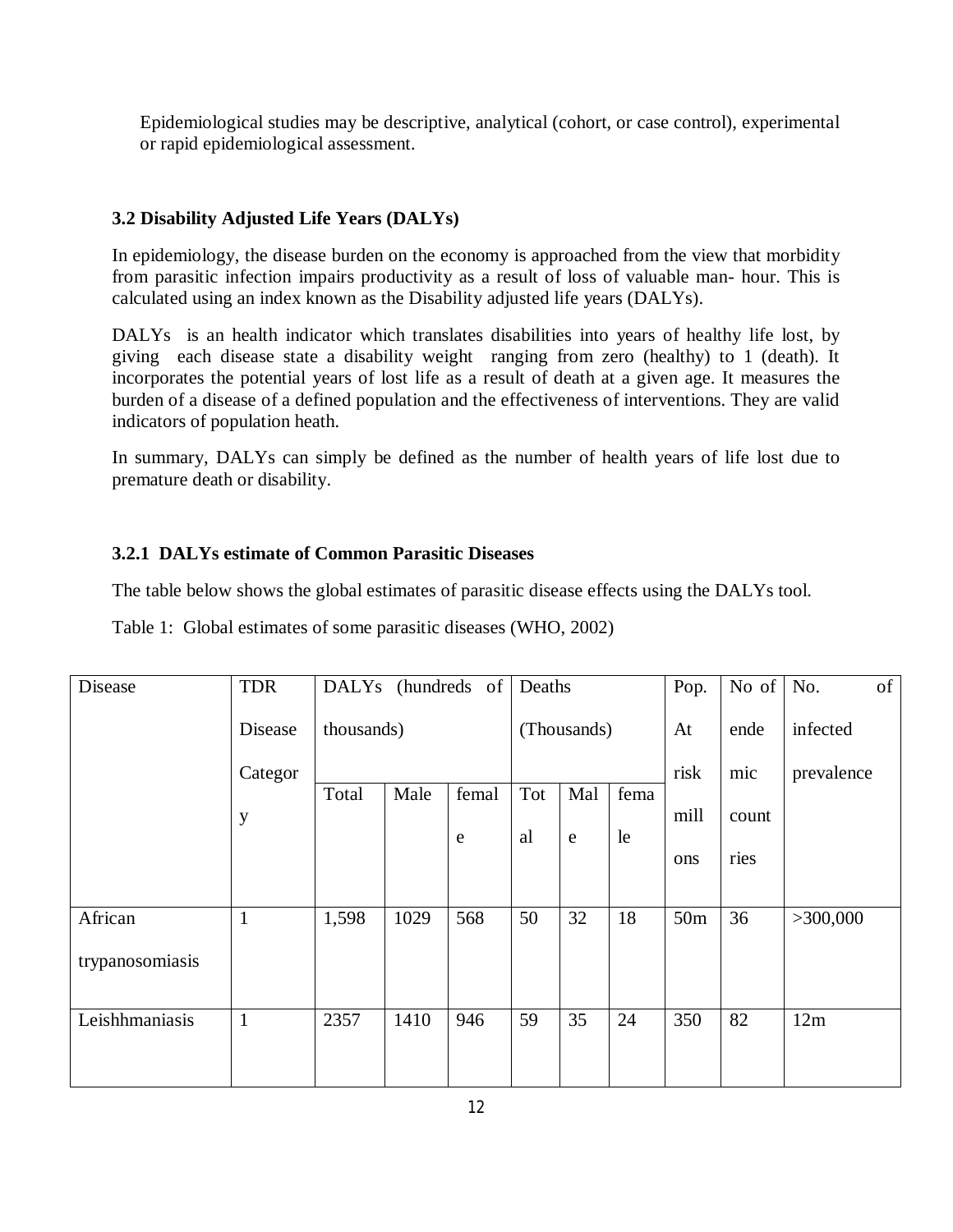|       |      |             |                |     |     | m   |    |          |
|-------|------|-------------|----------------|-----|-----|-----|----|----------|
| 42280 | 2002 | 2225        |                | 532 | 592 | 200 | 90 | 300-500m |
|       | 4    | $\mathbf b$ | $\overline{4}$ |     |     | m   |    |          |
|       |      |             |                | 112 |     |     |    |          |

The burden of various diseases over time, depends on many factors. Presently, some disease burdens have continued to increase. For instance, increasing malaria burdens occur in some countries of Africa due to factors such as drug resistance, frequent exposure of the non-immune populations, the emergence of HIV/AIDS, climatic and environmental changes and the breakdown of control programmes. Such increased parasite burden results in increased economic burden of the population.

The economic burden of a disease is the totality of direct and indirect costs associated with the infection. These include morbidity, loss of productivity, absenteeism and cost of health care in the infected people, as well as the losses in agriculture and non- agricultural enterprises.

#### 4.0 Conclusion

Given the economic burden associated with diseases and death resulting from parasitic diseases, it becomes important to have a well developed scheme to attributing relative importance to diseases and resource allocation therefore.

Physical, biological, sociological and psychological variables are significant determinants of disease distribution and patterns. Epidemiology incorporates to a large extent mathematical and geographical tools in solving parasitic disease related public health issues.

### 4.0 Summary

### 5.0 Summary

Epidemiological tools help in explaining parasitic disease problems by incorporating geographical, temporal and mathematical aspects.

### 6.0 Tutor Marked Assignment (TMA)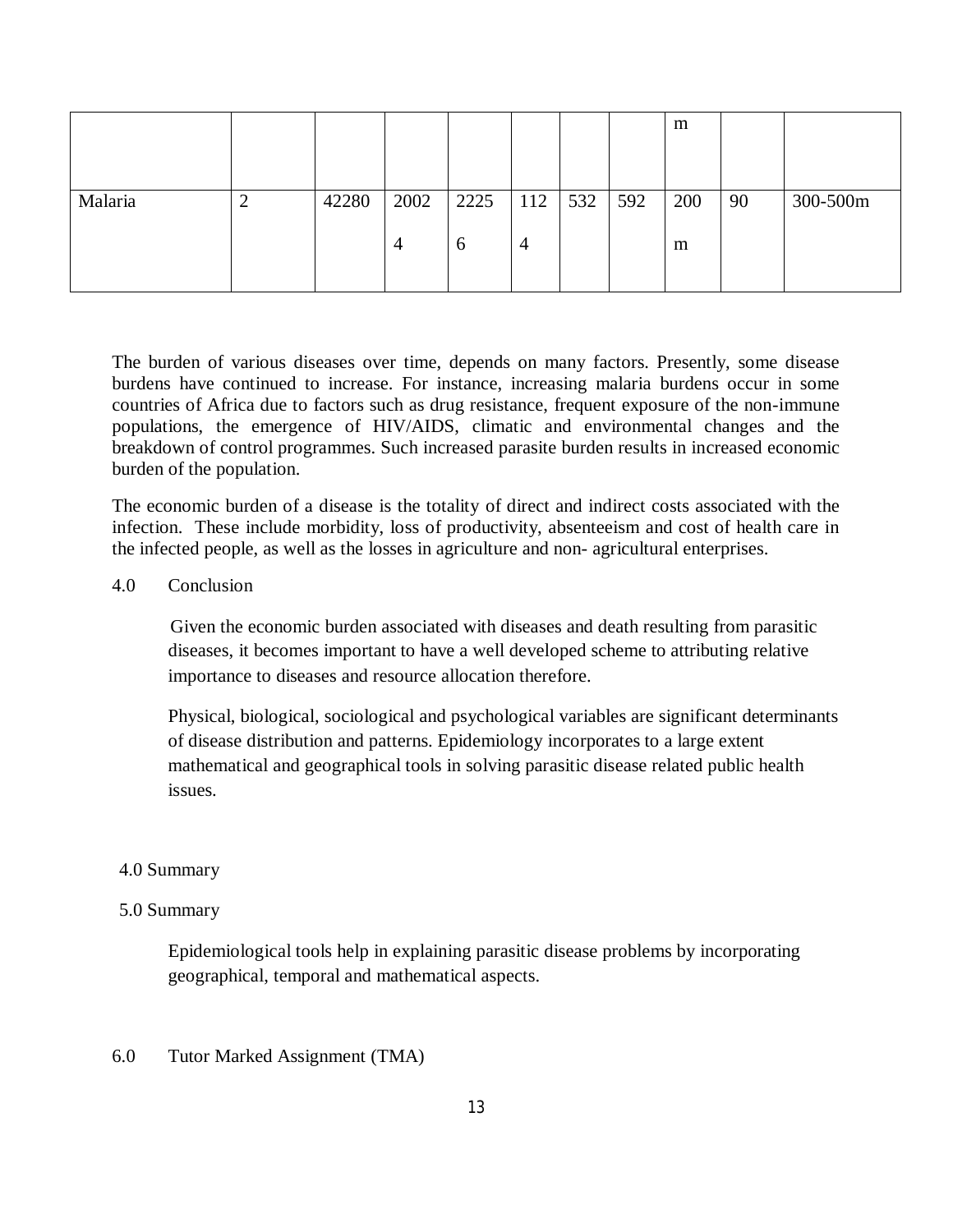a. Justify the use of DALYs in parasitic disease management programs

b. State the relative importance of different parasitic diseases on the basis of their DALYs estimate.

7.0 References/Further reading

Otubanjo, O.A. (2008) Elements of Parasitology Second Edition. Panaf Publishing Inc. Abuja 196pp.

#### **Module 1**

### **Unit 4: Types of animal associations**

- 1.0 Introduction
- 2.0. Objective
- 3.0. Main content
	- 3.1 Homospecific/intraspecific/ homogenetic and
	- 3.2 Heterospecific/interspecific/heterogametic
	- 3.3 Loose associations
	- 3.4 Temporary associations
	- 3.5 Intimate associations
- 4.0 Conclusion
- 5.0 Summary
- 6.0 Tutor-Marked Assignment
- 7.0 References/Further reading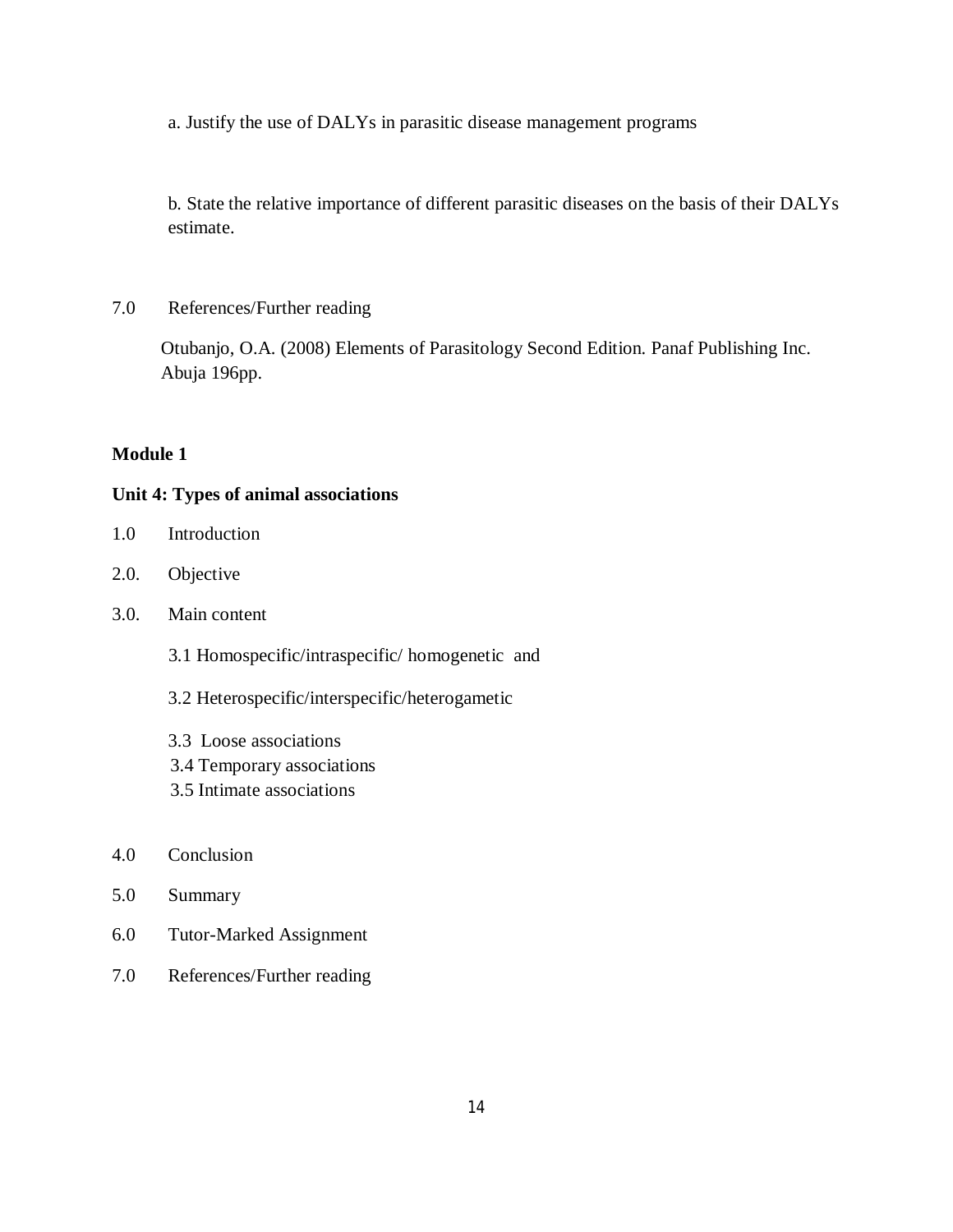### **Unit 4: Types of animal associations**

### **Content**

### **1.0 Introduction**

Organisms live within various habitats ranging from air, water and soil; interacting with each other in the environment. These associations are characterized by diverse benefits: provision of food, transport, protection, etc.

Within the environment, living organisms exhibit diverse forms of associations which may be broadly divided to two categories namely:

- Homospecific/intraspecific/ homogenetic and
- Heterospecific/interspecific/heterogametic

### **2.0. Objective**

 Proper understanding of animal association, with examples of host-parasite interactions and the challenges therein. Ability to carry out basic sample preparation for microscopy and common parasite identification.

### **3.0. Main Content**

### **3.1 Homospecific/intraspecific/ homogenetic**

Thisdeals with relationships between organisms/members of the same species. E.g associations such as a flock of sheep, a school of fish, herds of cattle, colonies of coelenterates, filaments of algae, colonies of social insects (such as bees, termites and ants) etc. Thses associations are based on cooperative behavious within the groups. However this association falls outside the scope of parasitism.

### **3.2 Heterospecific/interspecific/heterogametic**

This occurs between organism of different species, resulting from diverse biological links in morphology, ecology, physiology and biochemistry.

A spectrum of heterospecific associations may overlap, consisting of predation, phoresis, commensalism and parasitism.

Predation is non-specific and usually results in the death or injury of one of the interacting organisms. The degree of predation may be absolute, partial or temporary or insignificant. It forms the basis of interspecific associations among living things. Heterospecific relationships are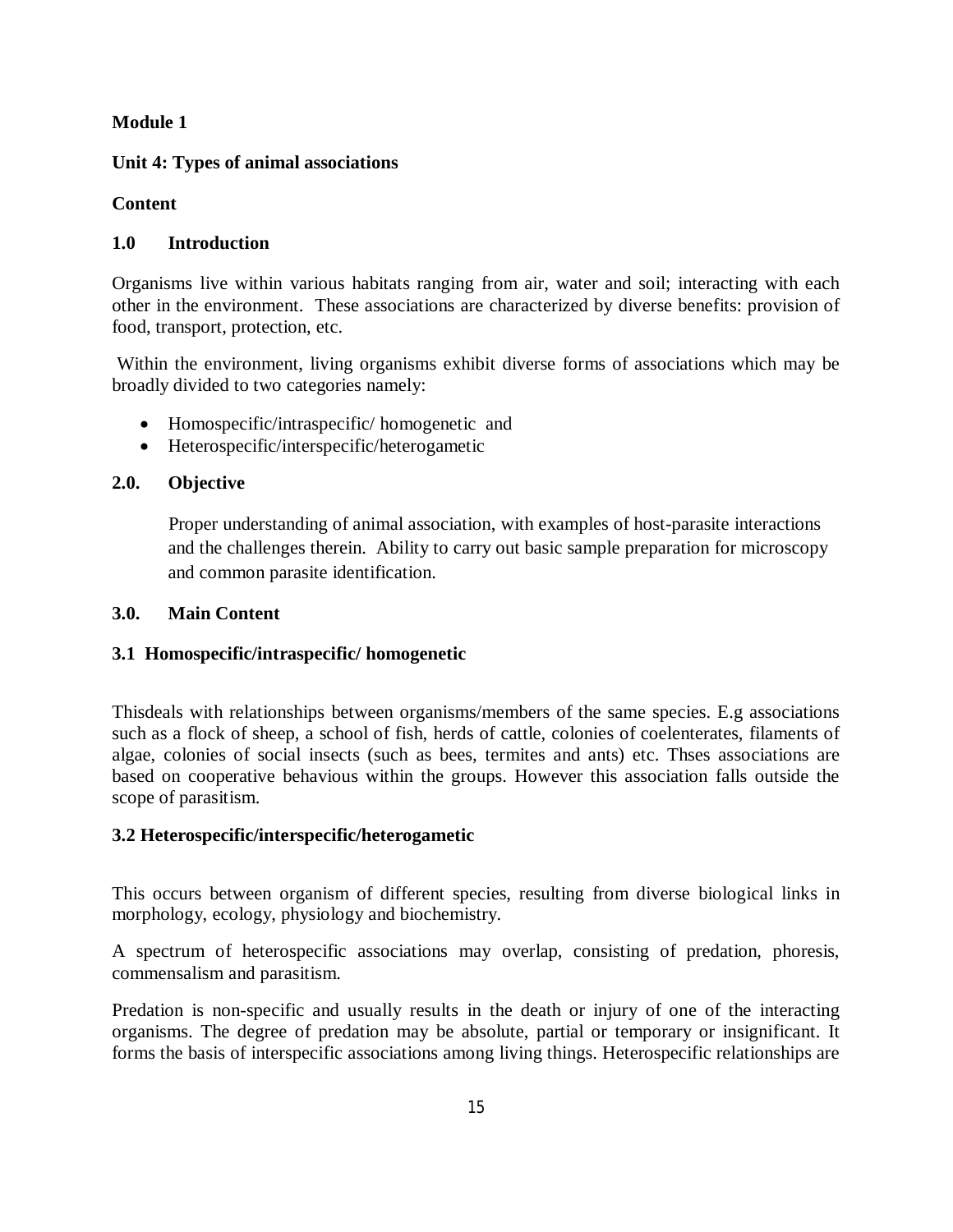collectively called symbiosis. Animals may exhibit different types of symbiotic relationships which may be obligate or facultative. The three basic types of heterospecific relationships are:

- **Loose associations**
- **Temporary associations**
- **Intimate associations**

### **3.3 Loose Associations**

This form of association is casual because they retain their physiological independence and are just ecologically linked. Loose associations provide biological advantages to those organisms in the association over those that are not in association. Significantly, it is usually one sided benefit. They include:

Phoresis

### Commensalism

**Phoresis (trnansport commencerlism)** is a form of loose association in which an organism provides shelter, support or transport for the other organism,usually a sedentary animal of a different species. The passenger can survive without its usually motile substractum or attachment surface. There is no conflict of interest in this association. Examples are barnacles on limpet mollusks, dung beetle, *Aphodius fimentarius* carying dauver-lavae of *Pledora coactatata* ( a free-living nematode which feeds on bacteria) etc.

**Commensalism (Co= together, Mensa= table)** is an association between two organisms in which one benefits, but the host is not hurt nor injured. It usually occurs between species that are either vulnerable to predation, danger or with an inefficient means of locomotion, feeding or edfence. It is the most indefinite and least obligatory inter-specific relatuionship. The host neither benefits nor looses in the relationship.

There are three types of commensalism

- a. Cleaning: in which one organism cleans the other by feeding on the parasite of the host organism. E.g *Bulbus ibis* (cattle egret) feeds on ectoparasites on the skin of cattle, *Naucrates doctor* (pilot fish) feeds on the ectoparsites of shark.
- b. Protection/camouflage.E.g the anemone hermit crab, *Dardanus pedunculatus* attaches several anemones to its shell, for camouflage and as a deterrent to possible predators.
- c. Synoecious (syn= together, oikos= house): which involves animal living together in the shell/burrow of another animal. E.g *Mytilus edulis* (mussel0 harbours the pea crab (*Pinnotheras pisum*) within its mantle cavity.

### **3.4 Temporary associations**

This form of association is typified by the predator- prey relationships in which one organism uses the other as a source of food. The predator usually kills the prey or eats part of it (as in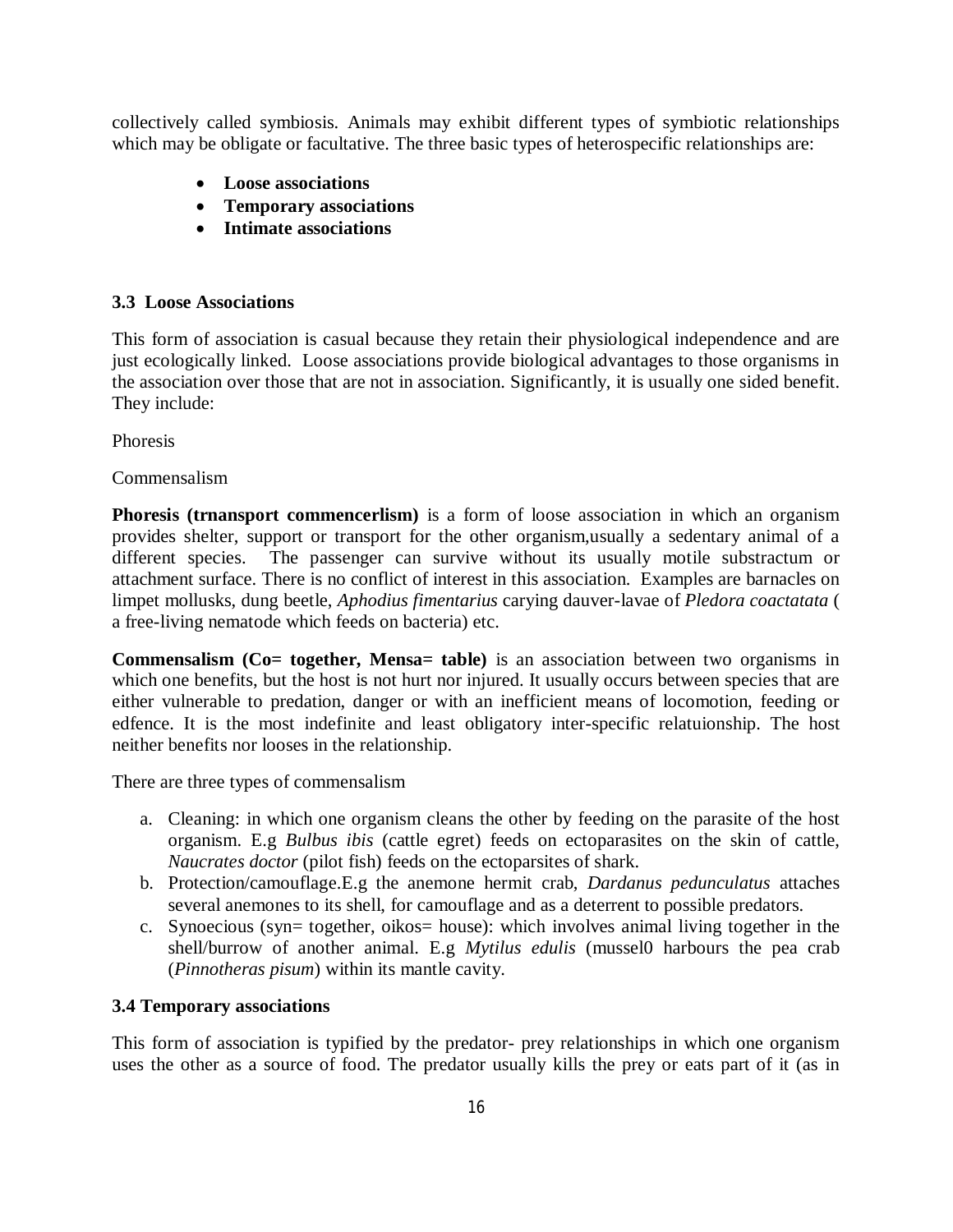plants). E.g leeches feeding on blood of aquatic animals and some blood sucking insects such as lice and ticks.

### **3.5 Intimate associations**

There are two basic forms of intimate associations. They are:

• Mutualism

This is a non-competitive, physiologically interdependent association between organisms of two different species. It is considered as the most advanced form of symbiosis because it involves reciprocal benefits. They always live together and mutualism is recognized as a special case of parasitism, in which metabolic by-products of the associates are of valuae to the partners. E.g Trichonympha campanula (intestinal flagellates) feeds on the wood chips in the gut of termites and wood roaches. They by-products of cellulose digestion and cellulose of the flagellated protozoan are useful to the inscet. The sexual reproduction of the protozoa is stimulated and regulated by the insect moulting hormone, ecdysome. The anaerobic environment of the inscet's gut is integral to the survival of the flagellate. The two organisms depend on each other for survival. Physiological dependence is an essential component of mutualistic relationships.

### **3.0 Conclusion**

Parasite association with the host confers them so much advantages for survival, hence the ultimate aim of parasitism unlike predation is not the mortality of the host, rather a parasite requires its host to survive to ensure continued supply of food materials.

### **4.0 Summary**

- Parsite-host relationship is a form of symbiosis
- The parsite benefits at the expense of the host
- The relationship may be loose, temporary on intimate

#### **6.0 Tutor-marked Assignment**

State the different kinds of parasite-host associations and the describe the parasite adaptations for each

### **7.0 References/Further reading**

Otubanjo, O.A. (2008) Elements of Parasitology Second Edition. Panaf Publishing Inc. Abuja 196pp.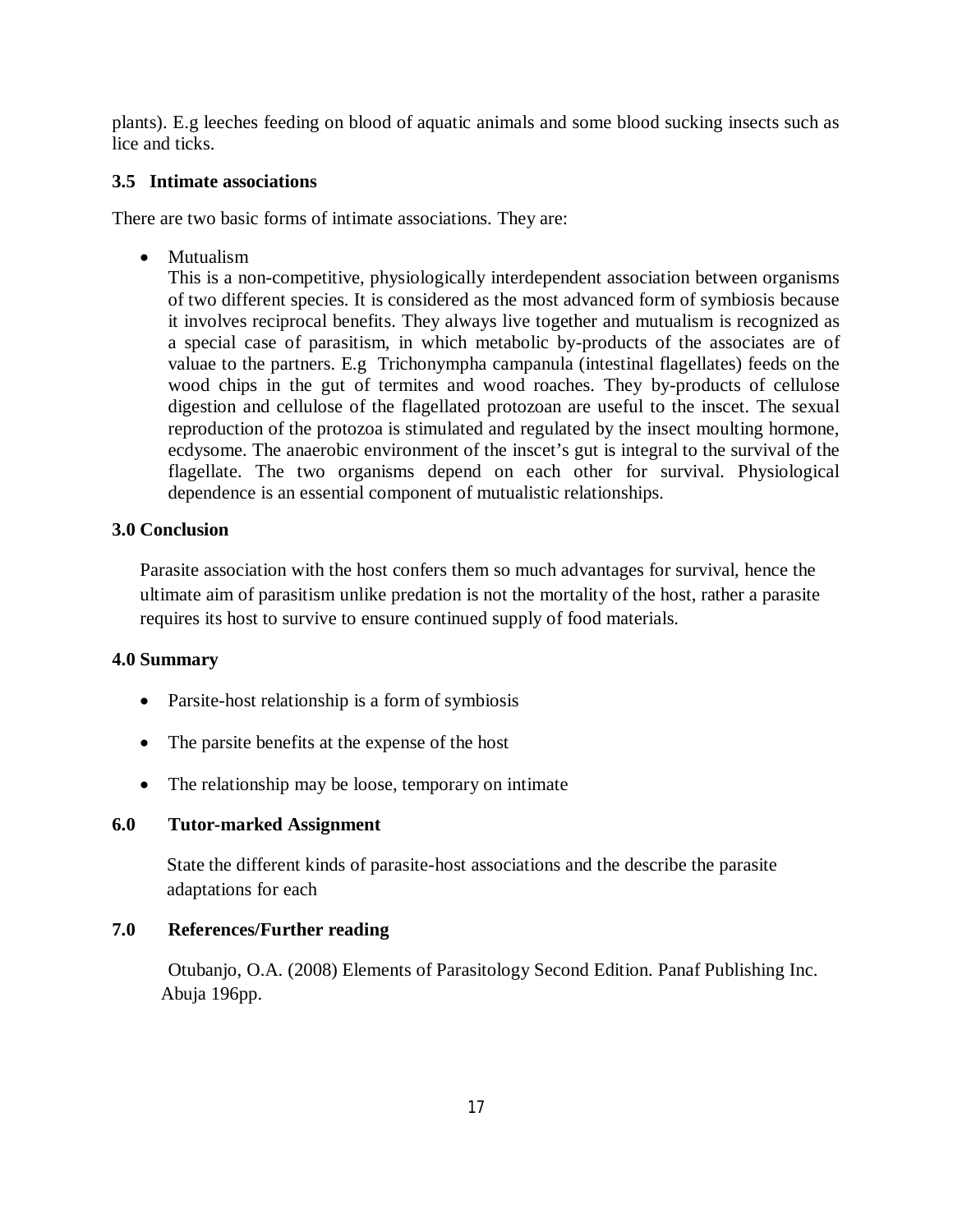### **Unit 5: The concept of Parasitism**

**1.0** Introduction

- 2.0 Objective
- 3.0 Main content
	- 3.1 Parasitism
	- 3.2 Types of parasites
- 4.0 Conclusion
- 5.0 Summary
- 6.0 Tutor Marked Assignment (TMA)
- 8.0 References/Further reading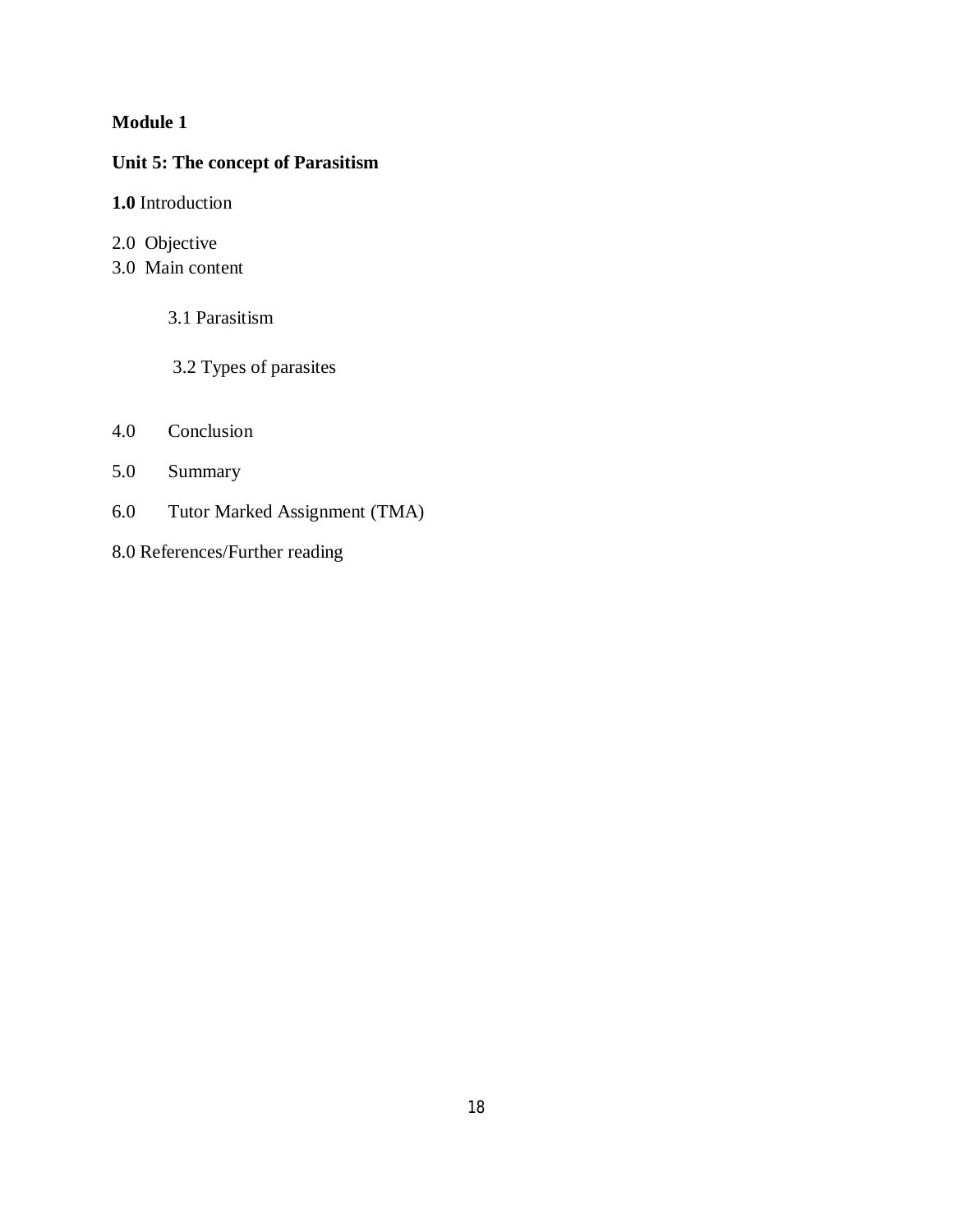#### **Unit 5: The concept of Parasitism**

#### **Content**

#### **1.0 Introduction**

Parasitism (para= beside; sitos=food).

Parasitism is at the root of several diseases and deformities in many vertebrates. The degree of effect depends on the type of parasite, its mode of action and of course the host physiological state.

#### 2.0 **Objective**

At the end of the class, student must be familiar with the types of parasites and hosts and the basis for parasite and host categorization.

### **3.0 Main content**

#### **3.1 Parasitism**

This is a physiological association in which one organism (the parasite) benefits while the host looses. It is one-sided and it is a social and ecological relationship between two different organisms, one being injured in the association.

Parasitology therefore is defined as an aspect of symbiology which deals with the study of parasites. It is a medical and ecological science that encompasses the study of parasite and parasitic diseases.

A parasite is defined as an organism which has a detrimental effect on the intrinsic growth rate of its host population

Parasitism is also defined as an association, generally continuous, between two different organisms, one of which lives at the expense of the other.

### **3.2 Types of parasites**

Parasites may be plants, animals, bacteria or viruses and they occur in every phylyum in the Kingdom animalia, ranging from protozoans to chordates. They are categorized based on different criteria.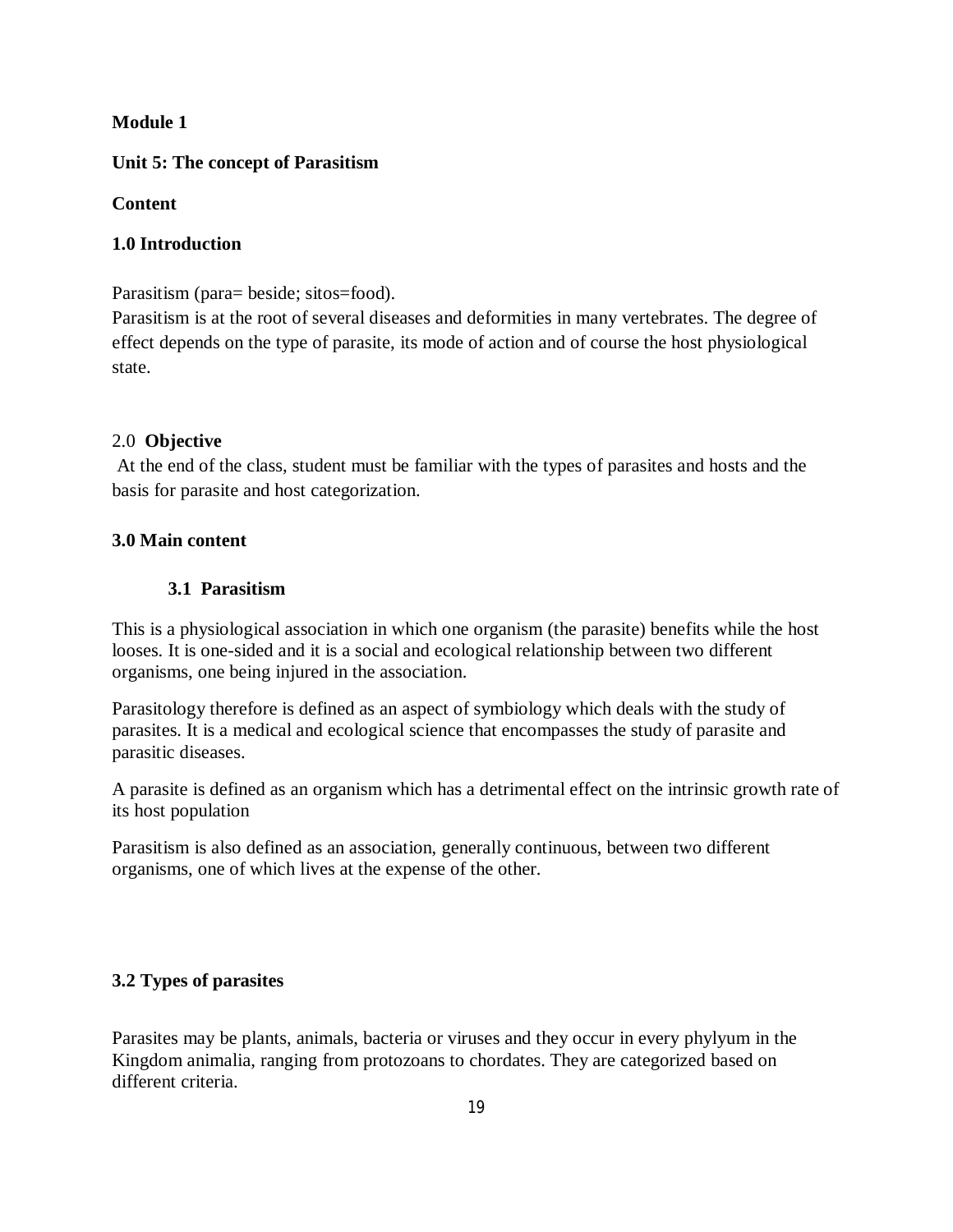### **3.2.1 Site of residence or habitat:**

Ectoparasites

Endoparasites

### **3. 2.2 Duration or degree of dependence**

Temporary parasites

Permanent parasites

### **3.2.3 Nature of host**

Hyper-parasites (parasites of parasites)

Cleptoparasites ( organisms that steal food reserves of its host to feed its young)

### **3. 2.4 Other types of parasites includes**

Wandering /Errant/Aberrant parasites

Occasional/Accidental parasites

Obligatory/Obligate parasites

Facultative parasites

Microparasites

Macroparasites

Pseudoparasites

Coprozoic or spurious parasite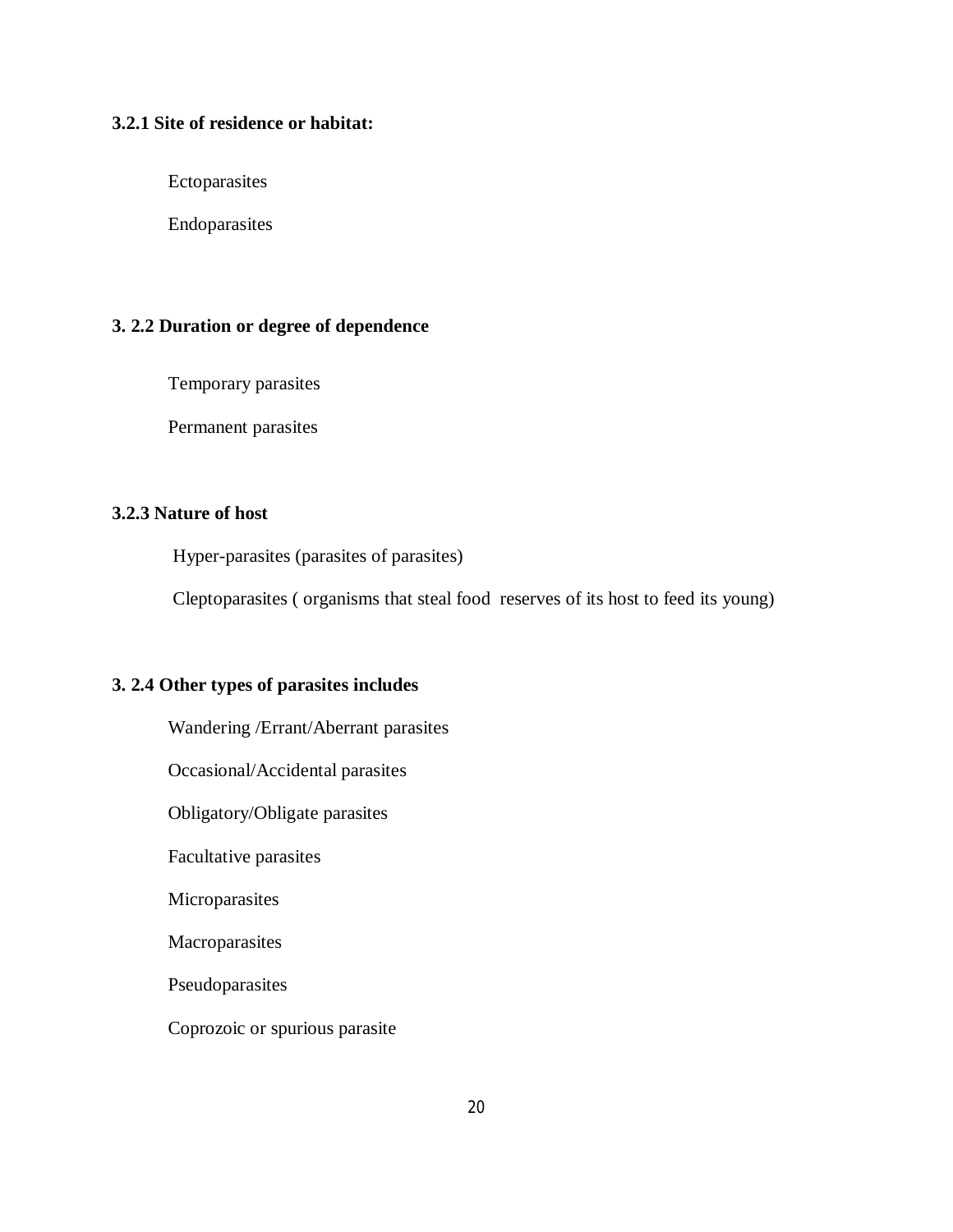4.0 Conclusion

Parsites vary in taxa, mode of action , host selection and behavior and thse factors together determines the pthogenicity and hence the importance attributed to a given parasite.

- 5.0 Summary
- 6.0 Tutor Marked Assignment (TMA)
	- a. what is a parasite?

b. state the criteria for categorizing parasites.

5.0 References/Further reading

Otubanjo, O.A. (2008) Elements of Parasitology Second Edition. Panaf Publishing Inc. Abuja 196pp.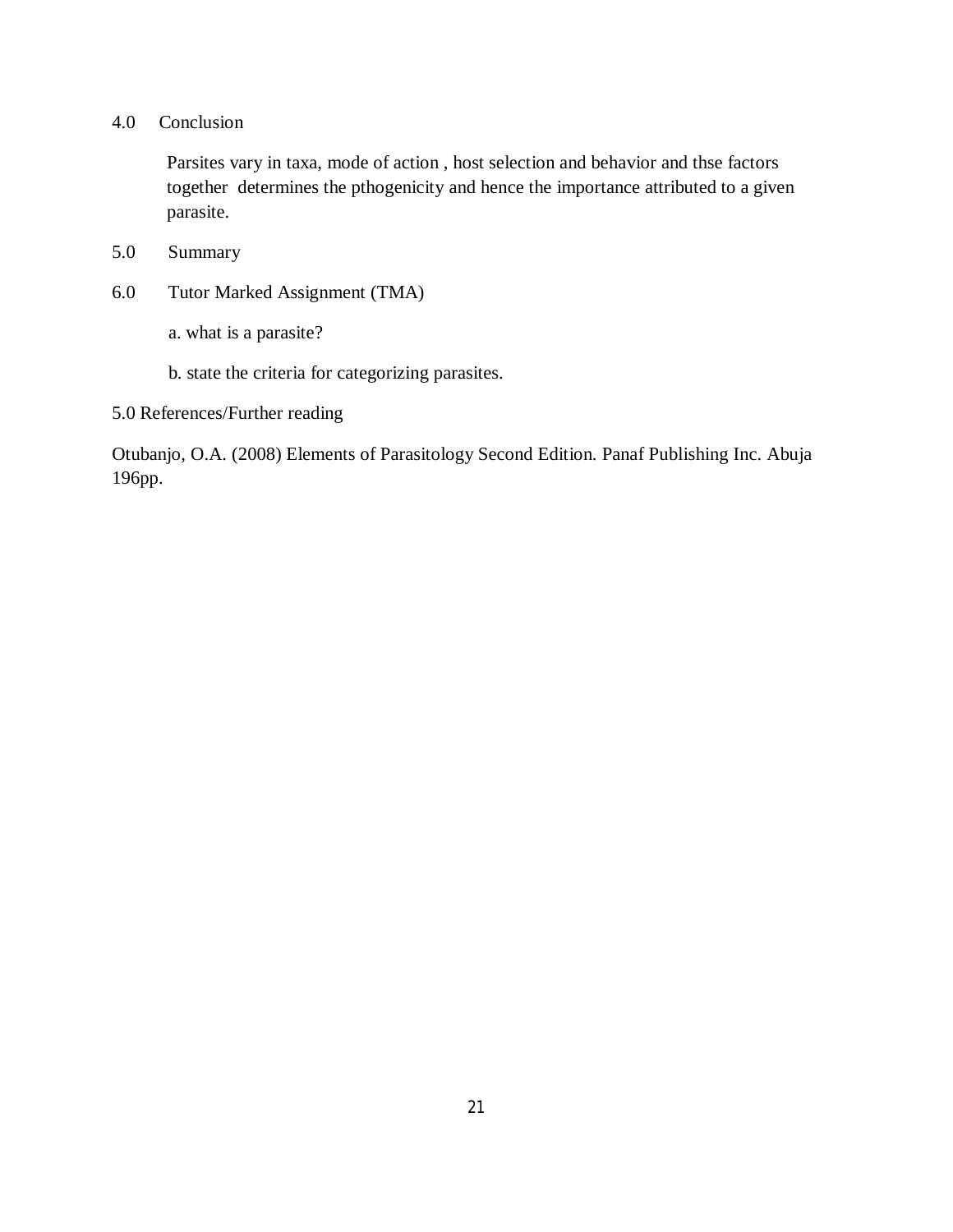### **MODULE 2:**

# **Unit 1: Types of Parasite Host**

- 1.0 Introduction
- 2.0 Objective

### 3.0 Main content

- 3.1 Types of Hosts
- 3.2 Host-parasite interaction
- 4.0 Conclusion
- 5.0 Summary
- 6.0 Tutor Marked Assignment (TMA)
- 7.0 Refrences/further readings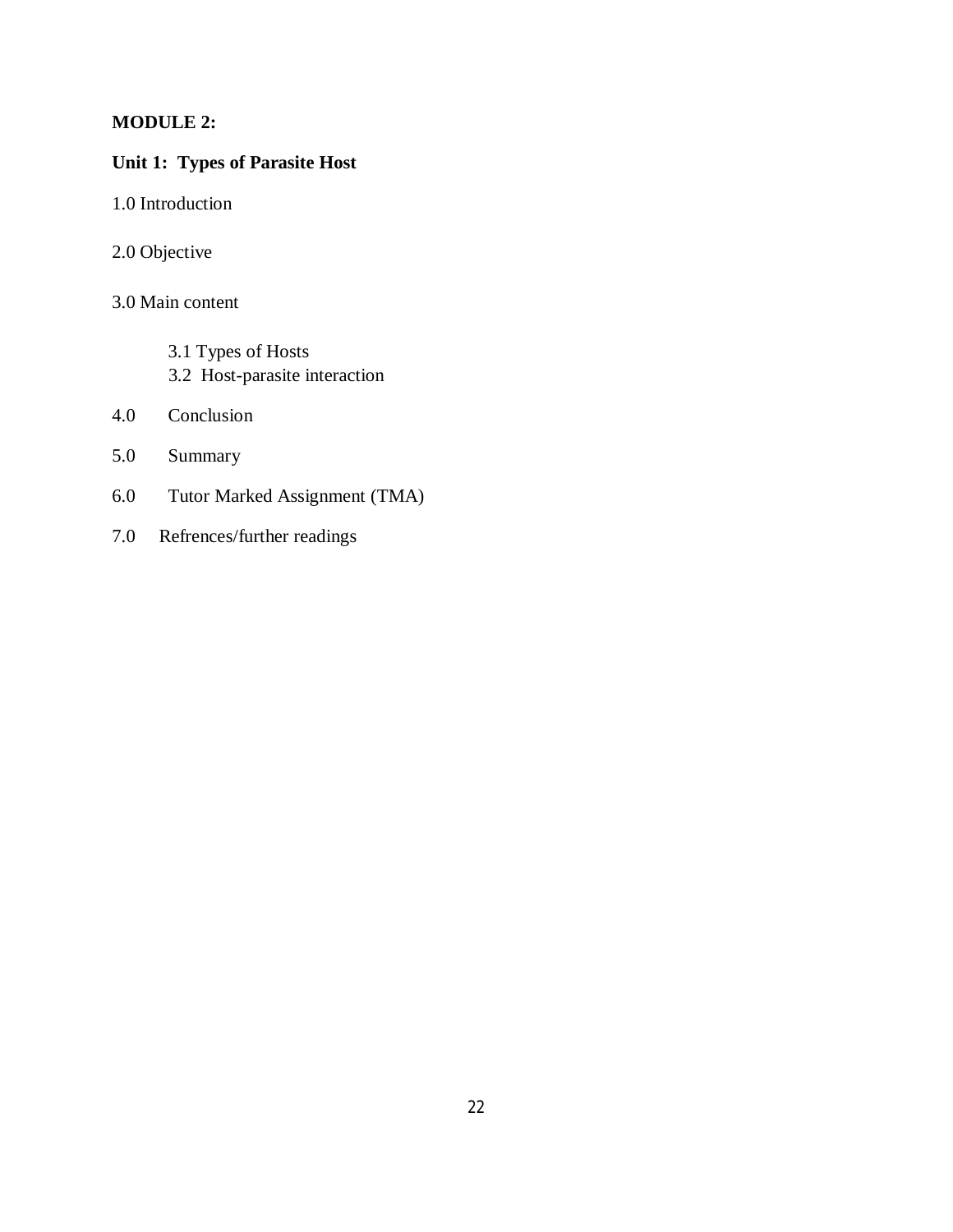### **Module 2:**

#### **Unit 1: Types of Parasite Host**

#### **Content**

#### **1.0 Introduction**

The Host is a key component of parasitic relationship and some parasite may require more than one host to complete their life cycle. Others simply have alternative host, infecting a broad range of animals.

### **2.0 Objective**

At the end of the class, student must be familiar with the types hosts and the basis for parasite and host categorization.

### **3.0 Main content**

#### **3.1 Types of hosts**

A host is the non-parasitic member in a parasitic association. It habours the parasites and thus provides itself as the environment of the parasite, albeit involuntarily. Biotic and abiotic factors of the host influence the survival, distribution, prevalence, intensity, etc. of the parasite. Abiotic factors in the host include:

- $\bullet$  pH
- $\bullet$  O<sub>2</sub>
- $CO<sub>2</sub>$

### **There are different types of hosts, depending on a number of criteria. They include:**

Definitive or Primary host Intermediate or secondary host Reservoir host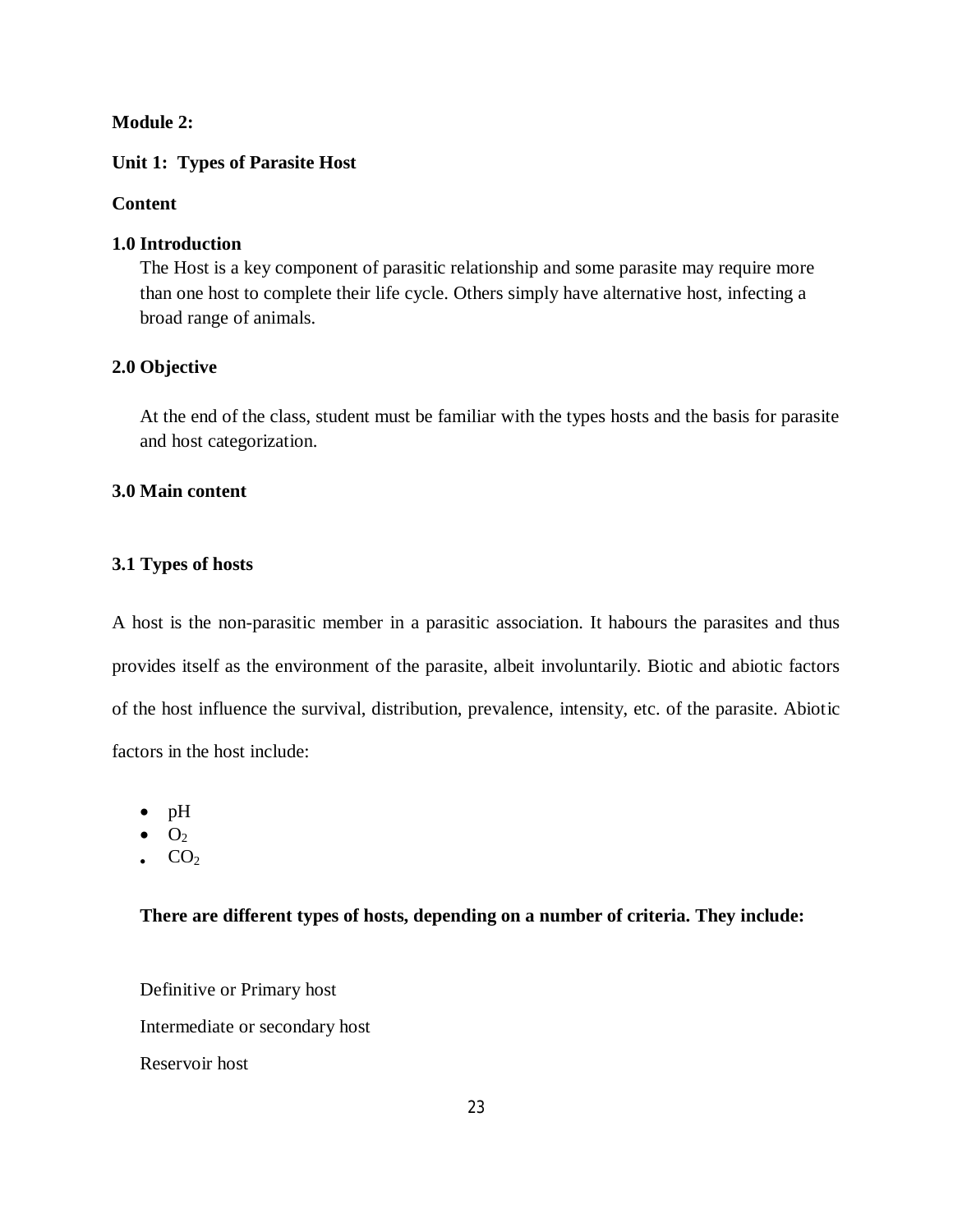Paratenic/transport/carrier host

Ecological host

Vector

Dead end host

| <b>Type of host</b> | Stage of parasite in the host | Necessity of the host  |
|---------------------|-------------------------------|------------------------|
| Definitive          | Adult                         | Essential              |
| Intermediate        | Juvenile                      | Essential              |
| Paratenic           | Juvenile                      | Ecologically necessary |
| Vector              | Juvenile                      | Essential              |
| Reservoir           | Adult                         | Not Essential          |

#### **Hosts, parasite stage and host necessity**

### **3.2 Host-parasite Interactions/Relationships**

Generally, parasites may locate their host directly or indirectly and then establish a relationship that is determined by ecological, physiological, geographical and evolutionary factors. The selective and dynamic phenomenon of parasite adaptation to certain hosts is known as host specificity.

Specificity results from a number of convergent phenomena, starting with habitats, microhabitat and feeding styles of the free-living progenators. This influences the types of interaction parasites have with the host and through this specificity results.

### **4.0 Conclusion**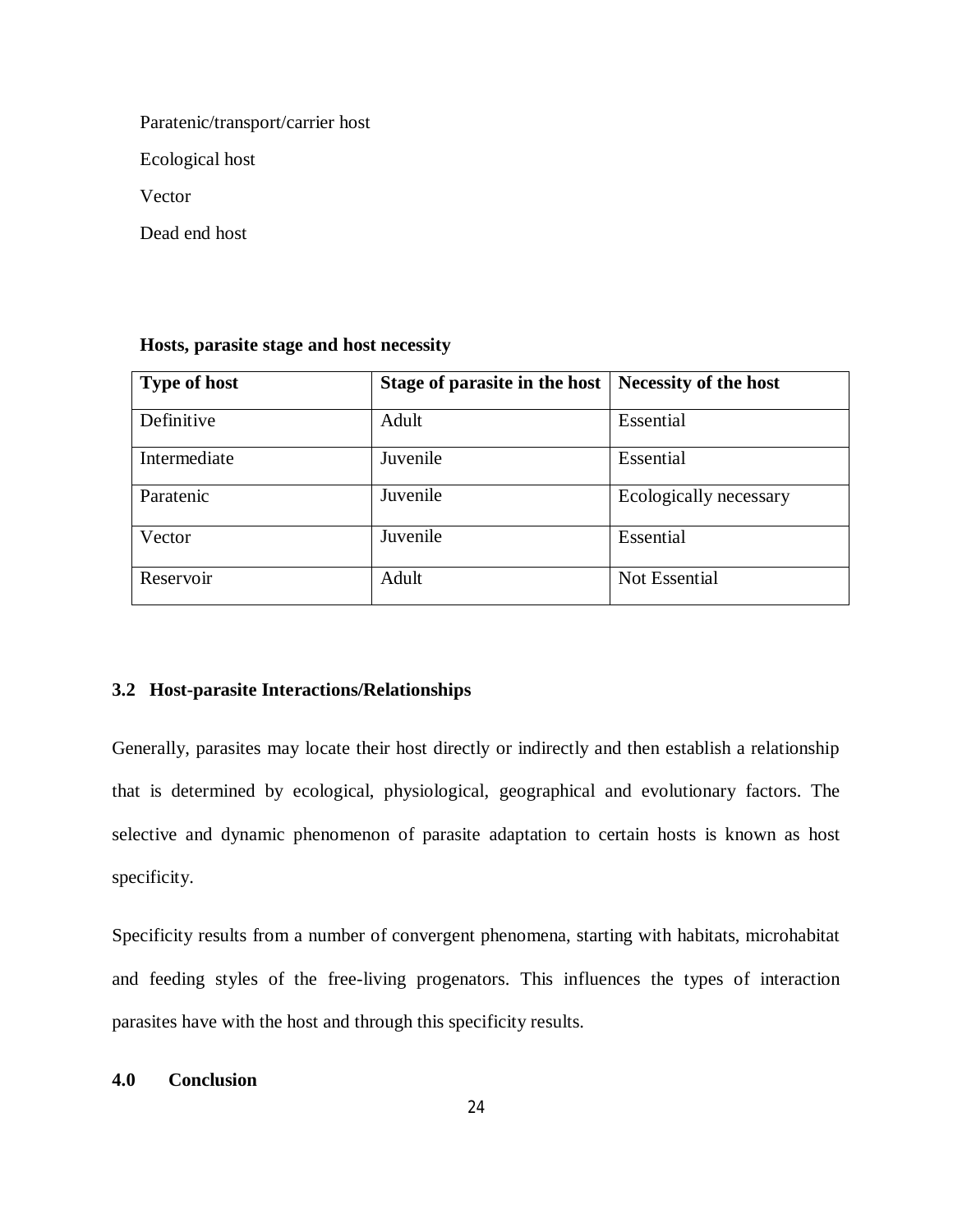Parasite-host interaction is dynamic and relies and is intimately tied to their life cycle selection.

### **5.0 Summary**

The different categories of parsite hosts are definitive, intermediate, paratenic, vector and reservoir.

Depending on the host different life cycle stages of the parasite may be found and some hosts may not be essential in the life cycle

### **6.0 Tutor Marked Assignment (TMA)**

a. What is a host?

b. What are the host abiotic factors which form the parasite ecosystem ?

### **7.0 Refrences/further readings**

Yoloye, L.V. (1984) *Invertebrate Zoology*. Ilorin University Press, Ilorin. 318pp.

Otubanjo, O.A. (2008*) Elements of Parasitology* Second Edition. Panaf Publishing Inc. Abuja 196pp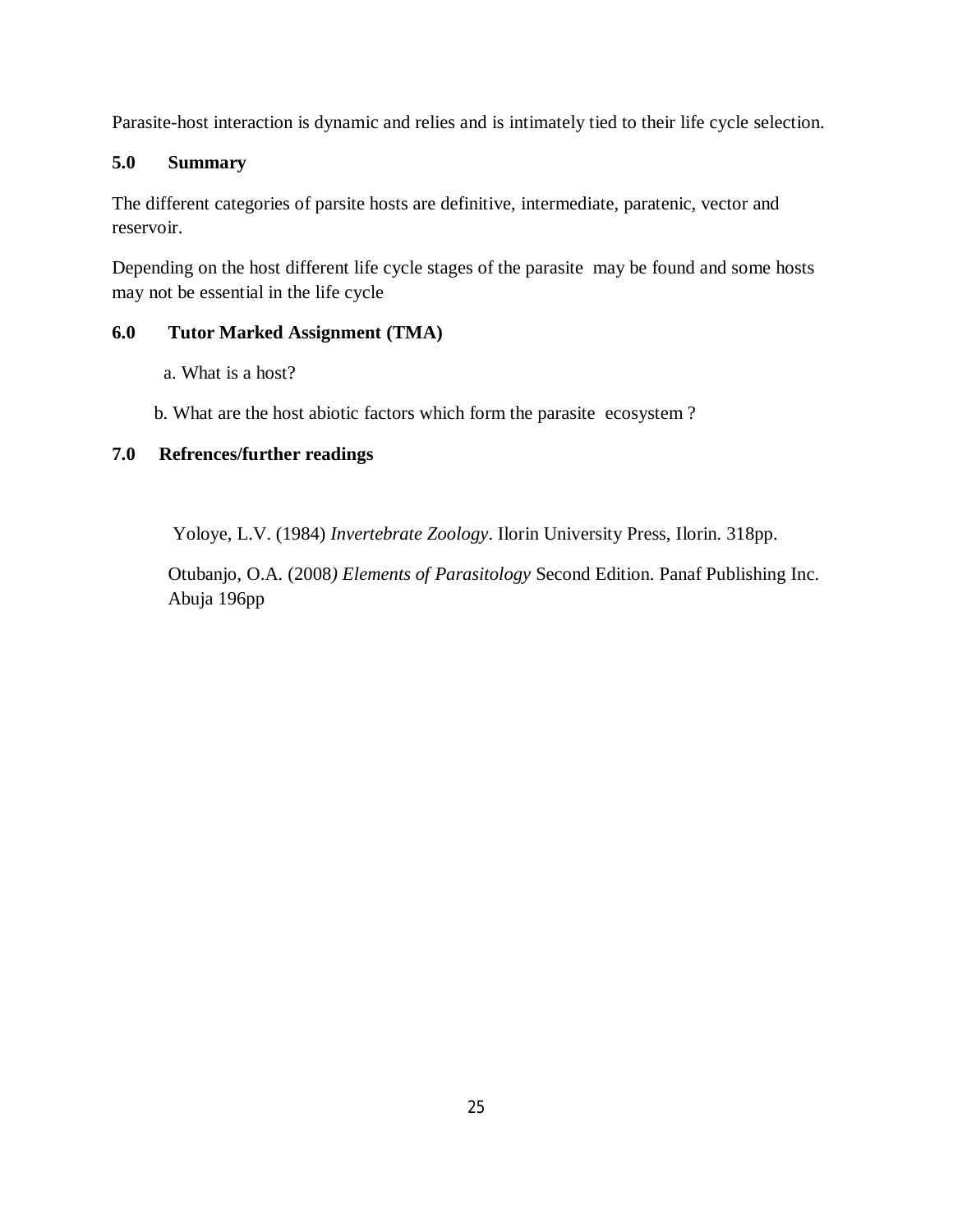### **Unit 2: Host Selection and Host specificity**

- 1.0 Introduction
- 2.0 Objective
- 3.0 Main content
	- 3.1 Host Selection
	- 3.2 Host specificity
- 4.0 Conclusion
- 5.0 Summary
- 6.0 Tutor Marked Assignment (TMA)

Write short notes on different parasitic groups based on three different criteria.

Define a host and give examples of host types.

4.0 References/Further reading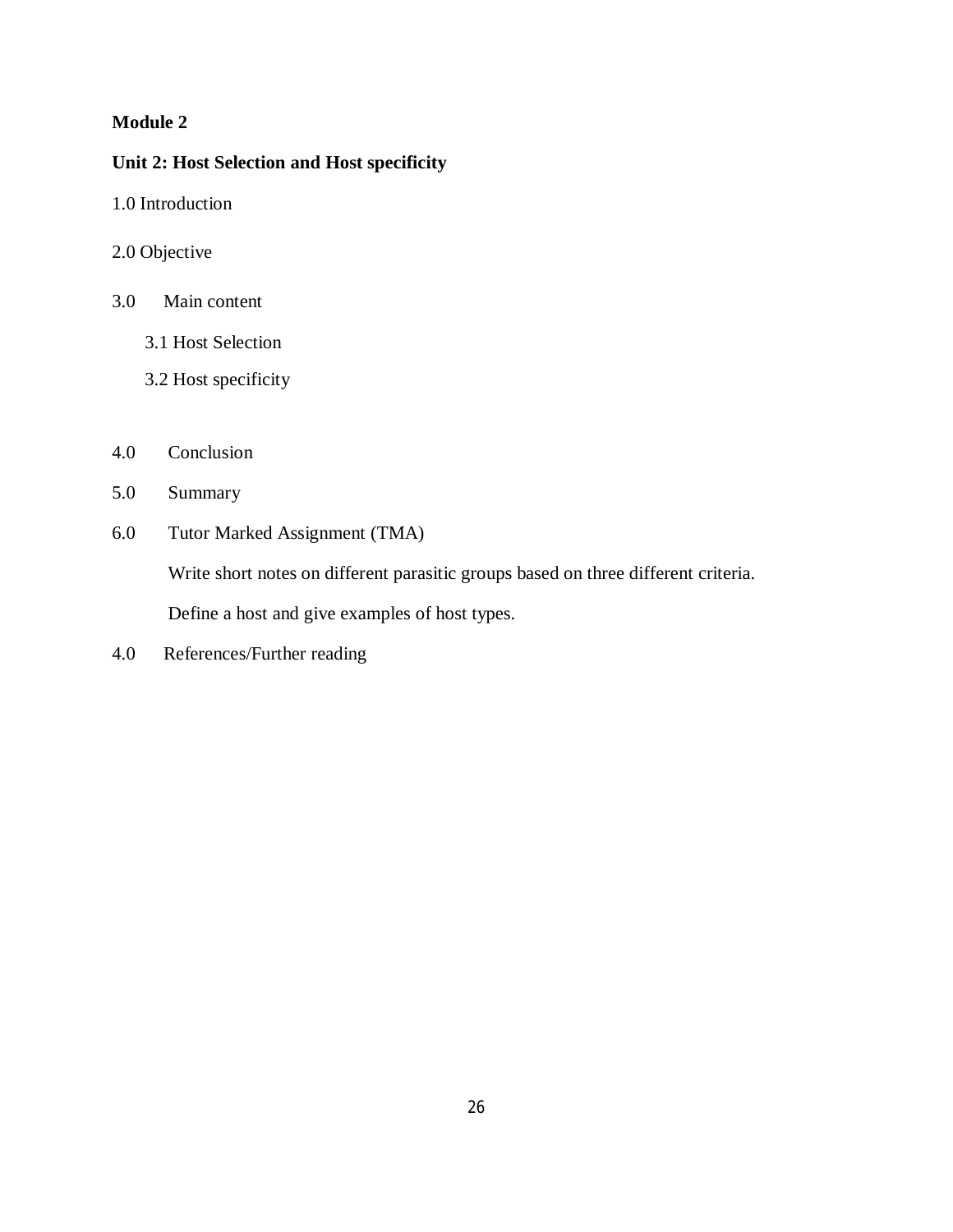**Content** 

### **Unit 2: Host Selection and Host specificity**

### **1.0 Introduction**

Parasite-Host interaction is often specific, with a parasite living on a sigle host or on closely related host taxa. Their choice of host and host specificity depends on a number of factors ranging from structural, physiological to environmental.

### **2.0 Objective**

At the end of the class, student must be familiar with the different factors which influence parasite host selection, specificity, adaptations and co-evolution with its host as well as immunological factors leading to host resistance and host protection.

### **3.0 Main content**

### **3.1 Host Selection**

Parasites may possess single or a wide range of hosts in their life cycle. They may be:

**Monoxenous** i.e if they possess a single host,

**Oligoxenous** i.e if they utilize a small range of host

**Polyxenous,** i.e if they use many suitable hosts.

Parasites with indirect life cycles are less host specific than those with direct life cycles. Thus there is less host specificity with increase in the number of intermediate host. Co-evolutionary factors are important in parasites that feed on host tissues or occur in extra intestinal sites. This is because the parasite must present the right cues/signals and respond appropriately to host defense system. The inability of a parasite to respond to such cues may act as a barrier on its host range.

### **3.2 Host specificity**

The host range or host specificity of a parasite is the collection of hosts that an organism can utilize as a partner. In the case of human parasites, the host range influences the epidemiology of the parasitism or disease. Specificity in parasites is seldom absolute. It differs amongst various types of parasites and at different stages of the parasite life in the definitive and intermediate hosts. Majority of parasites however are restricted to just one or few closely related species.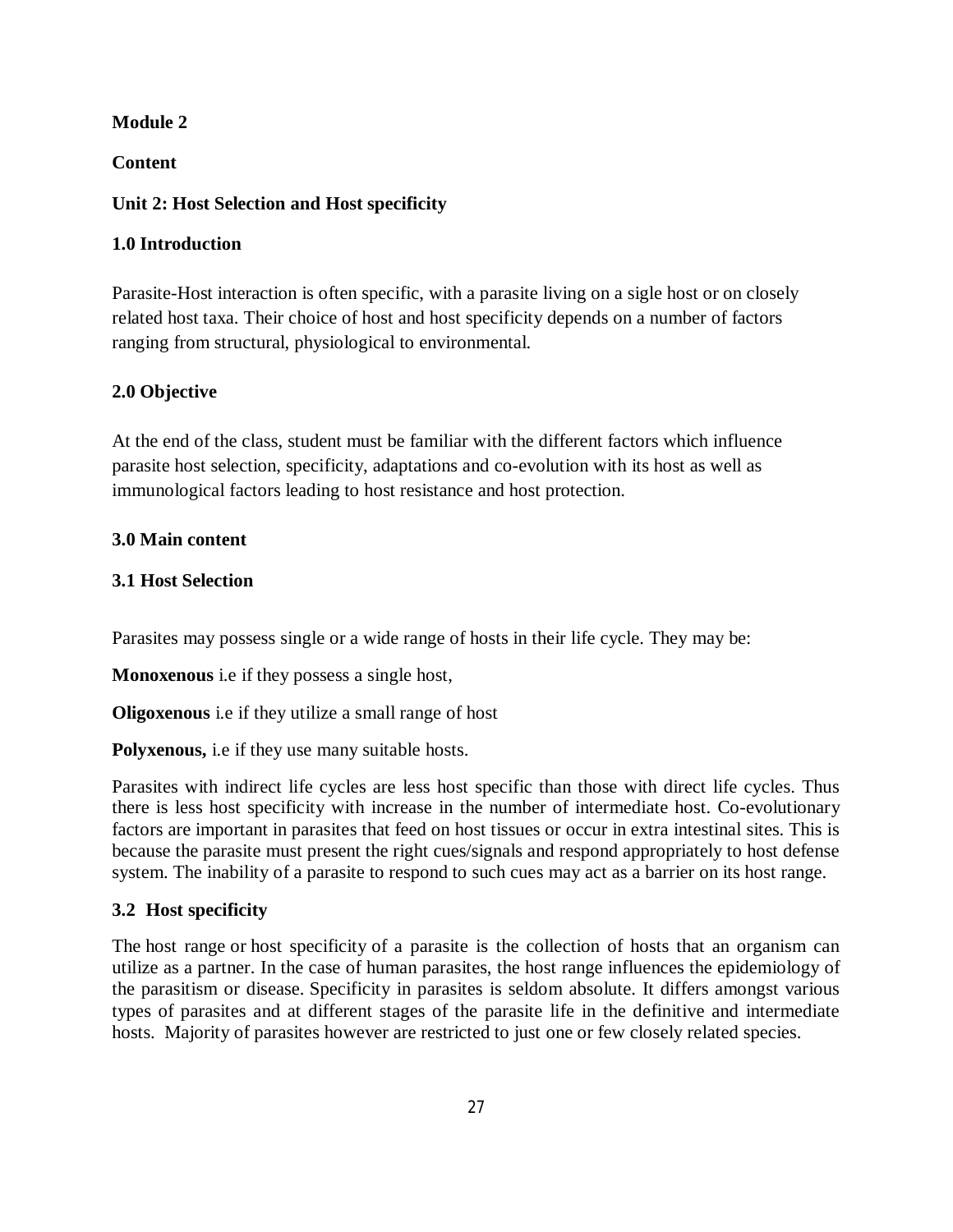**Supra –specific** condition occurs when groups of parsites are associated with natural groups of host.

**Infra-specific** conditions on the other hand occur when a single species of parasite is associated with a single host. Over 70% of described monogenetic trematodes are infra- specific.

Phylogenetic, physiological, ecological and human factors affect parasite specificity. Specificity is the effect of biological compatibilities between hosts and parasites. The range of host can be limited by lack of host stimuli, host immune response, innate resistance and simply the availability of essential nutrients to the parasite.

Localization of, establishment, growth and reproduction are factors which contribute to host specificity. Behavioral adaptations have also contributed tremendously to increase the chances of host location. Chemical cues emitted by hosts play vital roles in the infective stages locating or finding their hosts. Host selection is determined by morphological and physico-chemical factors.

### **4.0 Conclusion**

The success of parasitism depends on the specificity of host parasite relationships. Ability to secure the appropriate host is key to parasite survival and hence it attracts a lot of energy investment, often requiring co-evolution with the host.

### **5.0 Summary**

### **6.0 Tutor Marked Assignment (TMA)**

a. What is host specificity?

b. list the criteria for parasite host selection

### **5.0 References/Further reading**

Croll, N.A. (1973). Parasitism and other associations. Pitman medical, London, 98pp.

Otubanjo, O.A. (2008*) Elements of Parasitology* Second Edition. Panaf Publishing Inc. Abuja 196pp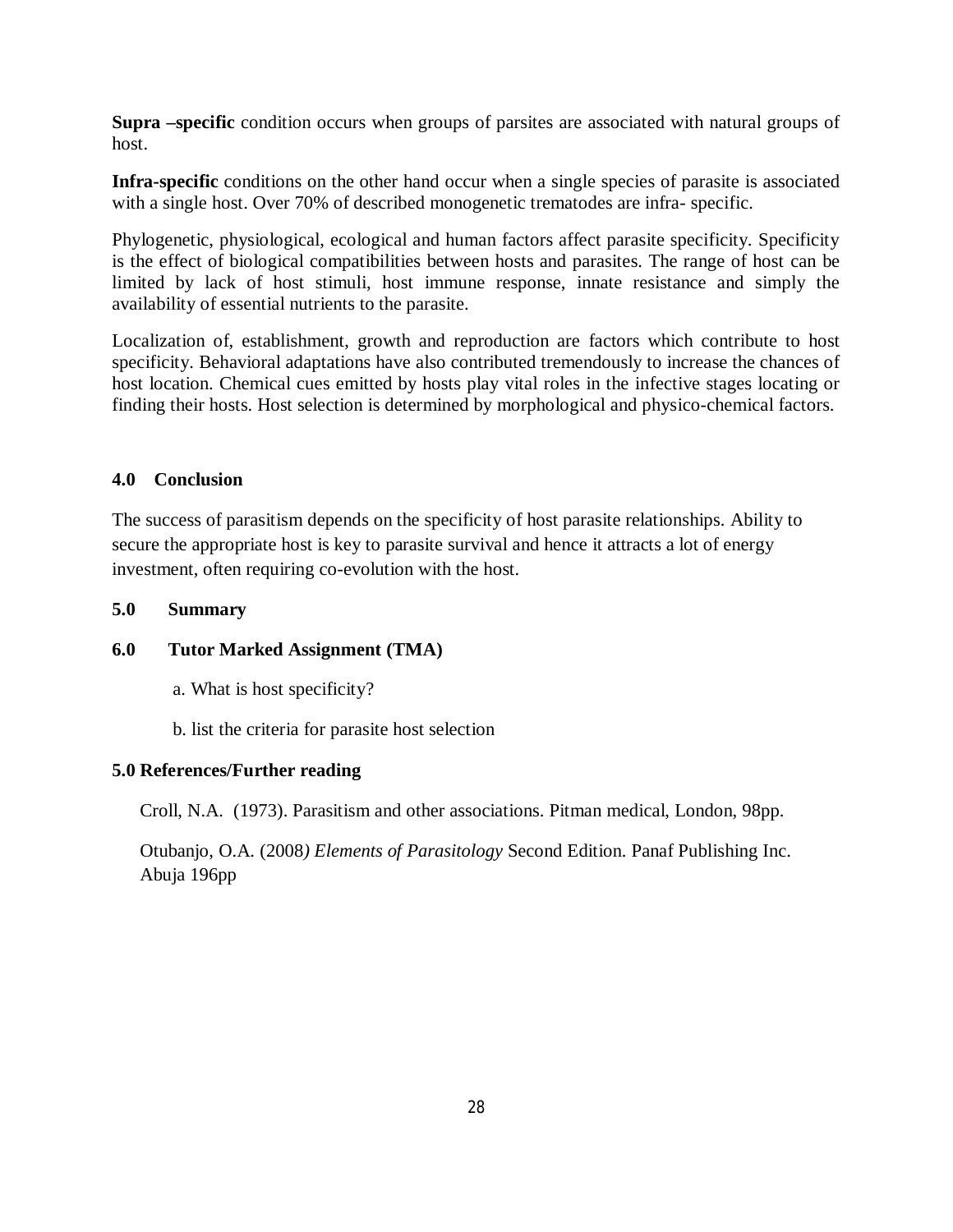#### **Unit 3: Parasite and Host Associations**

- 1.0 Introduction
- 2.0 Objective
- 3.0 Main content
	- 3.1 Parasite adaptations and evolution
	- 3.2 Host resistance and Host protection
- 4.0 Conclusion
- 5.0 Summary
- 6.0 Tutor Marked Assignment (TMA)
- 6.0 References/Further reading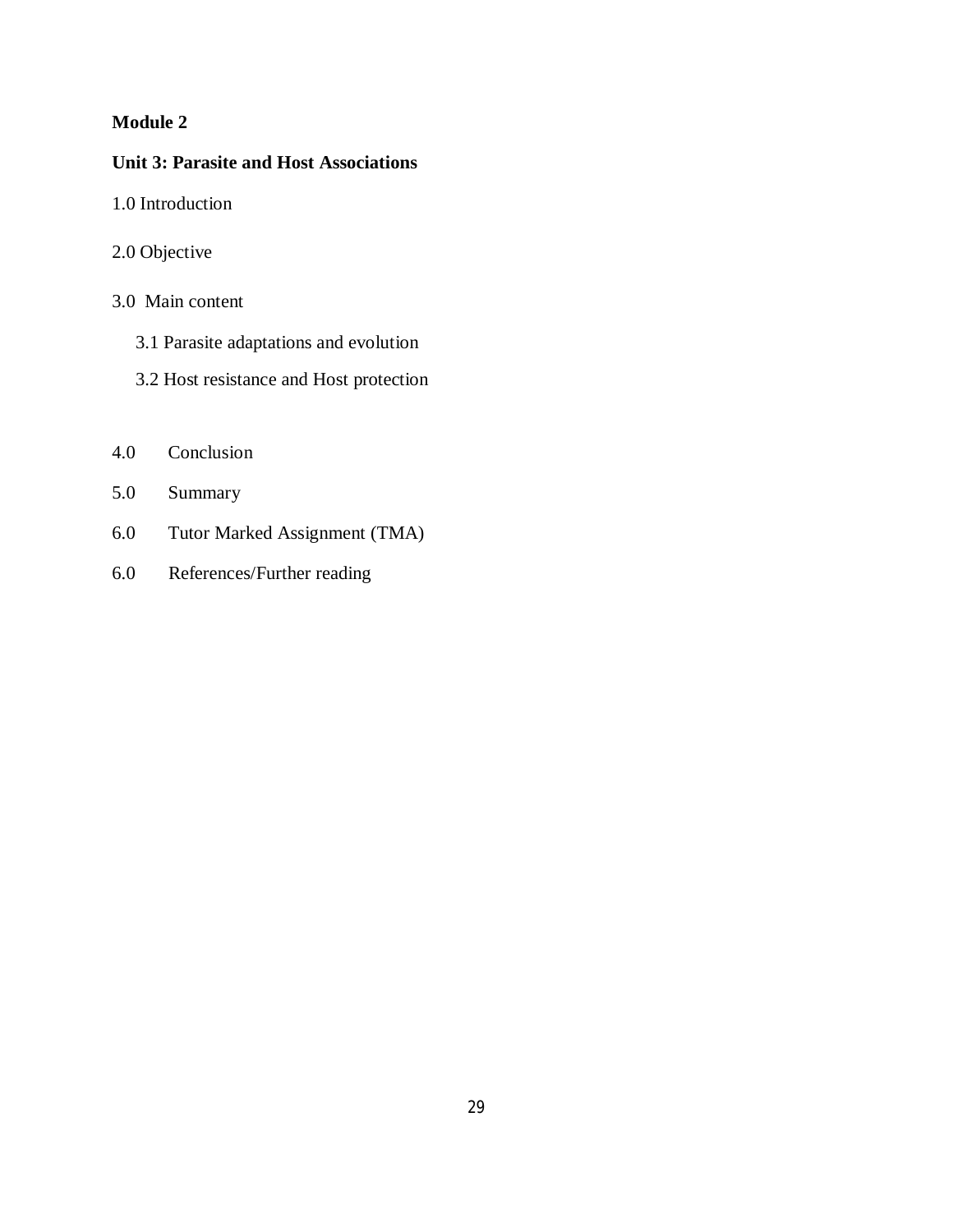### **Unit 3: Parasite and Host Associations**

### **Content**

### 1.0 Introduction

Host specificity is in a state of constant flux and is a product of evolution. Host specificity, may be lost in the course of evolution, thus reflecting the dynamism of parasite host relationships.

### **2.0 Objective**

At the end of the class, student must be familiar with the different factors which influence parasite host selection, specificity, adaptations and co-evolution with its host as well as immunological factors leading to host resistance and host protection.

### **3.0 Main content**

### **3.1 Parasite adaptations and evolution**

Host–parasite co-evolution is a special case of co-evolution, which is defined as the reciprocal adaptive genetic change of two antagonists (e.g. different species or genes) through reciprocal selective pressures. In the particular case of host–parasite co-evolution the antagonists are different species of host and parasite**.** Hosts and parasites exert reciprocal selective pressures on each other, which may lead to rapid reciprocal adaptation. For organisms with short generation times host–parasite co-evolution can be observed in comparatively small time periods, making it possible to study evolutionary change in real-time under both field and laboratory conditions**.**

Specificity patterns are shaped during the course of parasite evolution. Phylogenetic specificity is determined by ecological or physiological factors or a combination of both.

The evolutionary basis of host specificity is supported by the fact that primitive hosts habour primitive parasites. Hosts of monophyletic (single) are parasitized by an exclusive group of parasites. Parasites that evolved with their hosts are known as heirlooms while those that are picked up through ecological links or contact are known as souvenirs. E.g adults of family Taenidae parasitize only mammalian hosts. Elasmobranchs are exclusive hosts of the tapeworms of the order Tetraphyllida and tetrarhyncha.

### **3.2 Host resistance and Host protection**

### **Host resistance**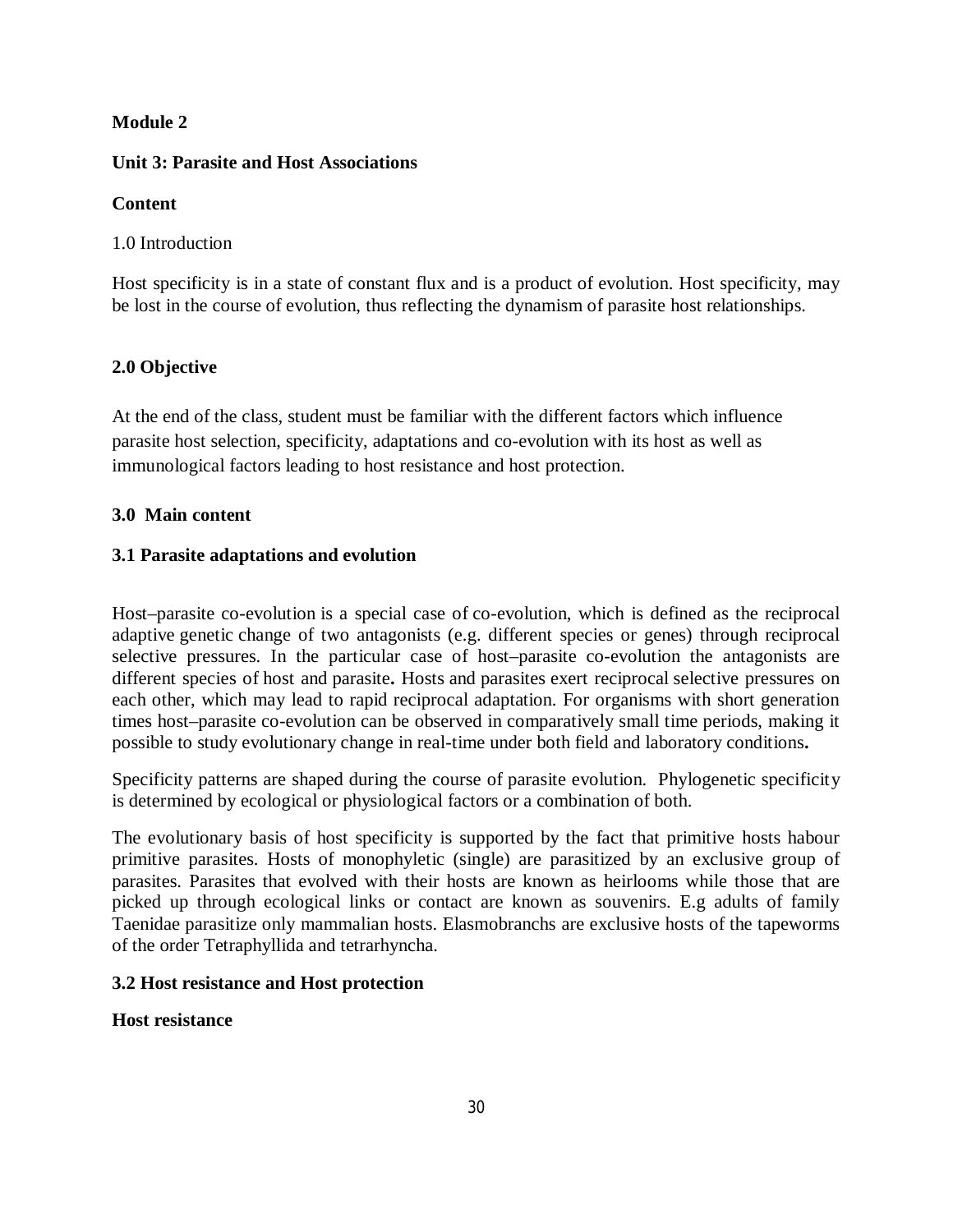Free-living organisms struggle predominantly with abiotic factors within the environment for their survival. Biotic and abiotic factors of parasite habitats affect the establishment, maintenance and survival in the host.

They experience varied destructive factors in their host and their ability to establish, survive and maintain their presence in their host is always under threat. They are affected by host immunity which constantly produce antibody against parasite.

Host resistance refers to the unsuitability of a host. This is however never absolute. It may result from the presence of some physical or chemical barriers that prevents parasite from establishing in a host. A number of host characteristics such as physiology, behavior and structure influence host-parasite interactions, thereby influencing host resistance. Host natural resistance can also arise through geographical distribution, behavioural characteristics of the host or nutritional habits as the host may not come in contact with the infective stages.

Natural resistance encompasses a physiological incompatibility between parasite and host, preventing parasite invasion, establishment and survival, without the intervention of immunological- based protective responses. It is influenced by factors such as host's genetic composition, age, nutritional status and gender.

### **Host protection**

Organisms are able to distinguish between self and non-self using immune response. While many parasites have evolved successful means of evading host immune response, the ability of the host to control the parasite is not absolute. Various host exhibit different degrees of susceptibility or resistance for parasitic agents or specific infections.

Hosts are protected from infection by:

- 4 Non-specific resistance and
- 5 Specific immunity or protection

Non-specific resistance is also known as innate or natural immunity. It includes mechanisms which the host is genetically endowed with at birth and thereby protected from certain infections.

4.0 Conclusion

Parasitism requires high energy investment on the part of the parasite to evade host immunological responses.

#### 5.0 Summary

- Parasites have to adapt to host conditions to survive.
- Hosts have innate mechanism to fight against parsites.
- The success of parasitism depends on the parasites ability to evade host immune response.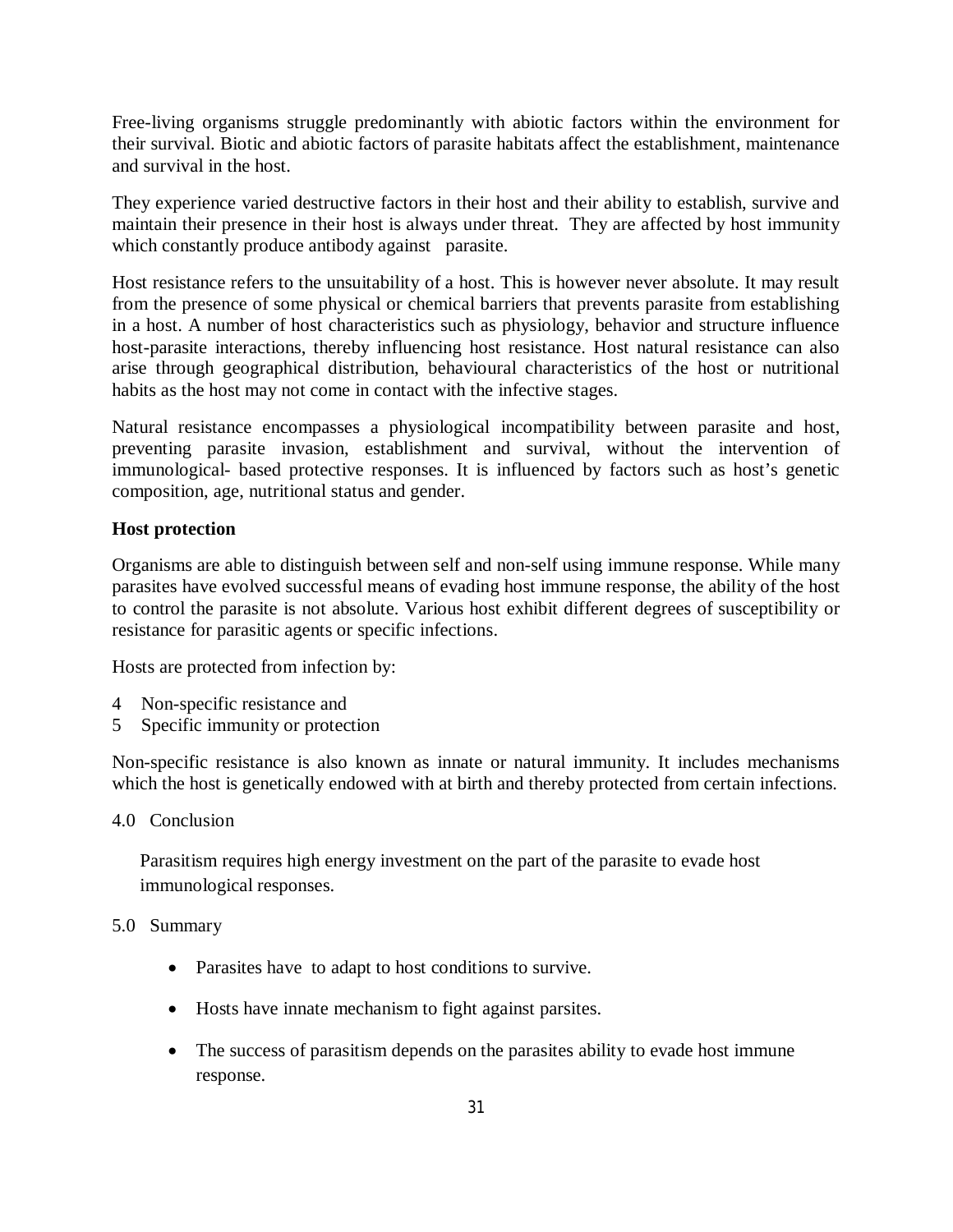- 6.0 Tutor Marked Assignment (TMA)
	- a. List the factors that affect host-parasite co-evolution
	- b. write short notes on host resistance and host protection
- 6.0 References/Further reading

Otubanjo, O.A. (2008). Elements of Parasitology Second Edition. Panaf Publishing Inc. Abuja 196pp.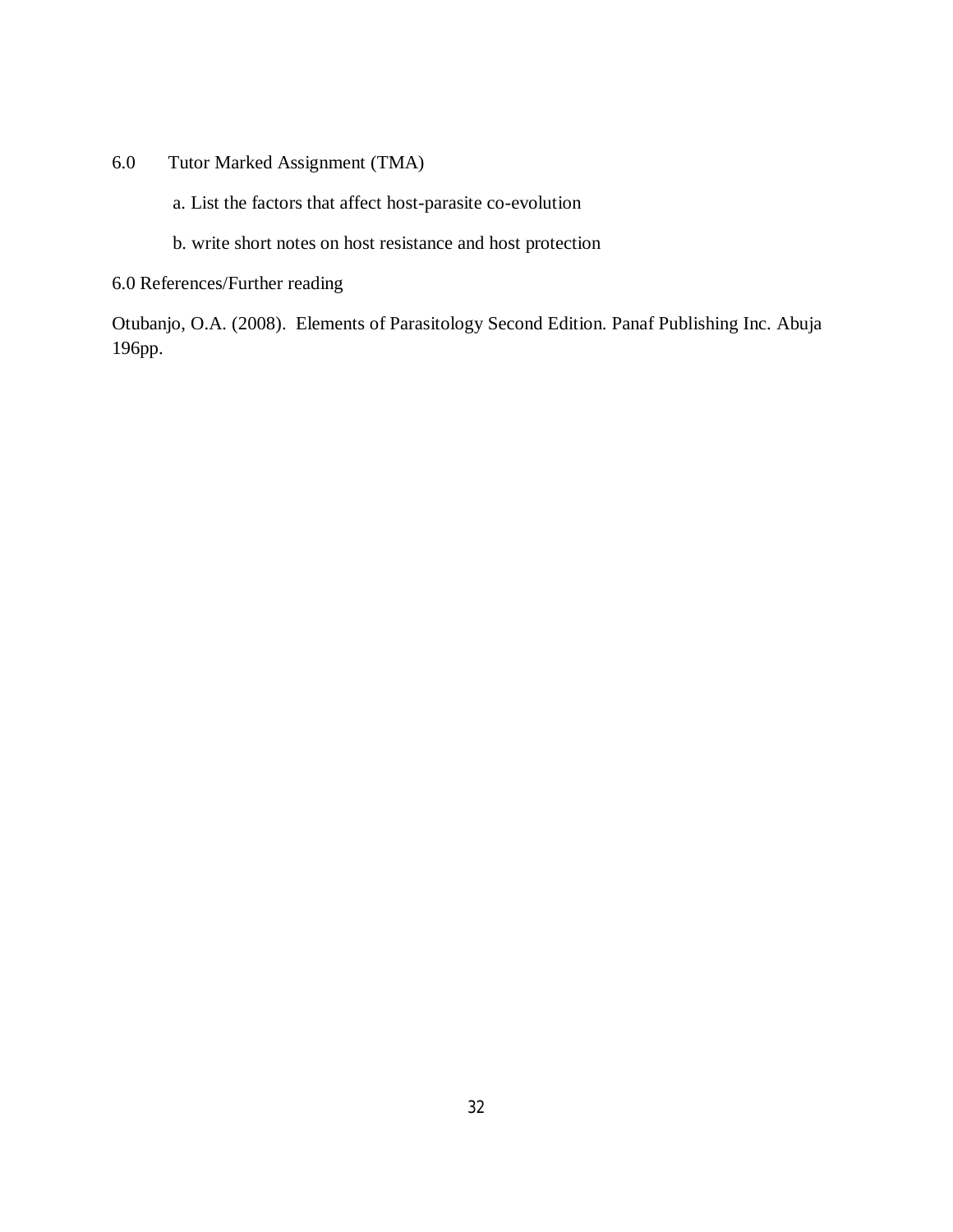### **Unit 4: Protozoa**

1.0 Introduction

### 2.0 Objective

3.0 4.0 Main content

- 3.1 Taxonomy
- 3.2 Biology
- 3.3 Parasitic Protozoology
- 3.4 Life Cycle
- 3.5 Pathogenicity

### 4.0 Conclusion

- 5.0 Summary
- 6.0 Tutor- Marked Assignment
- 7.0 References/Further reading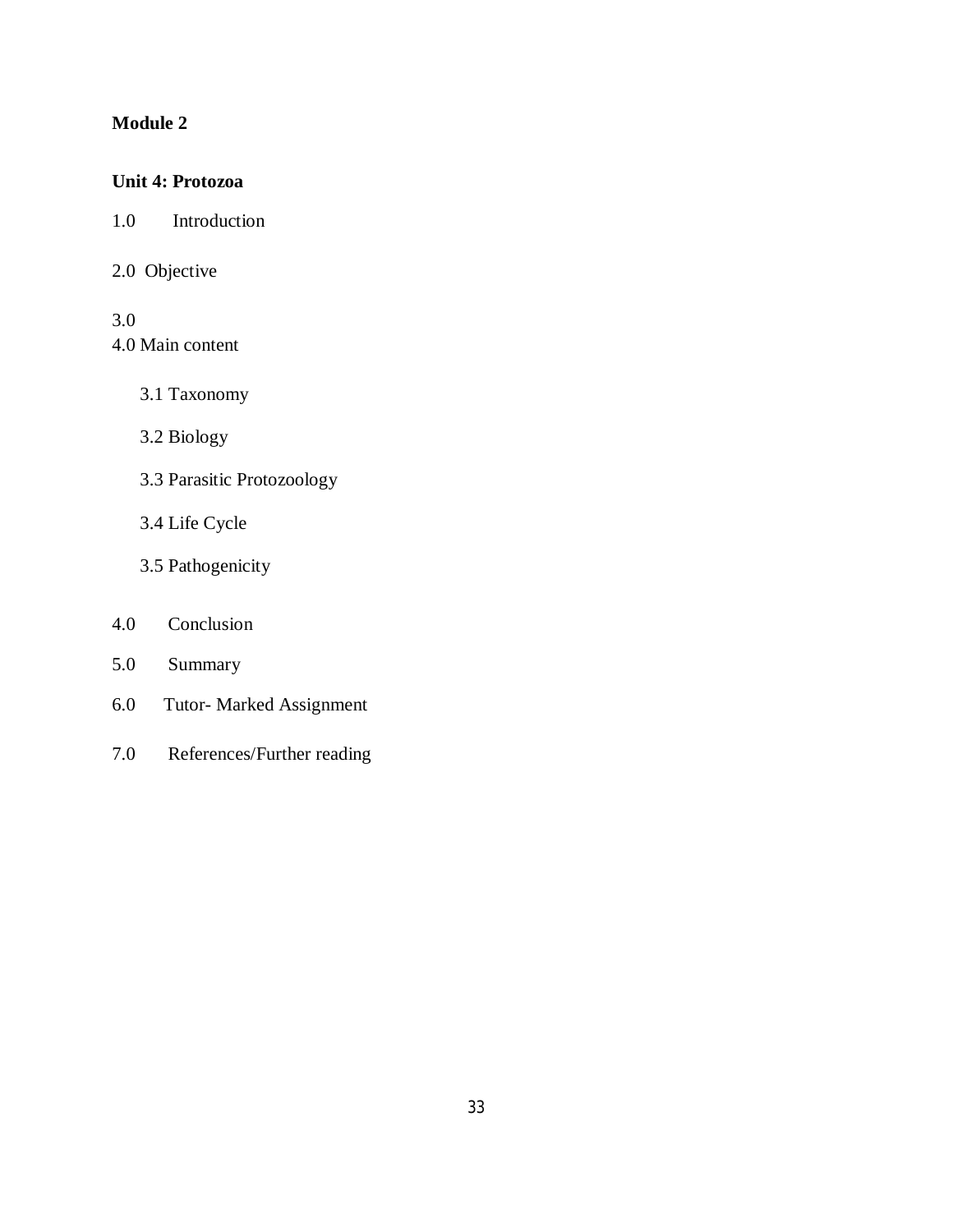#### **Unit 4: Protozoa**

#### **Content**

#### **1.0 Introduction**

Protozoans are a polyphyletic group of unicellular animals whose mode of classification is primarily based on their locomotory organelle. All protozoan phyla contains parasitic members. The mode of transmission, location within host and pathogenicity varies widely. Protozoans are the most common parasites of vertebrates.

#### **2.0 Objective**

Students would at the end of this lesson, be conversant with the different types of protozoan parasites, their taxonomy, characteristics, life cycle, pathenogenicity, epidemiology and management . Basic laboratory parasite assessment skill using light microscopy.

#### **3.0 Main content**

#### 3.1 **Taxonomy**

The basic taxonomic character for this group is the absence/presence and type of motile organelles

Sarcodina e.g. *Entamoeba* Matsigophora e.g. *Trypanosoma, Trichomonas, Leishmania, Opalina, Giardia* Ciliophorans e.g. *Balantidium* Apicomplexa e.g. *Toxoplasma, Plasmodium, and Eimeria*.

#### **3.2 Biology (Characteristic Features)**

Protozoans are generally unicellular, microscopic eukaryotic organisms. They are the first animals with membrane-bound nucleus, as well as heterotrophism. A considerable number of these organisms have motile organelles; while majority have at least one stage of their life cycle being motile.

**3.3 Parasitic Protozoology ( Protozoans of parasitic importance)**

 These include *Entamoeba spp (E. histolytica, E. coli, E. gingivalis), Opalina ranarum, Trypanosoma (T. brucei brucei, T. brucei rhodesiense, T. brucei gambiense, and T. cruzi), Trichomonas (T. vaginalis), Leishmania (L. donovani, L. aethiopica), Giardia lamblia, Balantidium coli, Toxoplasma gondii, Plasmodium (P. falciparum, malariae, ovale, and vivax),* and *Eimeria.*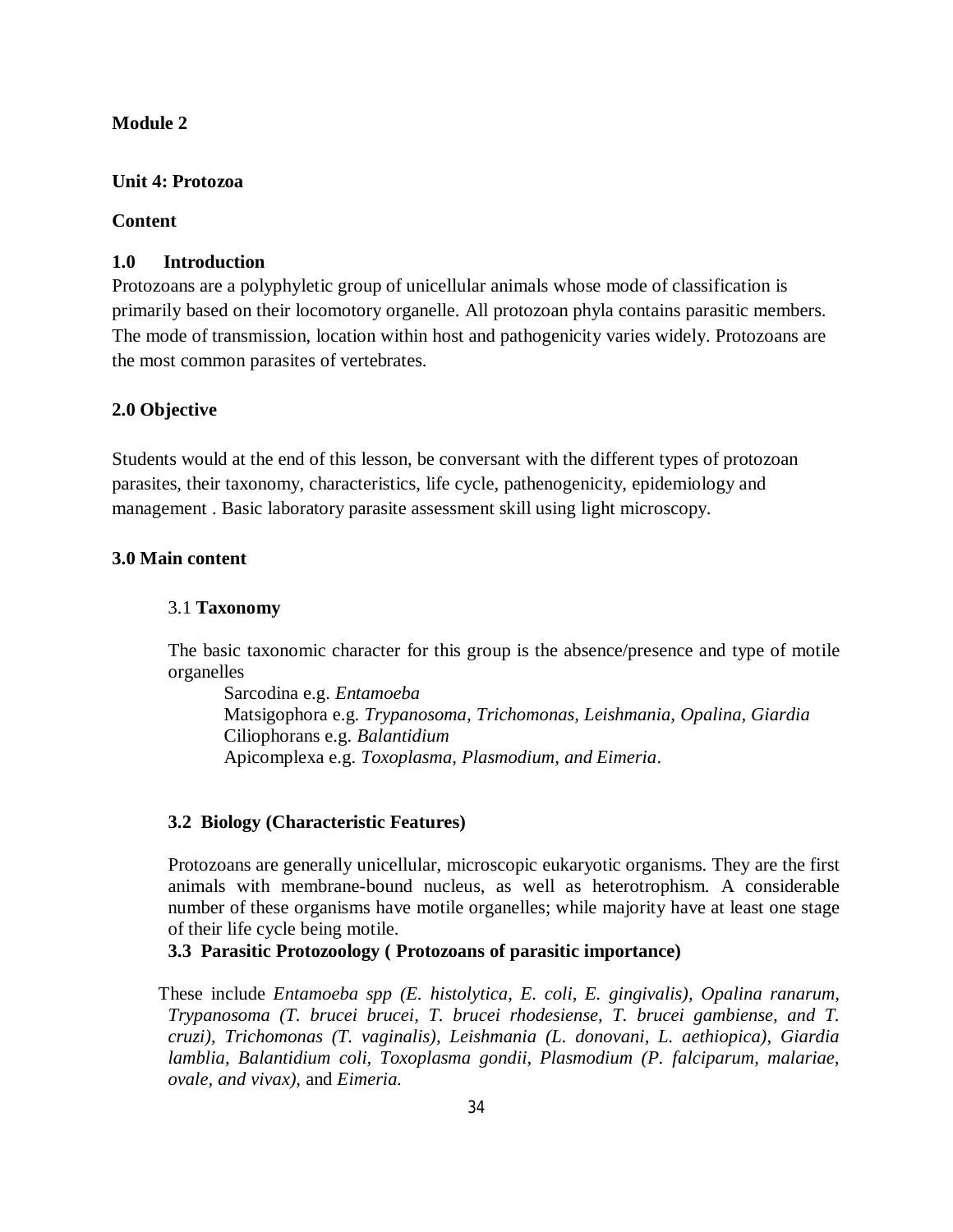#### 3.4 **Life Cycle**

This is generally asexual, involving binary fission, multiple fissions (schizogony, Merogony, Sporogony, Polyembryony), budding, and sexual (syngamy, autogamy, and conjugation). Many of these organisms have direct life cycle (wherein parasites undergo complete development within the host), while some others have part of their life cycle completed outside the host; this could be a substratum, intermediate host and/or vectors.



Life cycle of Protozoan parasite ( Plasmodium sp.) which causes malaria (Centre For Disease Control, USA).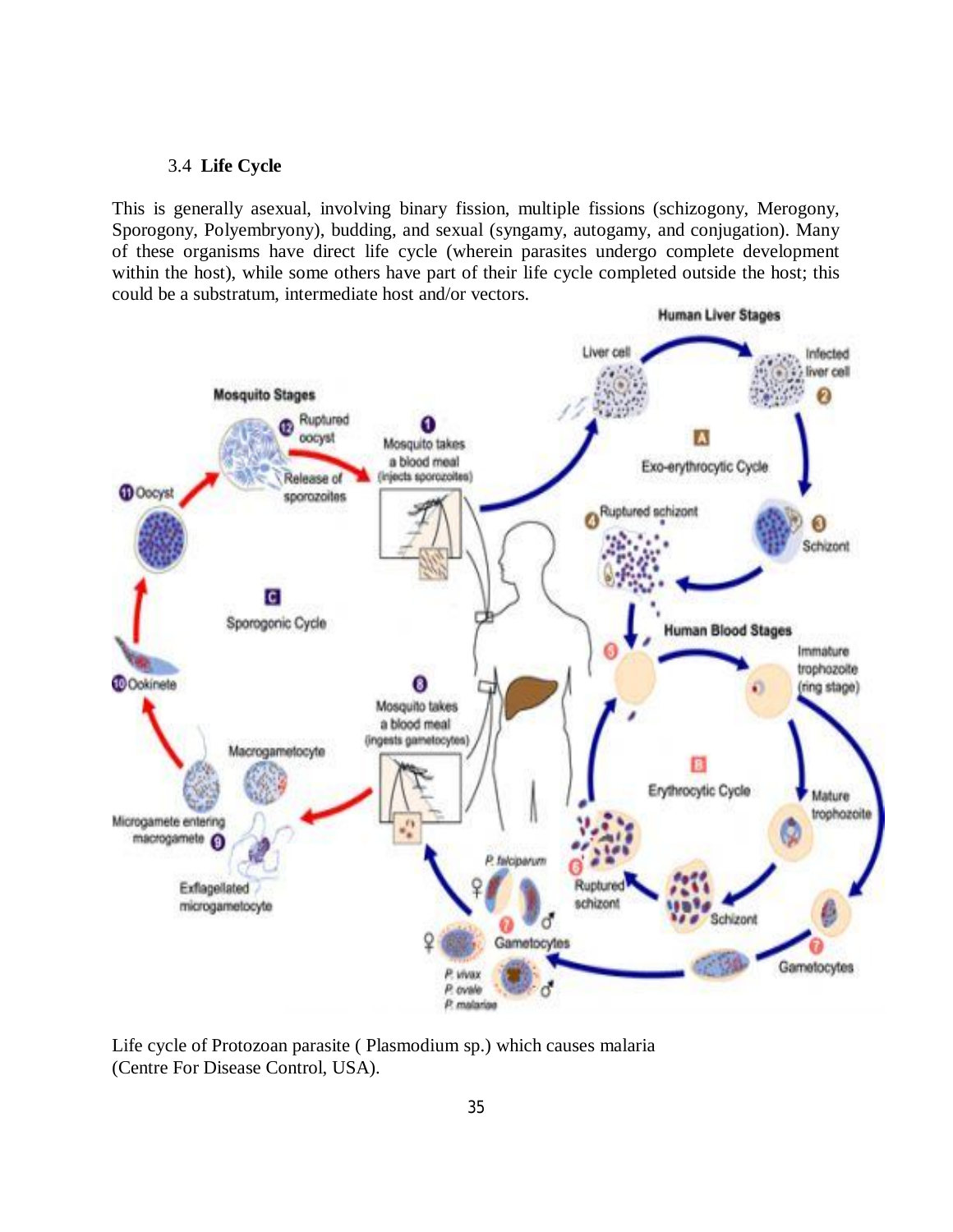### 3.5 *Pathogenicity*

Many of these parasites are found in nutrient-rich sites such as the GIT (especially the small intestine) liver, blood plasma, blood cells, and other tissues Epidemiology, Control and Management.

### **4.0 Conclusion**

Protozoans are a polyphletic group of unicellular animals. There are parasitic protozoan species in all the taxonomic classes. They are ubiquitous and are among the most common and most deadly parasites.

### **5.0 Summary**

#### **7.0 Tutor- Marked Assignment**

 a. Draw, lable and write short notes on 5 protozoan parasite b.Describe the Life cycle of the malaria parasite (*Plasmodium* spp)

#### **7.0 References/Further reading**

Yoloye, L.V. (1984) Invertebrate Zoology. Ilorin University Press, Ilorin. 318pp.

Otubanjo, O.A. (2008) Elements of Parasitology Second Edition. Panaf Publishing Inc. Abuja 196pp

Ukoli, F.M.A. (1990). Introduction to parasitology in Tropical Africa. Texflow Limited, Ibadan. 462pp.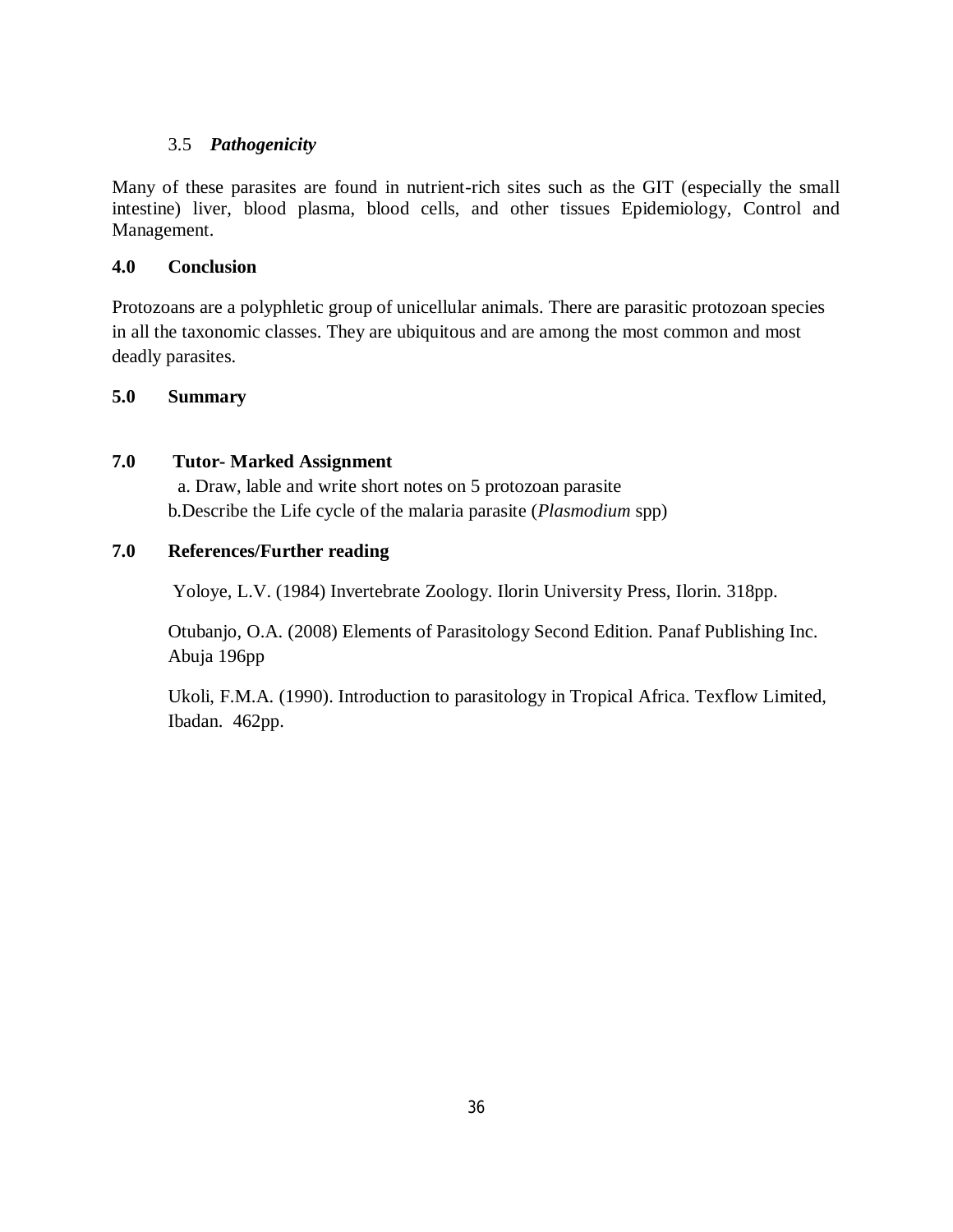### **Unit 5: Trematodes**

- 1.0 Introduction
- 2.0 Objective3.0Main content
	- 3.1 Taxonomy
	- 3.2 Biology
	- 3.3 Life Cycle
		- 7.1 Pathogenicity
- 4.0 Conclusion
- 5.0 Summary
- 6.0 Tutor-Marked assignment
- 7.0 References/Further reading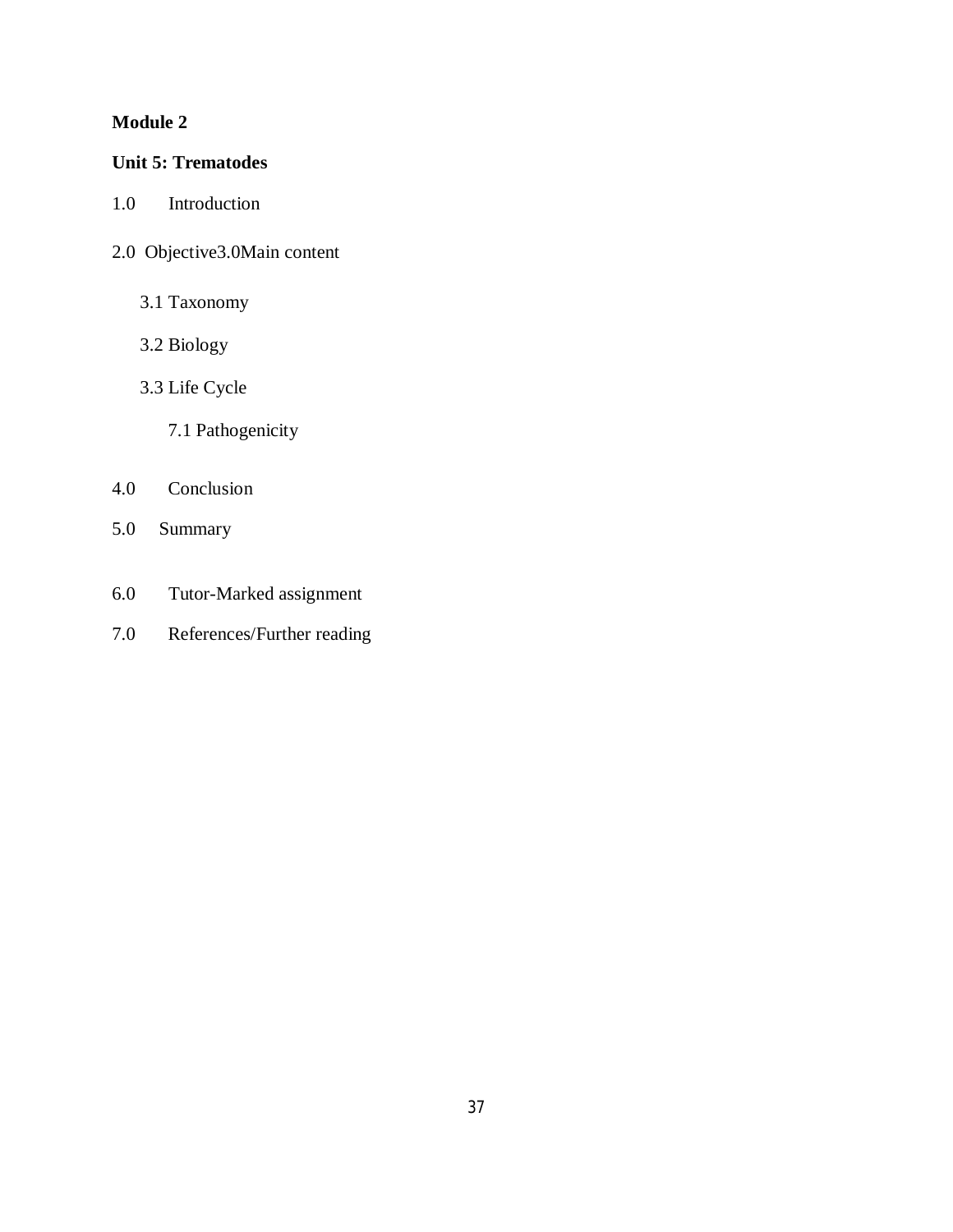### **Unit 5: Trematodes**

### **Content**

### **1.0 Introduction**

Trematodes constitute a group of parasitic flat worms commonly referred to as flukes. They may be Monogenetic or digenetic-The latter are characterized by two hosts, a definitive host and an intermediate host usually a mollusc.

### **2.0 Objective**

Students would at the end of this lesson, be conversant with the different types of trematodes of parasitic importance, their taxonomy, characteristics, life cycle, pathenogenicity, epidemiology and management. Preparation

### **3.0 Main content**

### **3.1 General Taxonomy of Helminthes**

Flatworms is broadly divided into two classes; Monogeneans and digeneans. The monogenetic trematodes are so called due to the completion and dependence on a single host, and are common with aquatic vertebrates (fishes). Examples are *Dactylogyrus and Gyrodactylus*. Digenetic trematodes compulsorily complete their life cycle between two different host species. The most common ones include *Fasciola* (*F. hepatica and F. gigantica*), *Schistosoma (S. haematobium, S. mansoni, S. japonicum, S. intercalatum, S. mekongi), Paragonimus westermani, and Clonorchis sinensis.*

### **3.2 Biology (Characteristic Features)**

These are bilaterally symmetrical triploblastic organisms, pronounced cephalization, and the onset of specific physiologic organs. However, parasitic flatworms are devoid of respiratory, circulatory, and digestive systems absent. Trematodes are generally flat, elongate and nonsegmented worms.

### **3.3 Life Cycle:**

Parasitic flatworms are basically hermaphroditic (except *Schistosoma spp*)

### 3.4 **Pathogenicity**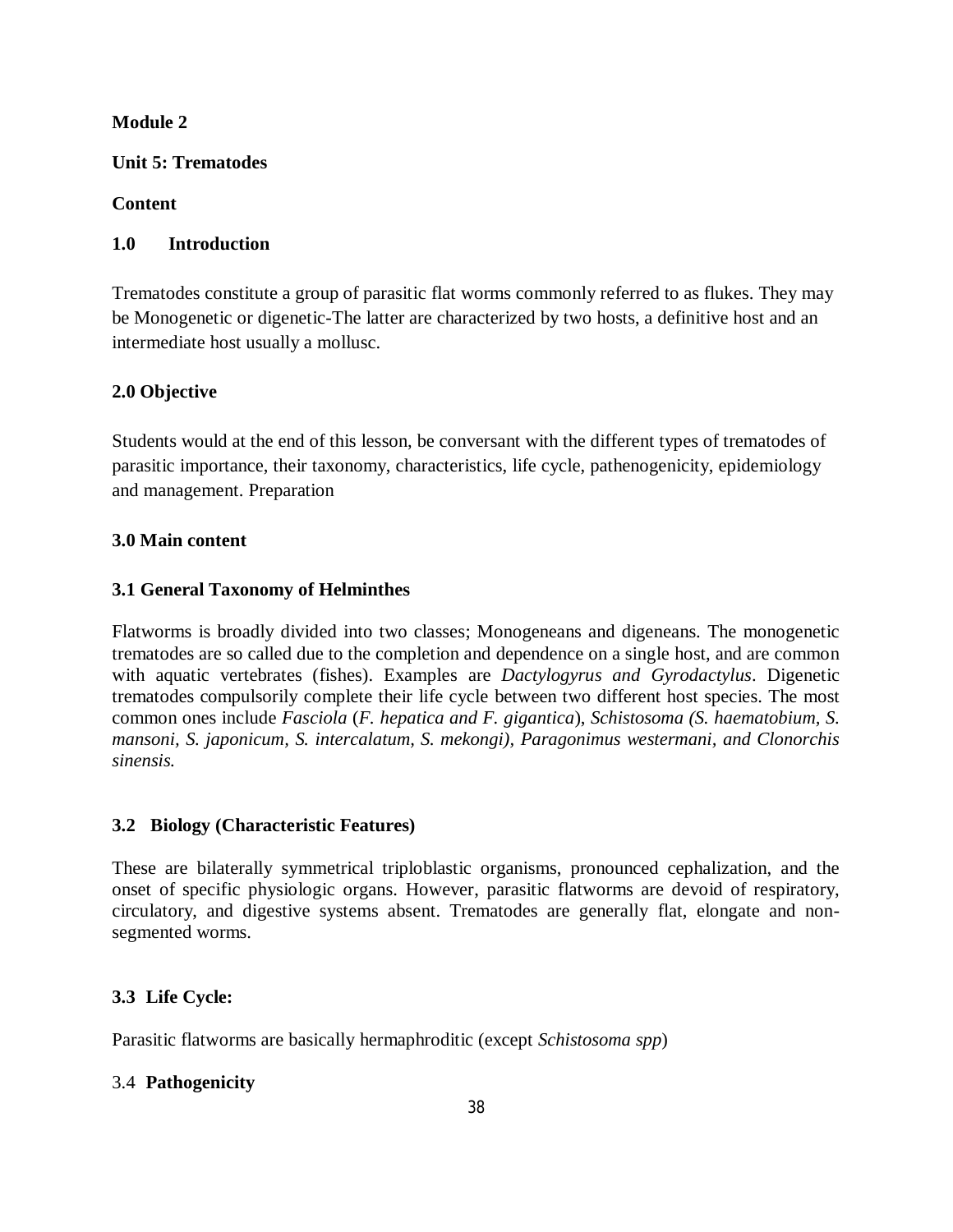These parasites invade organs such as musculature, lungs, renal and intestinal blood vessels, as well as liver of mammals.

### **3.5 Epidemiology and management**

Trematode infection is common in the tropic particularly in places whre there is a preponderance of their snail intermediate host.

### **4.0 Conclusion**

Trematodes constitute and important class of parasites with both human an veterinary burden.

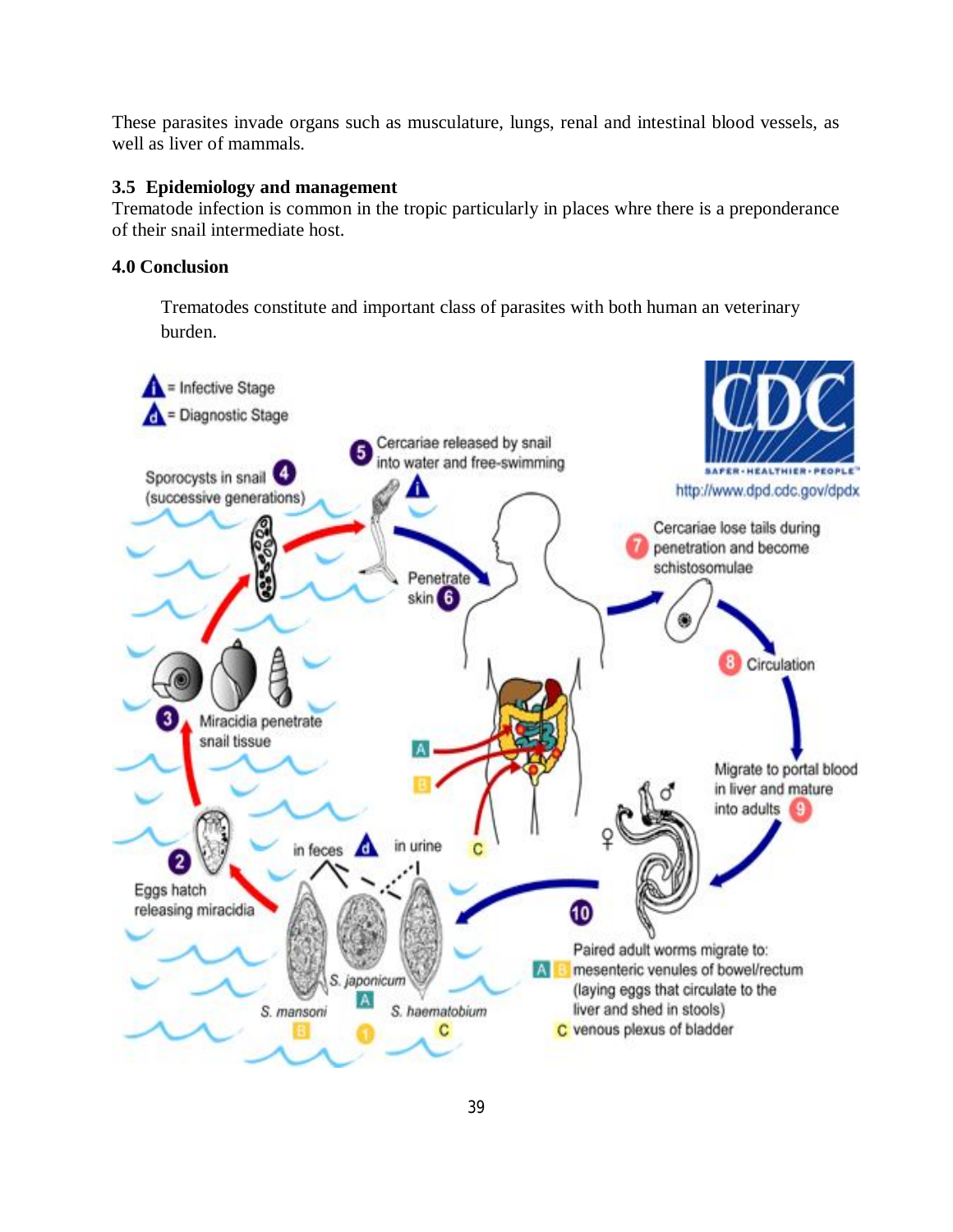Life Cycle of the Trematode ( *Schsitosoma* sp)

### **5.0 Summary**

- Trematodes are often refered to as flukes
- Common flukes includes blood fluke (*Schistosoma* sp.), liver fluke (*Fasciola* sp.), lung fluke (*Paragonimus* sp.)
- They are digenetic, requiring an intermediate host, mostly mollusk for their transmission.

### **6.0Tutor Marked Assignment**

 a. List the common Digenetic trematodes, their coomon and scientific name as well astheir hosts.

b. Write short note on schistosomiasis

7.0 References/Further reading

Yoloye, L.V. (1984) *Invertebrate Zoology*. Ilorin University Press, Ilorin. 318pp.

Otubanjo, O.A. (2008*) Elements of Parasitology* Second Edition. Panaf Publishing Inc. Abuja 196pp

Hickman *et al.* (2008). Integrated principles of Zoology. 14<sup>th</sup> Edition, Mc-Graw Hill.

910pp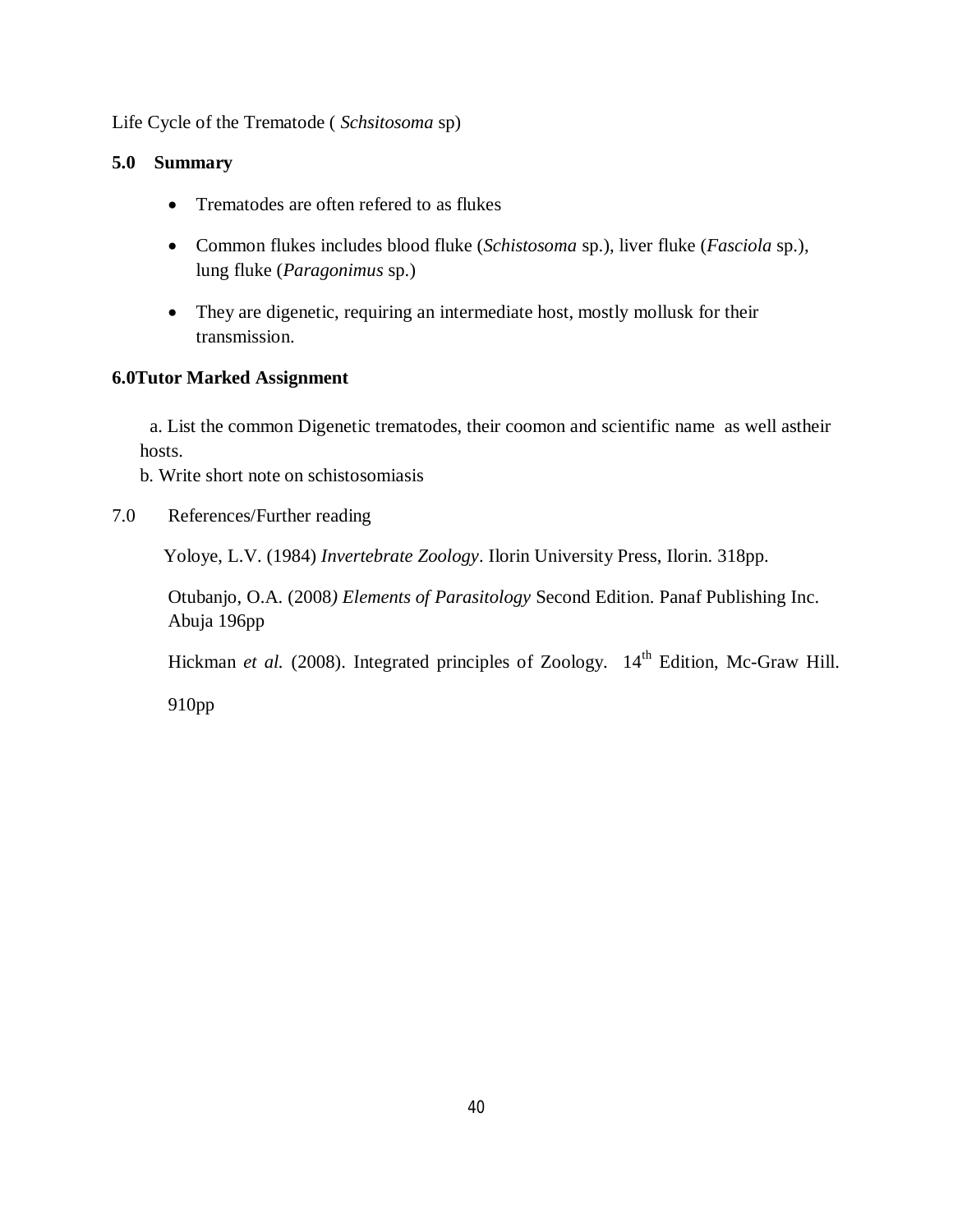### **MODULE 3:**

#### **Unit 1: Cestodes**

- 1.0 Introduction
- 2.0. Objective
- 3.0. Main content
	- 3.1 Taxonomy
	- 3.2 Biology
	- 3.2 Life Cycle
	- 3.4 Pathogenicity
	- 3.5 Epidemiology and Management
- 4.0 Conclusion
- 5.0 Summary
- 6.0 Tutor- Marked Assignment
- 4.0 References/Further reading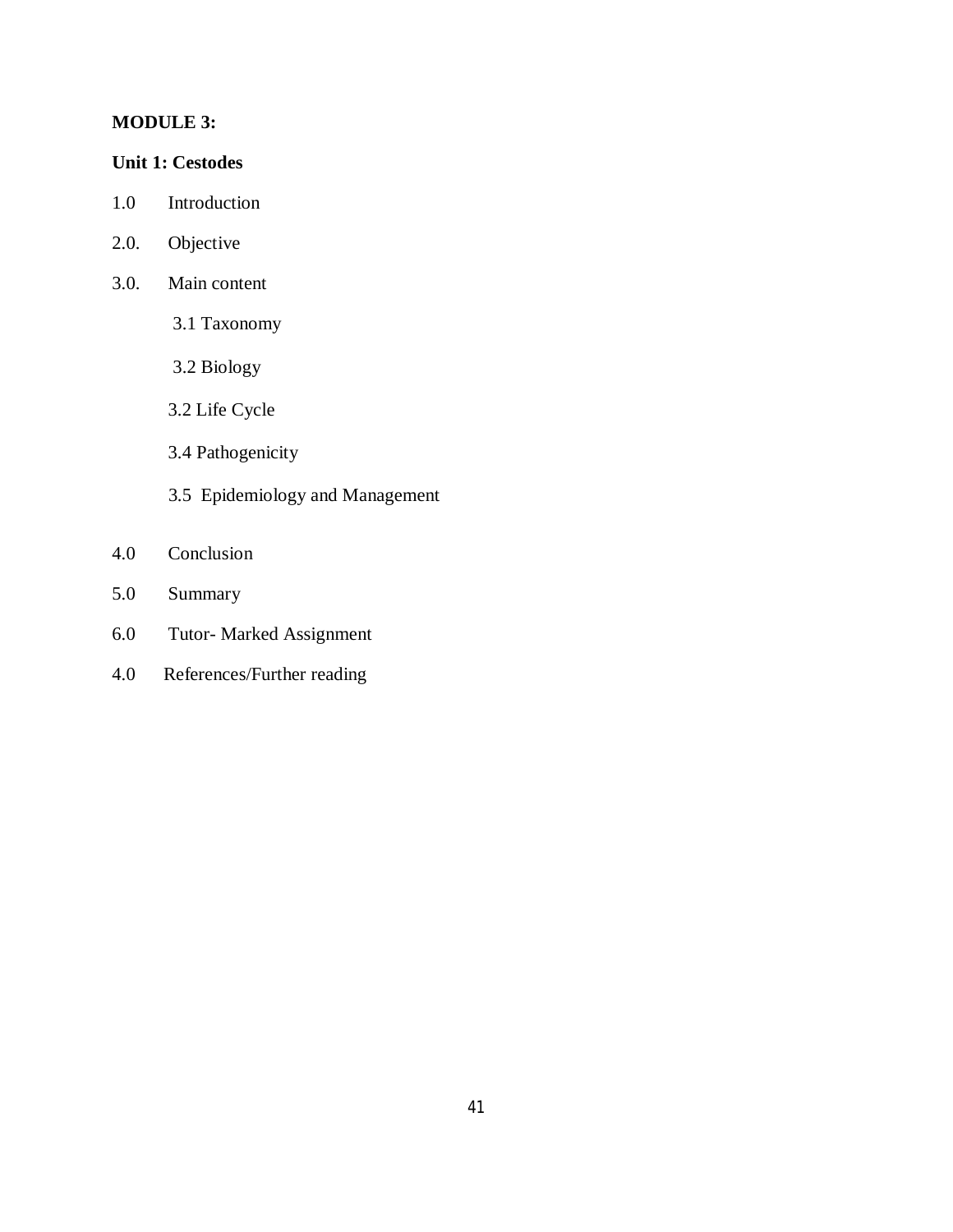### **Mosdule 3:**

### **Unit 1: Cestodes**

#### 1.0 Introduction:

Cestodes are flatworms, commonly referred to as tapeworms becuae of their long tape-like appearance, with some growing up to several meters long. They are endoparasites of vertebrates such as fishes, swine, cattle, cats, man and a host of others.

#### 2.0. Objective

 At the end of the class, student must be familiar with the different species of cestodes, their host, mode of transmission and management practices.

#### 3.0. Main content

### 3.1 **Taxonomy**:

Members are of the Class Cestoda, Sub-Orders Eucestoda and Cestodaria. Examples include *Taenia* (*T. solium, T. saginata*), *Diphyllobothrium latum, Dipylidium canimum, Hymenolepis nana, and Echinococcus granulosus*

### **3.2 Biology (Characteristic Features)**

These are flat, elongated and segmented worms. These segments progressively increase in size and complexity away from the cephalic regions (Strobilization). Immature proglottids are closer to the head, mature ones intermediate, while gravid ones are farthest from the head. Head region is provided with adhesive suckers and hooks for 3attachment to host for phoretic and nutritional purposes.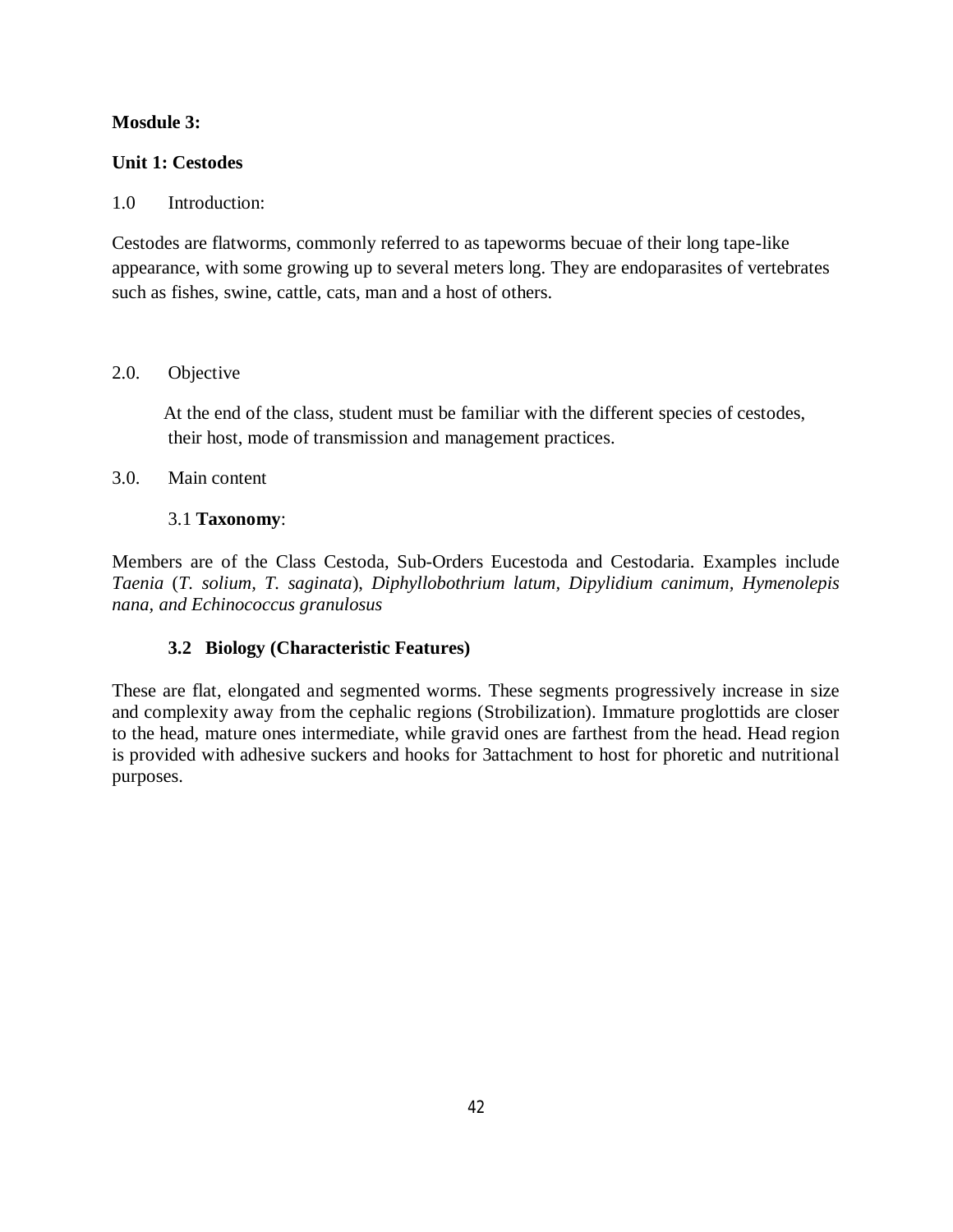

A typical Tapeworm (*Taenia* sp.) (http://www.medicalook.com/diseases\_images/tapeworm2.gif)

### 3.3 **Life Cycle**

Members are all hermaphrodites, and life cycle involves self-fertilization, with the production of encysted eggs stored in the musculature of intermediate hosts.

### **3.4 Pathogenicity**

Involves the disruption of skeletal musculature in respective intermediate and definitive hosts, with pronounced adverse in the latter.

### **3.5 Epidemiology and management**

The infection is common in areas with high dependence on animal protein (beef, pork, fish), as well as intermittent contact with domestic and wild canids, especially in unhygienic conditions Management involves good sanitary conditions of living and cooking, as well as minimal contacts with unhealthy canids.

### **4.0 Conclusion**

They are efficiently adapted endoparasites, taking advantage of their well developed scolex (head) which is armed with suckers and hooks for attachment. They also rely on their highly efficient integument armed with microvilli structures to absorb digested food within the gut.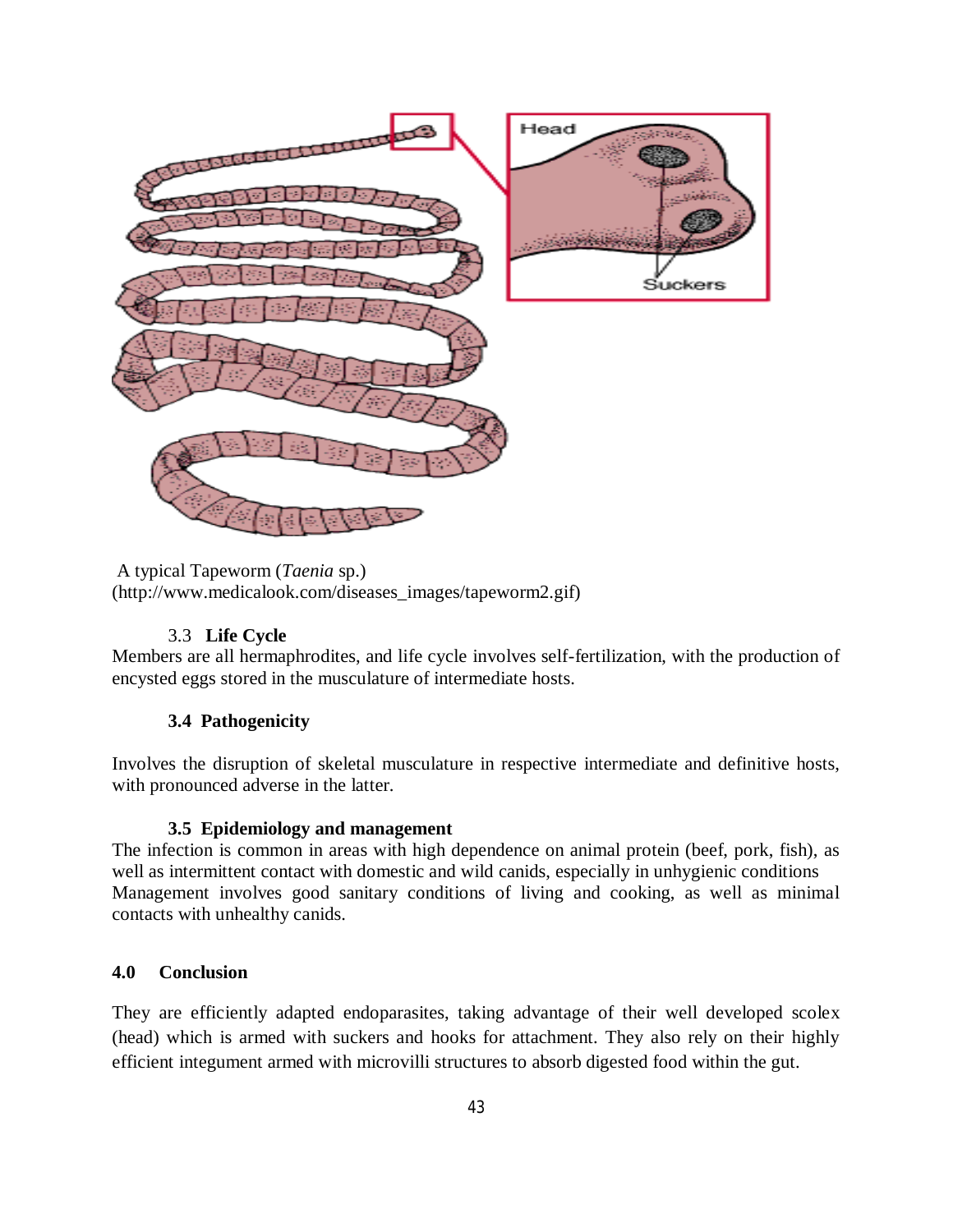#### **5.0 Summary**

- Cestodes are endoparasites of vertebrates
- Mode of transmission to human is through poorly cooked beef, pork or fish.
- In animals transmission is by faeco-oral means through consumption of cysts (eggs covered in protective casing).

### **6.0 Tutor-marked Assignment**

Using annotated diagramme describe the life cycle of a named cestode.

### **7.0 References/Further reading**

 Yoloye, L.V. (1984) *Invertebrate Zoology*. Ilorin University Press, Ilorin. 318pp. Hickman *et al.* (2008). Integrated principles of Zoology. 14<sup>th</sup> Edition, Mc-Graw Hill. 910pp.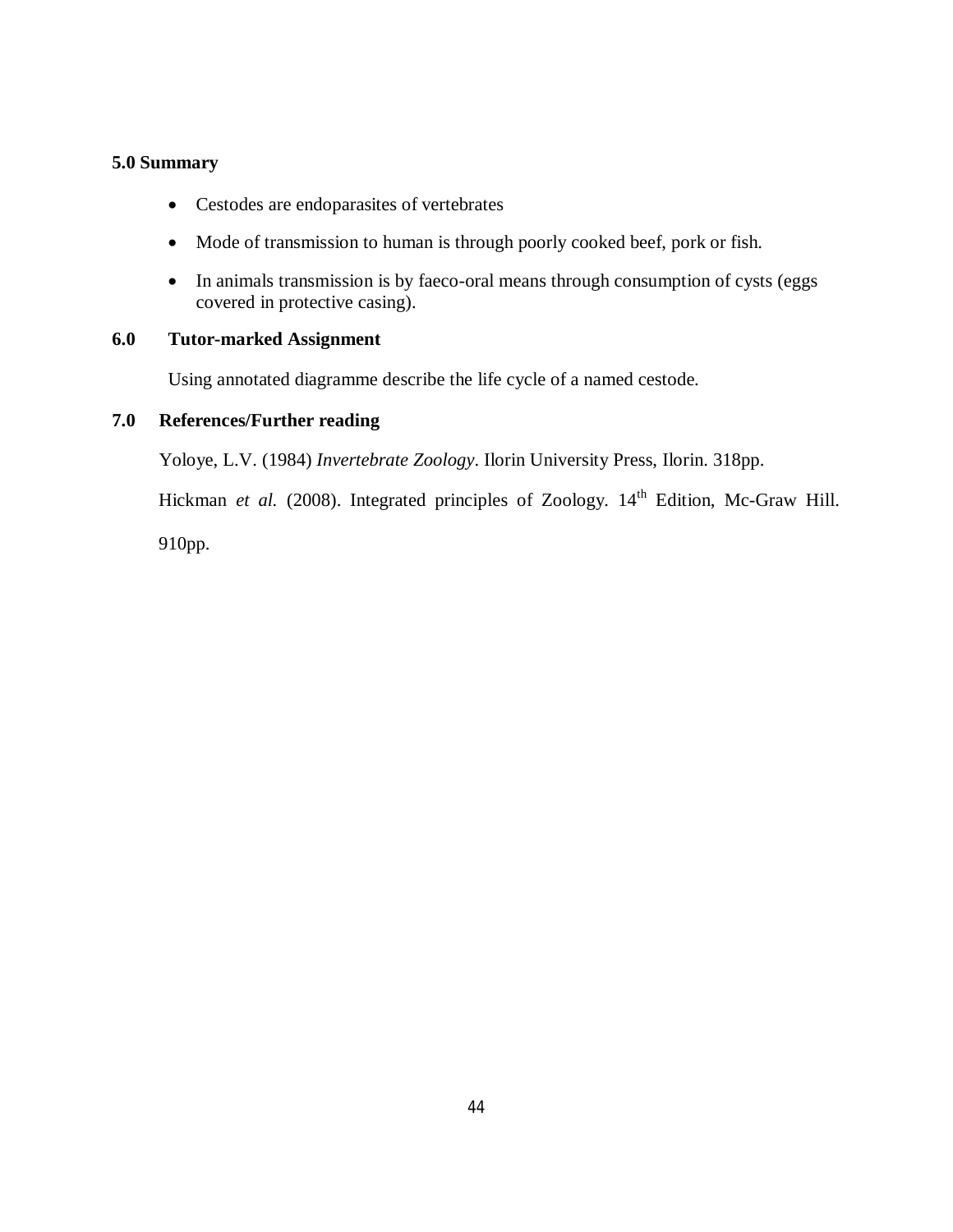### **Unit 2: Nematode**

- 1.0 Introduction
- 2.0. Objective
- 3.0. Main content
	- 3.1 Taxonomy
	- 3.2 Biology
	- 3.3 Life Cycle
	- 3.4 Pathogenicity
	- 5.1 Epidemiology and Management
- 4.0 Conclusion
- 5.0 Summary
- 6.0 Tutor Marked Assignment (TMA)
- 7.0 References/Further reading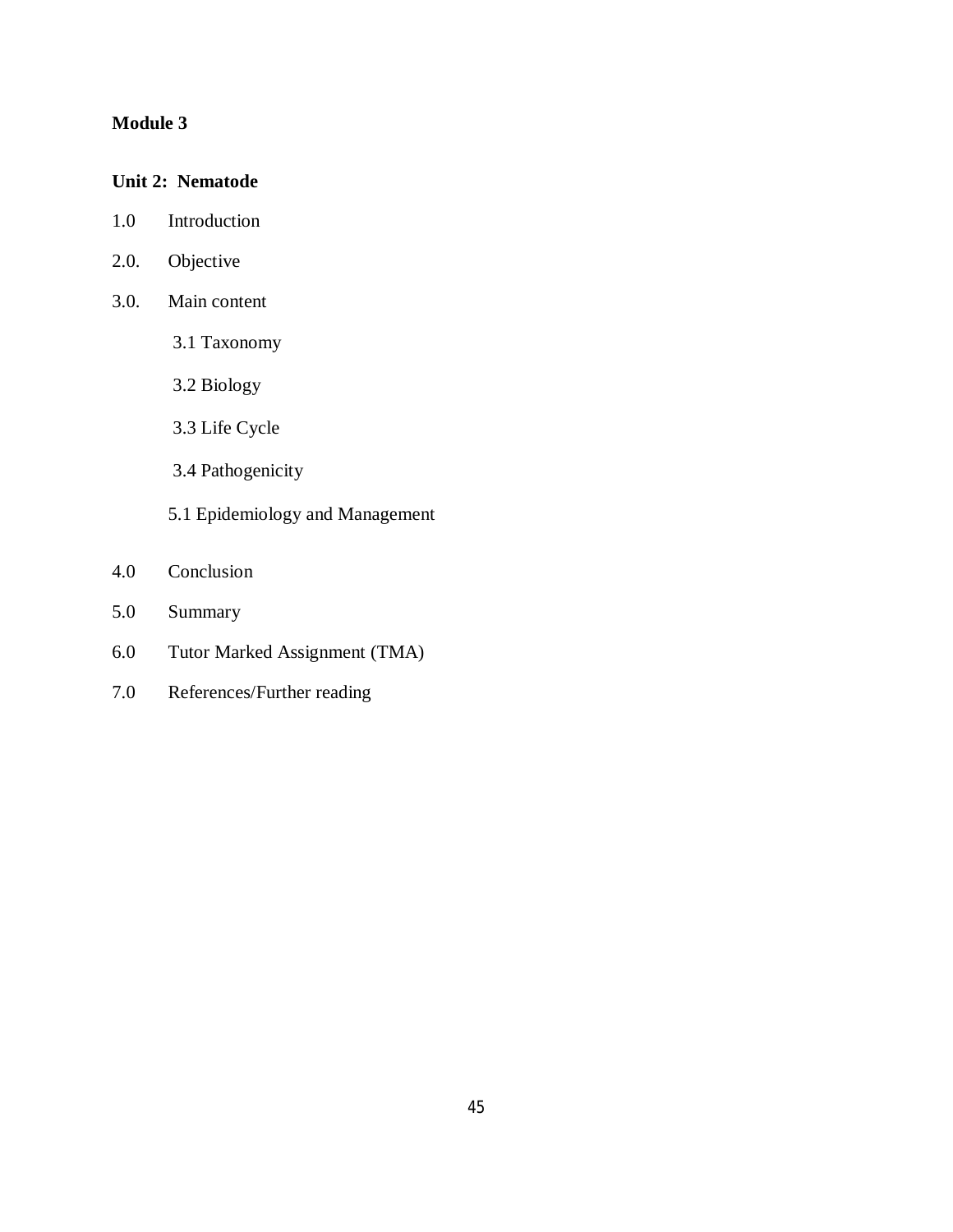### **Unit 2: Nematode**

### **Content**

#### **1.0 Introduction**

Nematodes are round, cylindrical worms with pointed ends. they are ubiquitous in distribution, and are found parasitizing humans and wild life in different climes.

#### **2.0. Objective**

 At the end of the class, student must be familiar with the different nematode classes, common nematode parasitic diseases, medical importance and chemotherapy.

### **3.0. Main content**

#### **3.1 Taxonomy:**

There are basically two Classes namely Phasmidea and Aphasmidea, with the taxonomic character being the absence/presence of phasmids.

### **3.2 Biology (Characteristic Features)**

Nematodes are round, elongate, cylindrical unsegmented worms. Integument is non-cellular, and musculature is of the longitudinal type. Nematodes are dioecious, with distinct sexually dimorphism. They are also characterized sensory papillae at both ends of the body (amphids). Examples include *Ascaris, Dracunculus, Loa, Oncchocerca, Wuchereria, Brugia, Ancylostoma, Necator, Enterobius, trichinella, and Trichuris.*



A Soil transmitted nematode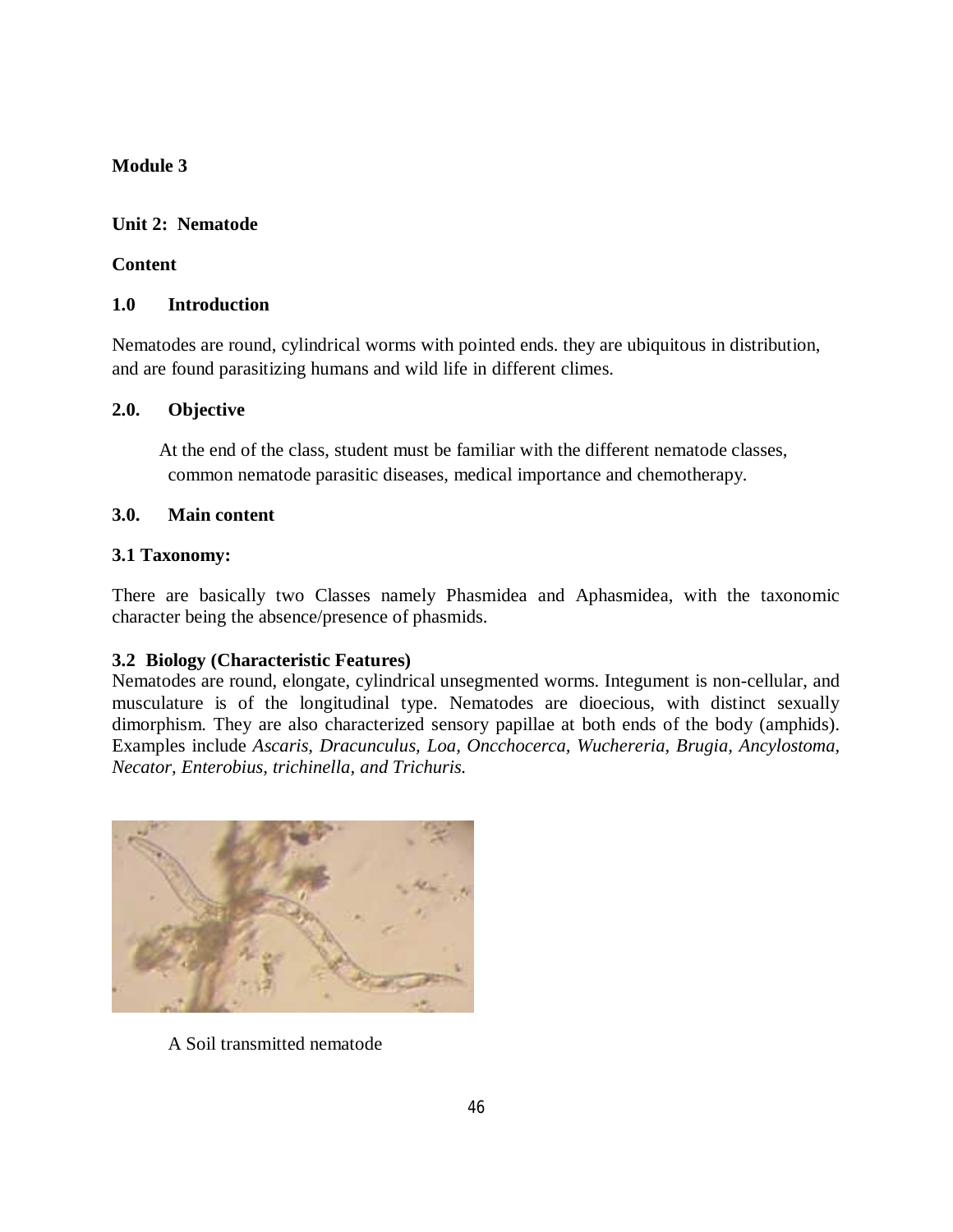### **3.3 Life Cycle**

Sexes are separate, with copulation and fertilization occurring in the definitive hosts. Some have direct life cycle with re-infection enhanced by poor sanitary conditions, while others have indirect life cycle involving one or more intermediate hosts or vectors.

### **3.4 Pathogenicity**

Involves impairment of tissues such as the skeletal musculature, subcutaneous tissues, GIT, respiratory system, as well as the eyes. Juvenile stages known as filarial worms of some members of this parasite groups are the cause of a number of disfiguring diseases which are prevalent in the tropics

These includes:

Onchocerciasis?River blindness – cause by *Onchocerca volvulus*

Guinea worm infection- caused by *Drancumculus medinensis*

Filaris of all kinds

- a. Loasis (Calabar swelling)- caused by *Loa loa*
- b. Elephantiasis (bancroftian filariasis- caused by *Wuchereria bancrofti*

Hook worm- caused by *Necator americana* and *Ancyclostoma deuodenale*

#### **3.5 Epidemiology** and management

Involves vulnerable groups with high exposure to insanitary conditions (lack of pipe-borne water and decent toilet facilities). They are ubiquitous i.e widespread but very common in the tropics where temperature is optimal for their vectors. Agood number of them are transmitted by arthropod vectors.

Maqngement practices for nematode control includes; good sanitary conditions, chemoprophylaxis and chemotherapy (Ivermectin, Mebendezole etc).

#### **4.0 Conclusion**

Nematodes constitute one of the largest collections of parasitic species infecting vertebrate hosts. They are often associated with poor sanitation which is prevalent in poor underdeveloped nations of the world.

#### **5.0 Summary**

Nematodes are called round worms because of their cylindrical appearance.

They have a global distribution and they comprise one of the largest parasite group.

They cause a number of debilitating and deforming diseases such as River blindness etc.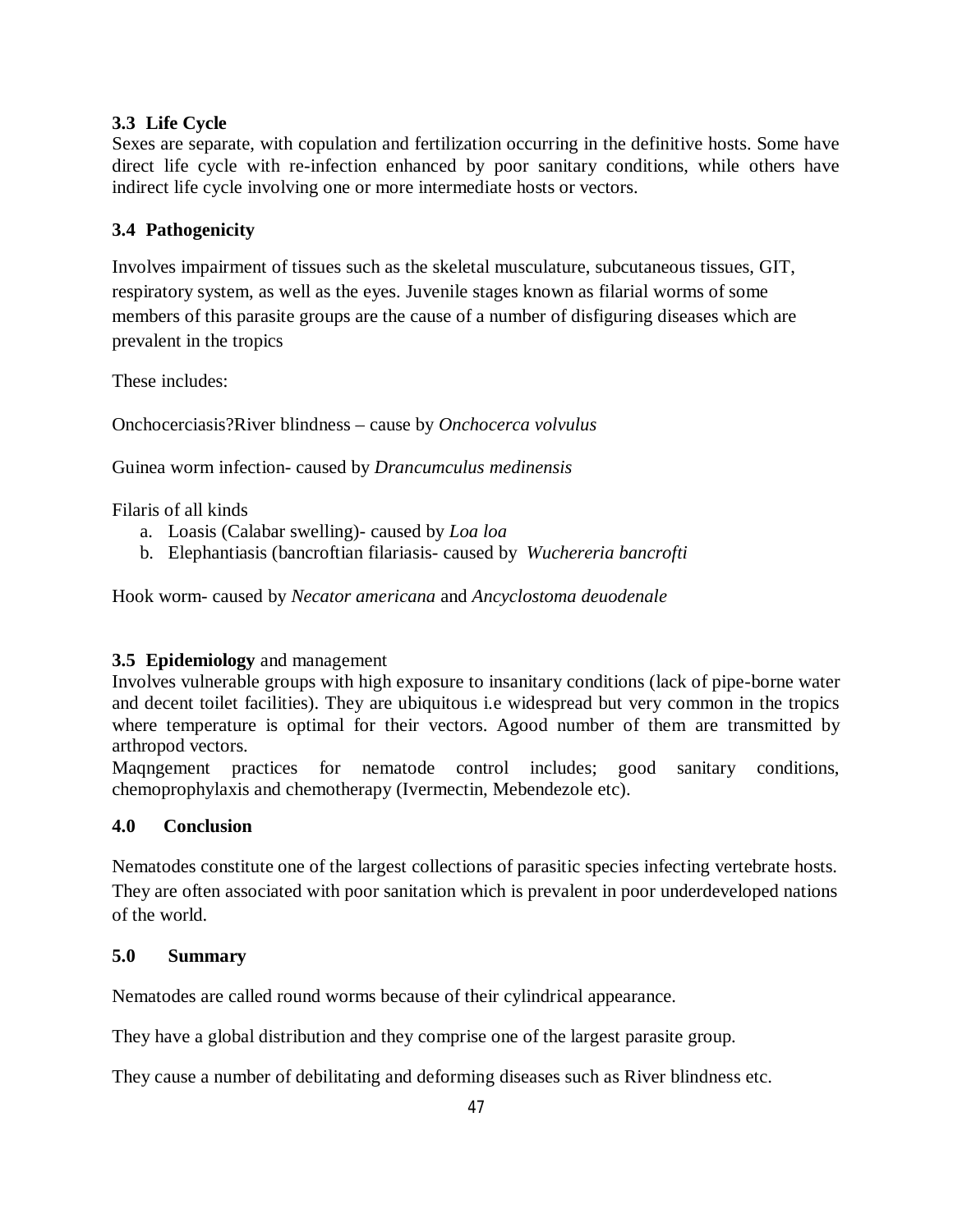### **6.0 Tutor Marked Assignment (TMA)**

a.Make a list of different nematode parasites, their vectors and the disease they cause in humans.

b.Draw the structure of the common round worm *Ascaris lumbricoides*

### **7.0 References/Further reading**

Hickman *et al.* (2008). Integrated principles of Zoology. 14<sup>th</sup> Edition, Mc-Graw Hill.

910pp

Yoloye, L.V. (1984) *Invertebrate Zoology*. Ilorin University Press, Ilorin. 318pp.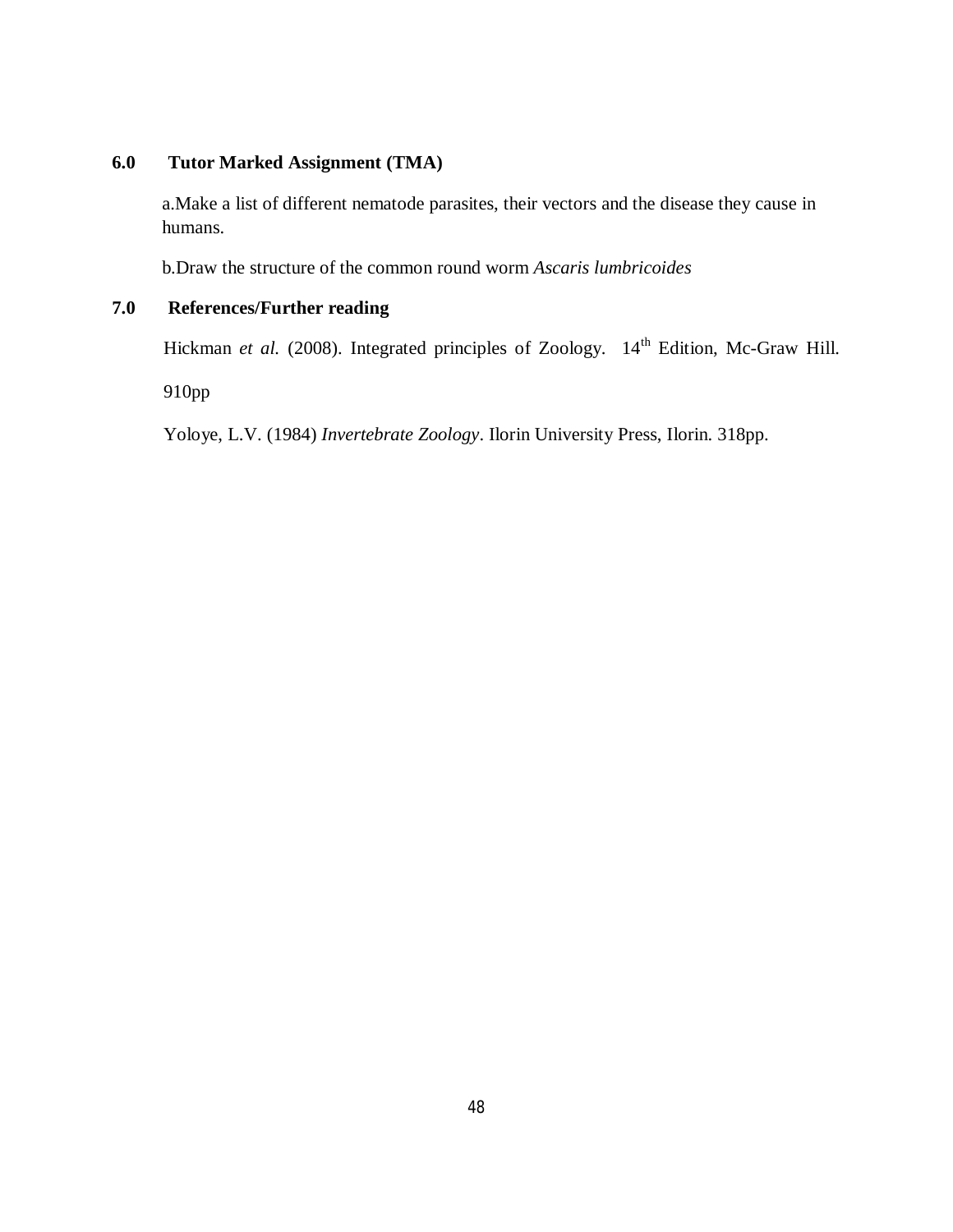### **Unit 3: Acanthocephalans**

- 1.0 Introduction
- 2.0. Objective
- 3.0. Main content
	- 3.1 Taxonomy
	- 3.2 Biology
	- 3.3 Life Cycle
	- 3.4 Pathogenicity
	- 3.5 Management
- 4.0 Conclusion
- 5.0 Summary
- 6.0 Tutor Marked Assignment (TMA)
- 7.0 References/Further reading

Hickman *et al.* (2008). Integrated principles of Zoology. 14<sup>th</sup> Edition, Mc-Graw Hill. 910pp.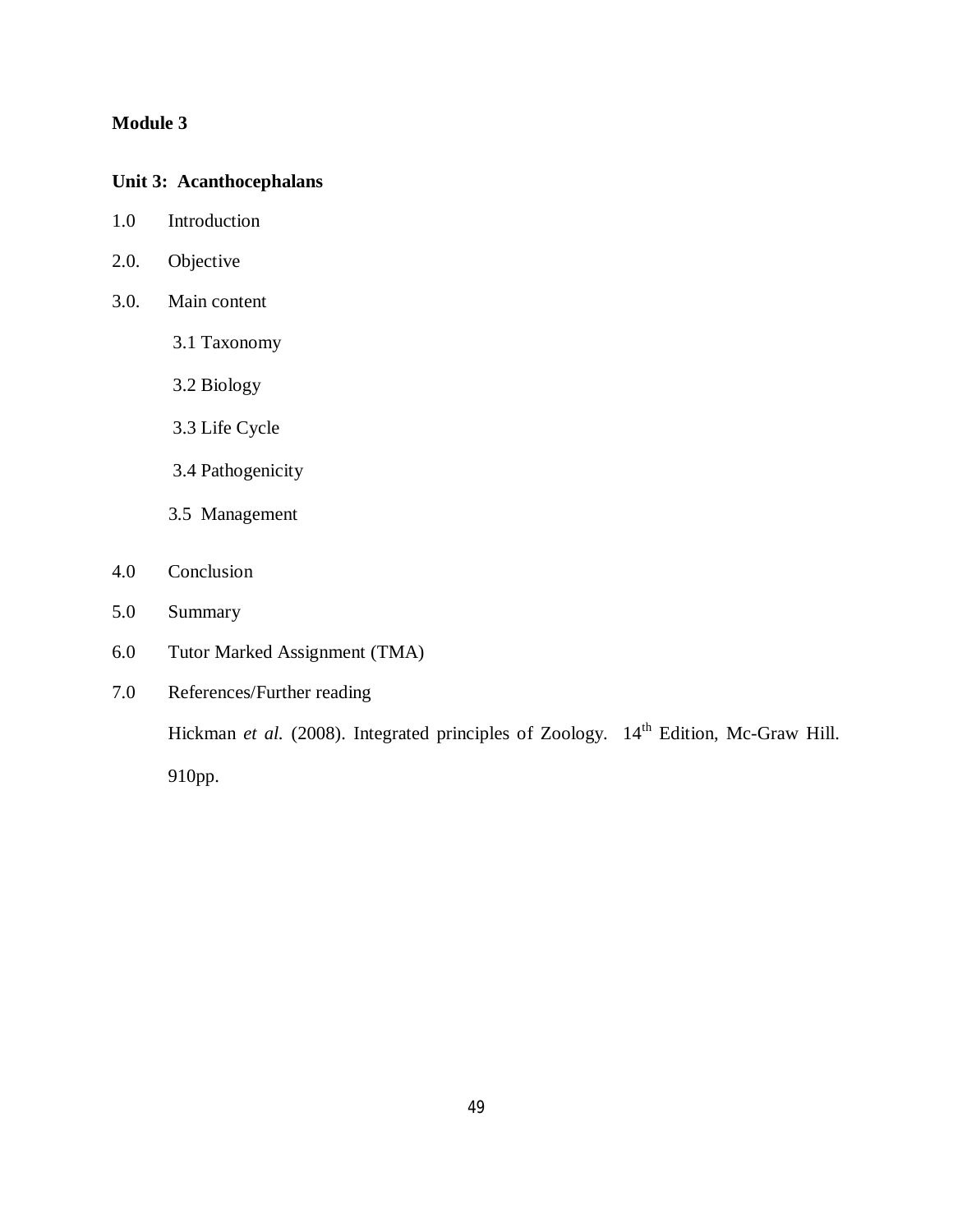### **Unit 3: Acanthocephalans**

### 1.0 Introduction

Acanthocephala (Greek ἄκανθος, *akanthos*, thorn + κεφαλή, *kephale*, head) is a phylum of parasitic worms known asacanthocephales, thorny-headed worms, or spiny-headed worms, characterized by the presence of an evertableproboscis, armed with spines, which it uses to pierce and hold the gut wall of its host. Acanthocephalans typically havecomplex life cycles, involving a number of hosts, including invertebrates, fishes, amphibians, birds, and mammals.



Structure of an Acanthocephalan

### **2.0. Objective**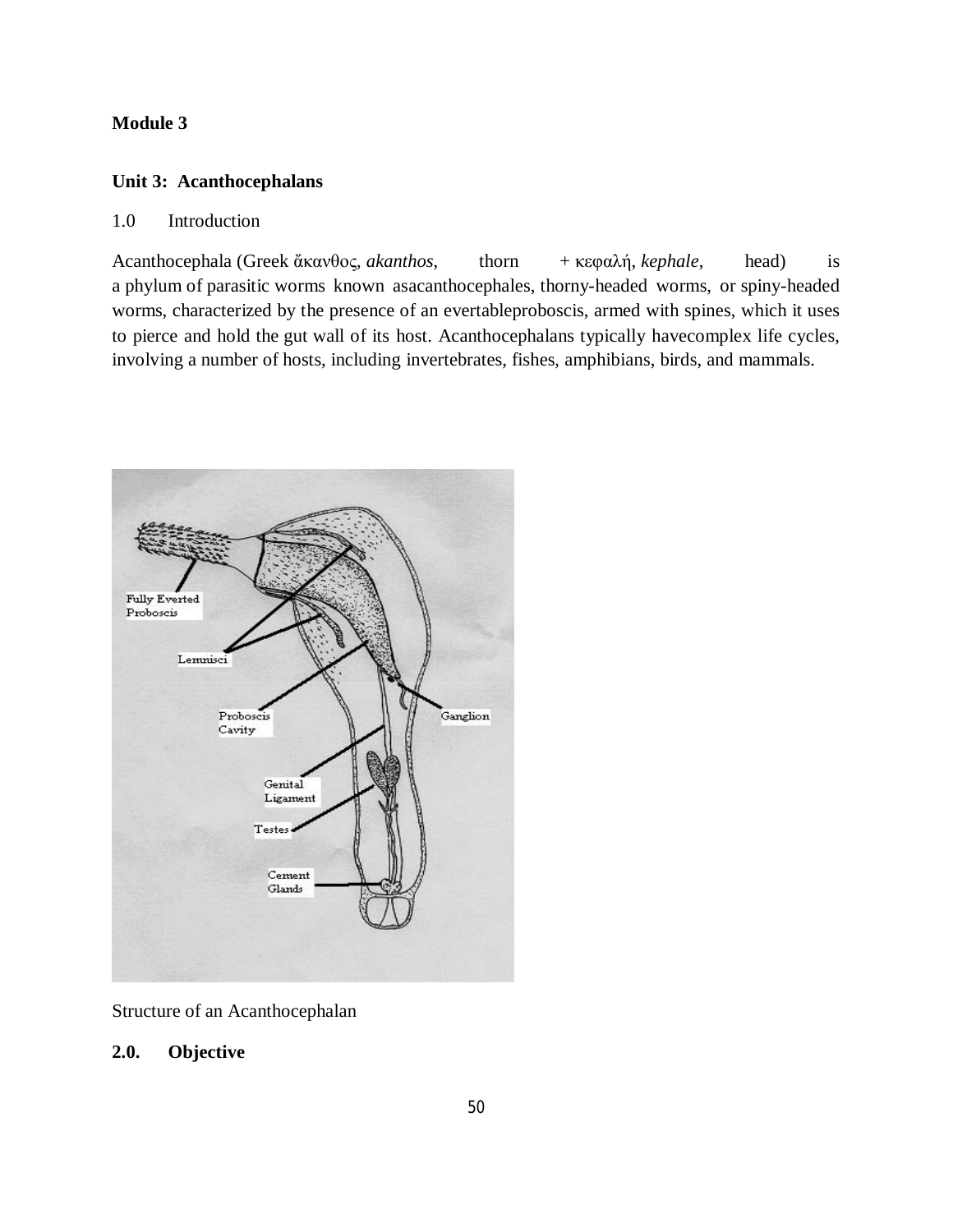At the end of the class, student must be familiar with the parasitic acanthocephalans, their pathogenicity and epidemiology.

### **3.0. Main content**

#### **3.1 Taxonomy**

About 1150species have been described.The most common acanthocephalan include

*Macracanthorhyncus sp*, the parasite of pigs.

### **3.2 Biology (Characteristic Features)**

Acanthocephalans are highly adapted to a parasitic mode of life, and have lost many organs and structures through evolutionary processes. The size of the animals varies greatly, from forms a few millimetres in length to *Gigantorhynchus gigas*, which measures from 10 to 65 centimetres (3.9 to 26 in). The body surface of the acanthocephala is peculiar. Externally, the skin has a thin cuticle covering the epidermis, which consists of a syncytium with no cell walls. The syncytium is traversed by a series of branching tubules containing fluid and is controlled by a few wandering, amoeboid nuclei. Inside the syncytium is an irregular layer of circular muscle fibres, and within this again some rather scattered longitudinal fibres; there is no endothelium. In their micro-structure the muscular fibres resemble those of nematodes.

Members are characterized by a cylindrical invaginated proboscis bearing rows of spines, hence the common name 'spiny-headed worms'. These spines are used for attachment to hosts. Members are endoparasites of vertebrates, especially fish, birds and mammals.

### **3.3 Life Cycle**

Sexes are separate in acanthocephalans, with immature stages developing in invertebrates such as crustaceans and/or insects. Fully developed embryos are retained within the shell, egested with host faeces and remain unshelled until uptake by intermediate host. Acanthocephalans have complex life cycles, involving a number of hosts, for both developmental and resting stages. Complete life cycles have been worked out for only 25 species.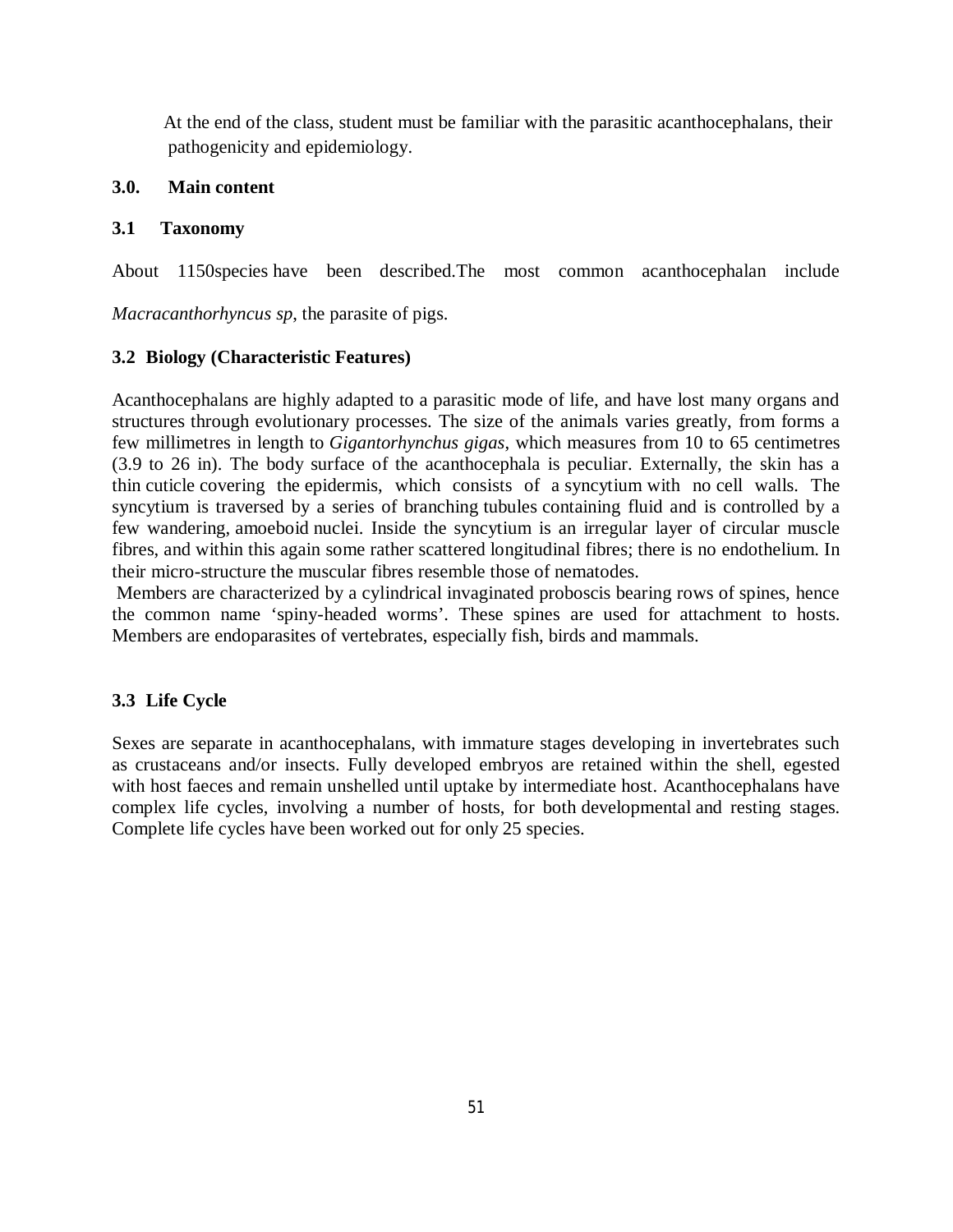The lifecycle of *Polymorphus* spp., acanthocephalan parasites of birds.



### **3.4 Pathogenicity**

They are generally intestinal parasites, especially the duodenal arm of the small intestine. The nutritional requirement of these organisms, as well as release of metabolic wastes into host system severely impairs host, manifesting in clinical symptoms such as emaciation, anaemia and stunted growth and development.

### **3.5 Epidemiology and Management**

They are cosmopolitan in distribution. Management procedure includes general hygienic condition, proper cooking of animal protein, chemotherapy.

### **4.0 Conclusion**

Acanthocephalans are a bizarre and poorly studied parasitic group which are important causes of very disturbing gastric and intestinal conditions. Prevalence is common among poor and aqualor dwelling coastal communities.

### **5.0 Summary**

### **6.0 Tutor Marked Assignment (TMA)**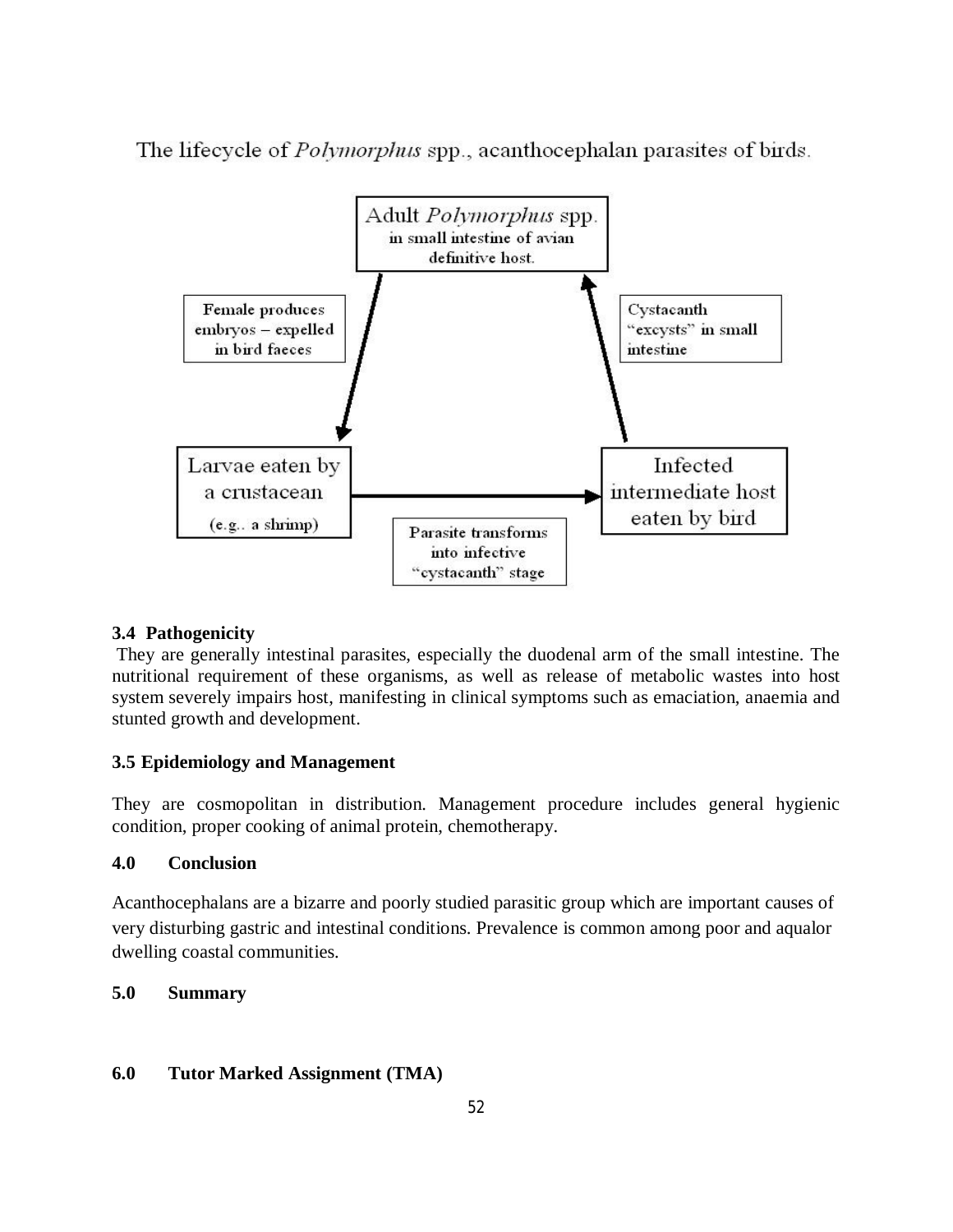- a. Design a checklist of acnthocephalans of medical importance
- b. Describe a typical acnthocephalan life cycle.

### 7.0 **References/Further reading**

Hickman *et al.* (2008). Integrated principles of Zoology. 14<sup>th</sup> Edition, Mc-Graw Hill. 910pp.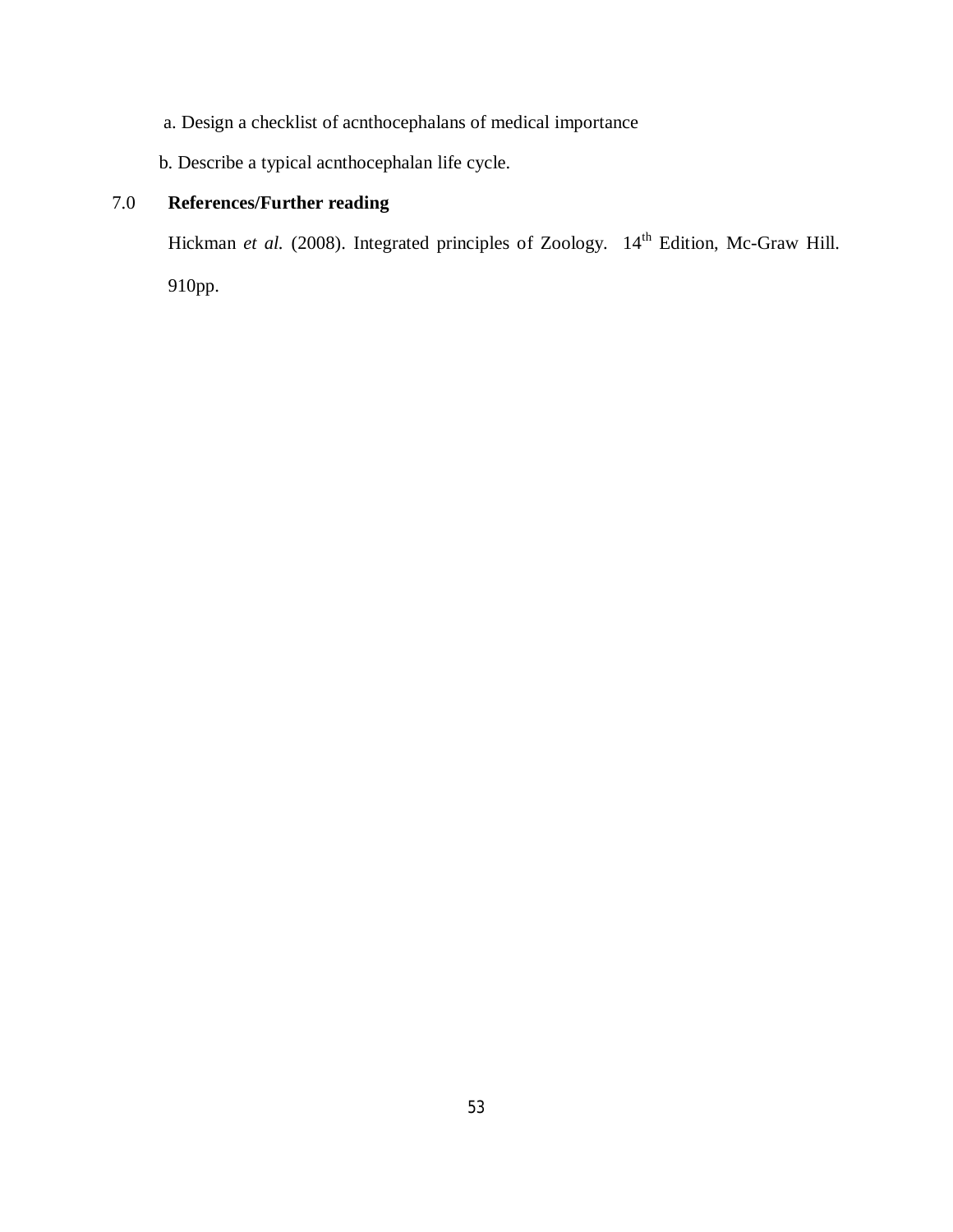### **Unit 4: Leeches**

- 1.0 Introduction
- 2.0. Objective
- 3.0. Main content
	- 3.1 Taxonomy
	- 3.2 Biology
	- 3.3 Life Cycle
	- 3.4 Pathogenicity
	- 1.1 Epidemiology and Management
- 4.0 Conclusion
- 5.0 Summary
- 6.0 Tutor Marked Assignment (TMA)
- 7.0 References/Further reading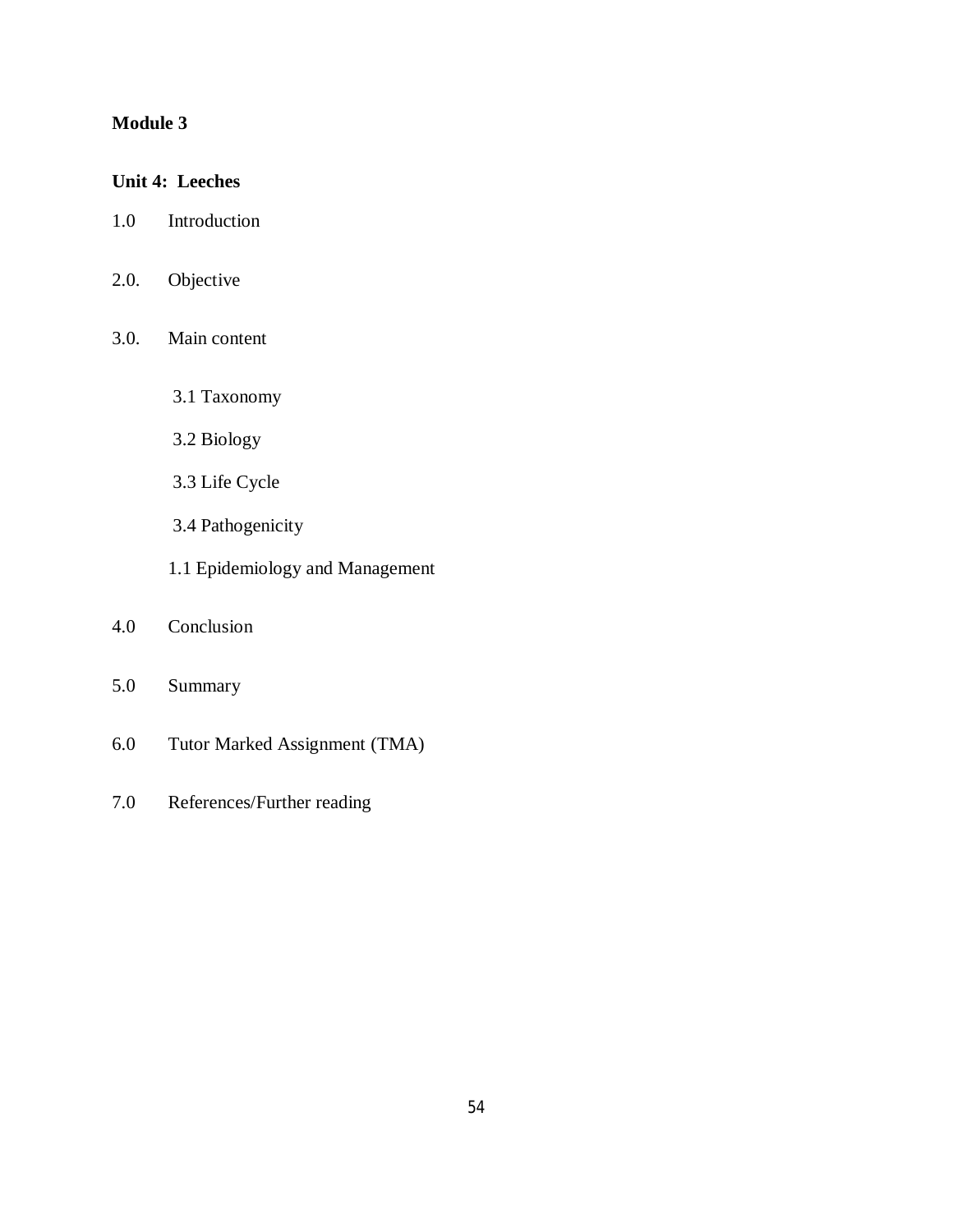#### **Unit 4: Leeches**

#### **Content**

#### 1.0 **Introduction**

Lechhes, coomonly called blood leeches are haematophagus, feeding on vertebrate host. They are aquatic and considered to be temporary ecto-parasites, separating from their hosts after blood meal. Leeches are segmented worms that belong to the phylum Annelida and comprise the subclass Hirudinea.<sup>[1]</sup> Like [1] Like otheroligochaetes such as earthworms, leeches share a clitellum and are hermaphrodites. Leeches, such as the *Hirudo medicinalis*, have been historically used in medicine to remove blood from patients.

#### 2.0. Objective

 At the end of the class, student must be familiar with the Hirudo species, their habitat and mode of parasitism.

#### **3.0 Main Content**

#### **3.1 Taxonomy**

Leeches belong to the phylum Annelida and Class Hirudinea. A common example is *Hirudo sp*

#### **3.2 Biology (Characteristic Features**)

Leeches are dorso-ventrally flattened and segmented worms, with anterior and posterior suckers present for attachment to host and movement. Leeches are ectoparasitic, hence all organ systems are well developed. Their suckers are for attachement to their host during blood meal. Leeches are able to display a variety of behaviors that allow them to explore their environments and feed on their hosts. Exploratory behavior includes head movements and body waving

Most leeches do not feed on human blood, but instead prey on small invertebrates, which they eat whole. To feed on their hosts, leeches use their anterior suckers to connect to hosts for feeding, and also release an anesthetic to prevent the hosts from feeling them. Once attached, leeches use a combination of mucus and suction to stay attached and secrete an anticoagulant enzyme,hirudin, into the hosts' blood streams. Though certain species of leeches feed on blood, not all species can bite;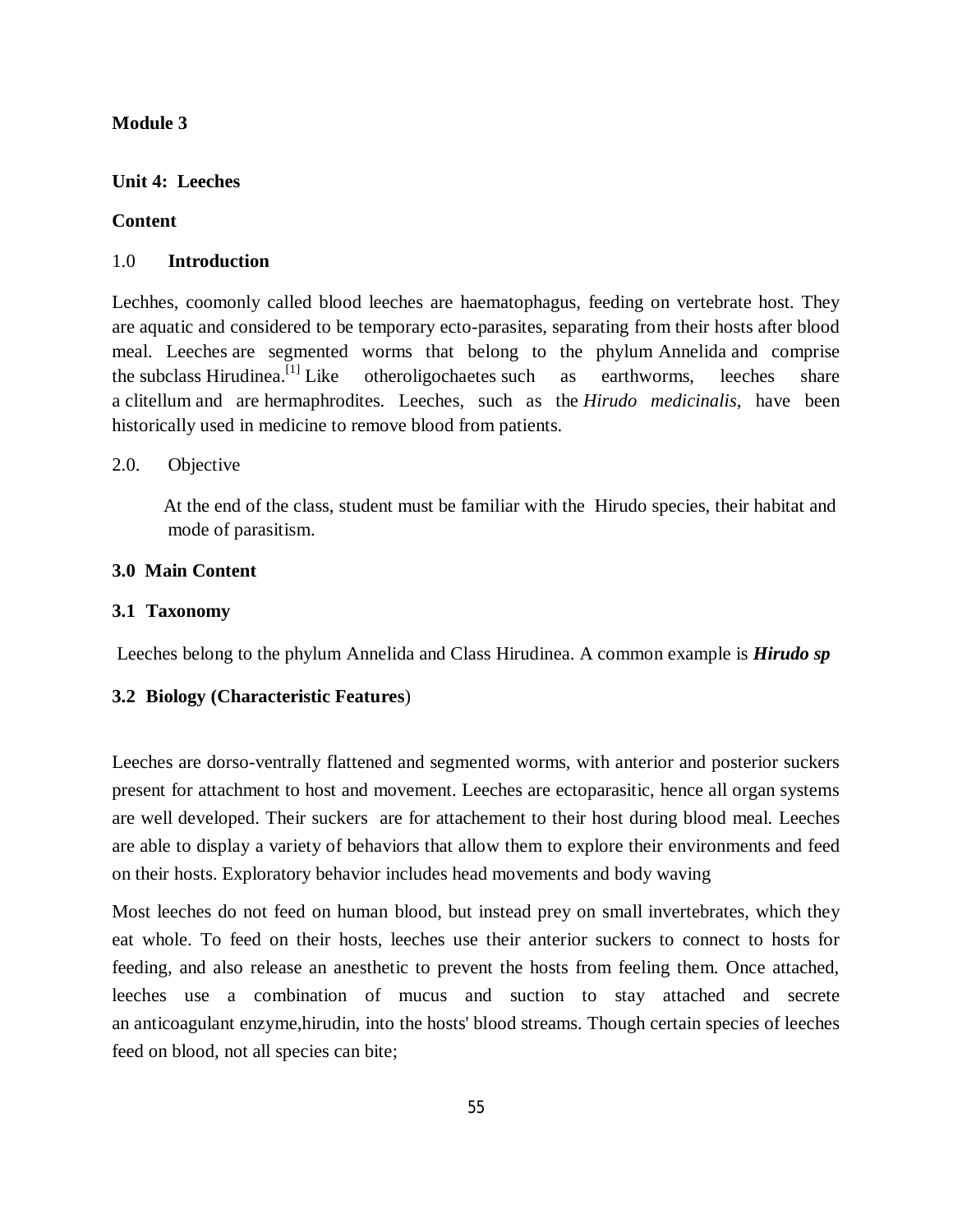

Dorsal and ventral view of the sucker of the leech, *H. medicinalis*

### **3.3 Life Cycle**

Members are hermaphrodites, with exchange of gametes between two individuals, with eggs (in cocoons) buried in damp/moist or aquatic sites. Leeches reproduce by reciprocal fertilization, and sperm transfer occurs during copulation. Similar to the earthworms, leeches also use a clitellum to hold their eggs and secrete the cocoon.

### **3.4 Pathogenicity**

Involves benign skin inflammation upon blood meal, as well enhance secondary infection via viral, bacterial and fungal agents.

#### **3.5 Epidemiology and mangement**

Leeches are found in fresh water bodies, particularly in slow moving streams, rivers, lakes and pond of the tropics, where residents have intermittent contact with water.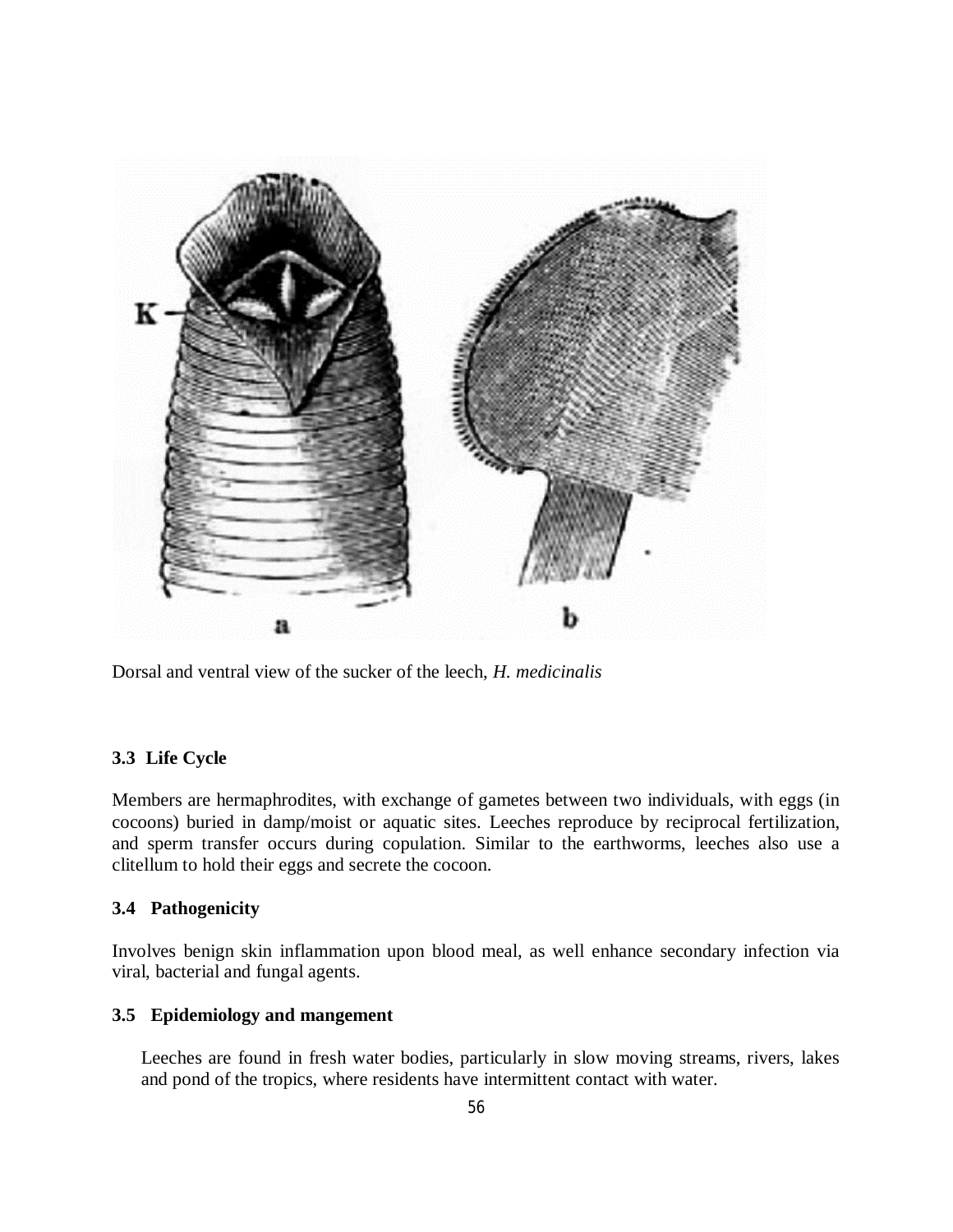### **5.0 Conclusion**

Leeches are a controversial parasitic group because most feed on small invertebrates by way of predation. Only a few feed on larger vertebrates by way of parasitism

### **5.0 Summary**

- Leeches are belong to the invertebrate class Annelida
- Like otheroligochaetes such as earthworms, leeches share a clitellum and are hermaphrodites
- Only a few species live as ecto-parasites, the rest are predators.

### **6.0 Tutor Marked Assignment (TMA)**

a. Leeches are a controversial group of parasites. Discuss.

### **7.0 References/Further reading**

Hickman *et al.* (2008). Integrated principles of Zoology. 14<sup>th</sup> Edition, Mc-Graw Hill.

910pp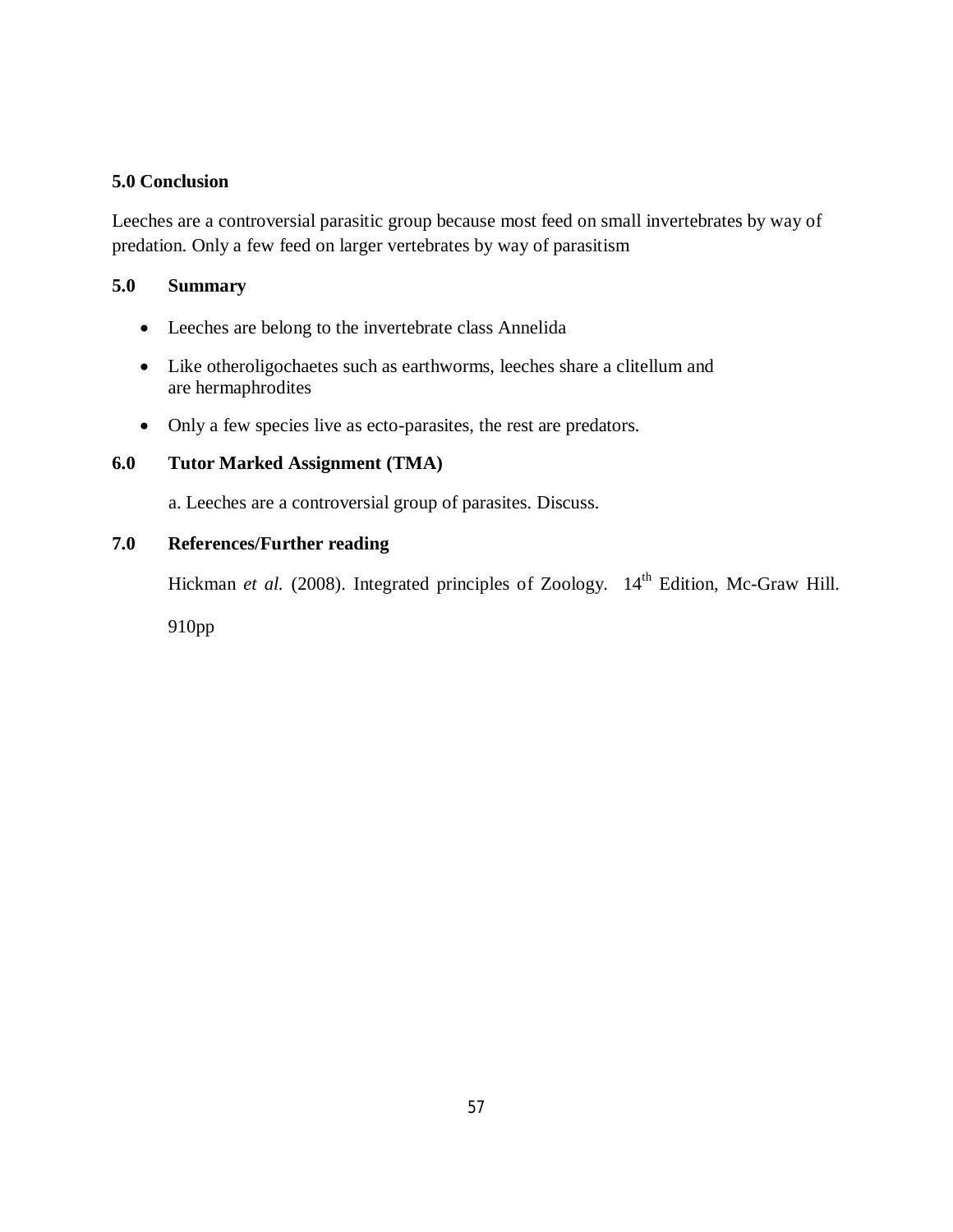### **Unit 5: Arthropods**

- 1.0 Introduction
- 2.0. Objective
- 3.0. Main content
	- 3.1 Taxonomy
	- 3.2 Biology
	- 3.3 Life Cycle
	- 3.4 Pathogenicity
	- 3.5 Epidemiology and Management
- 4.0 Conclusion
- 5.0 Summary
- 6.0 Tutor-Marked Assignment
- 7.0 References/Further reading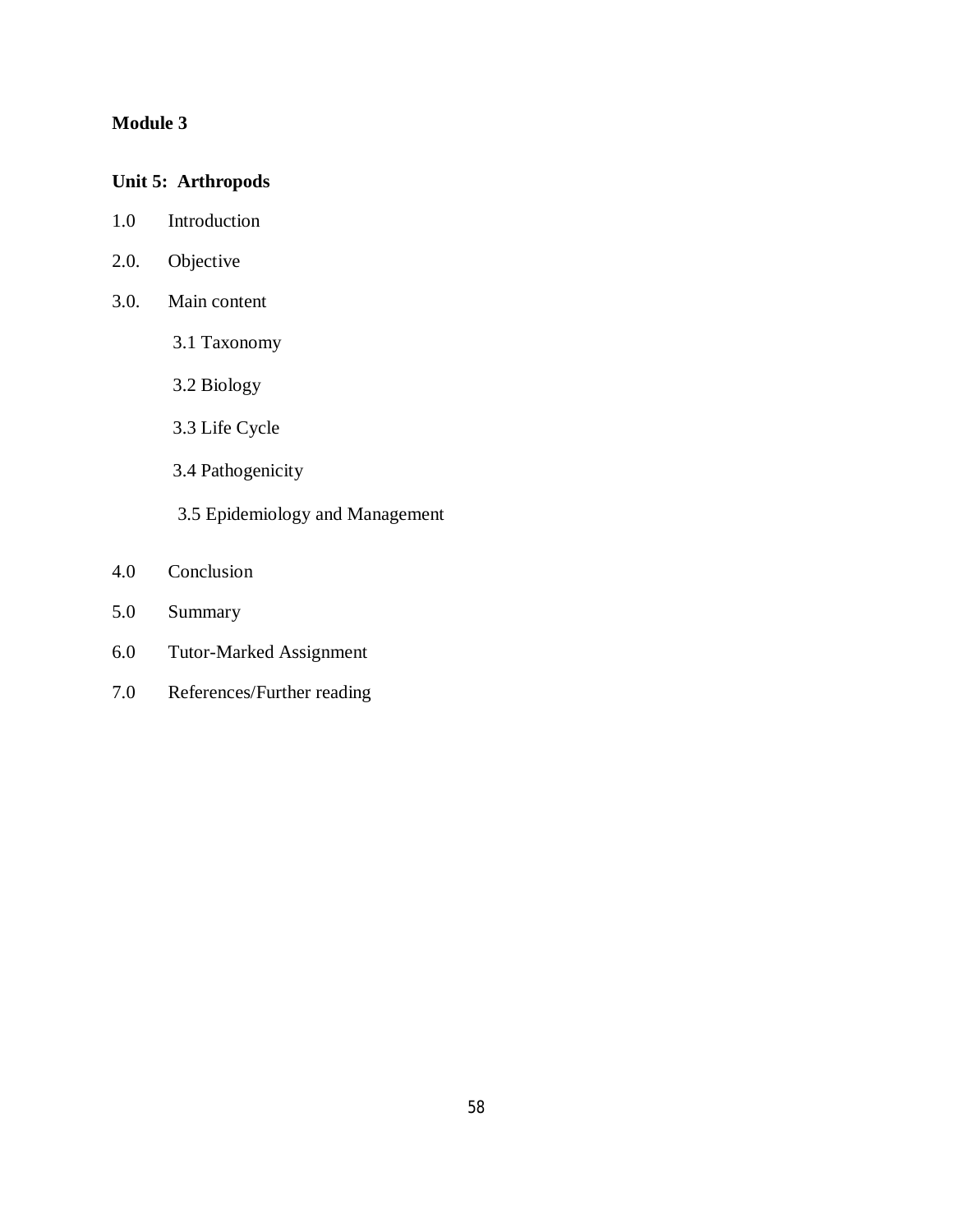### **Unit 5: Arthropods**

### **Contents**

### **1.0 Introduction**

Arthropods are winged invertebrates which are characterized by the possession of cuticular exoskeleton. They vary widely in terms of their general body divisions, number of appendages, life cycle stages and habitat. They are the most successful animals on land and have a wide variety of niches, including those in which they act either as parasite vectors or parasites themselves (ecto-parasites).

### **2.0. Objective**

 At the end of the class, student must be the general arthropod taxonomy, the arthropod groups of parasitic importance (insect and acrina)

### **3.0. Main content**

### **3.1 Taxonomy**

Insects and Arachnids of parasitic importance. Quite a number of these organisms are of veterinary and medical importance, where they are considered vectors of diseases. Some of the important ones include ticks and mites, head and body lice, bedbugs, mosquitoes, tsetse flies, houseflies, deer flies, black flies, sand flies, biting midges.

### **3.2 Biology (Characteristic Features)**

**M**embers are characterized by the presence of jointed appendages, variable morphology, habitats and food types.

### **3.3 Life Cycle**

*T*his involves complete and/or incomplete metamorphosis. Arthropods with complete metamorphosis are usually more common as vectors of diseases, due to their varied diet and habitats, while those with incomplete metamorphosis are usually are more common as parasites.

### **3.4 Pathogenicity**

Many of these parasitic arthropods induce allergic reactions, dermatitis, some feed on subcutaneous tissues, as well as direct/indirect transmission of disease agents.

### **3.5 Epidemiology and Management**

**T**hese arthropods are associated with age-groups in unhygienic environments. *Management*: good sanitary conditions, chemotherapy